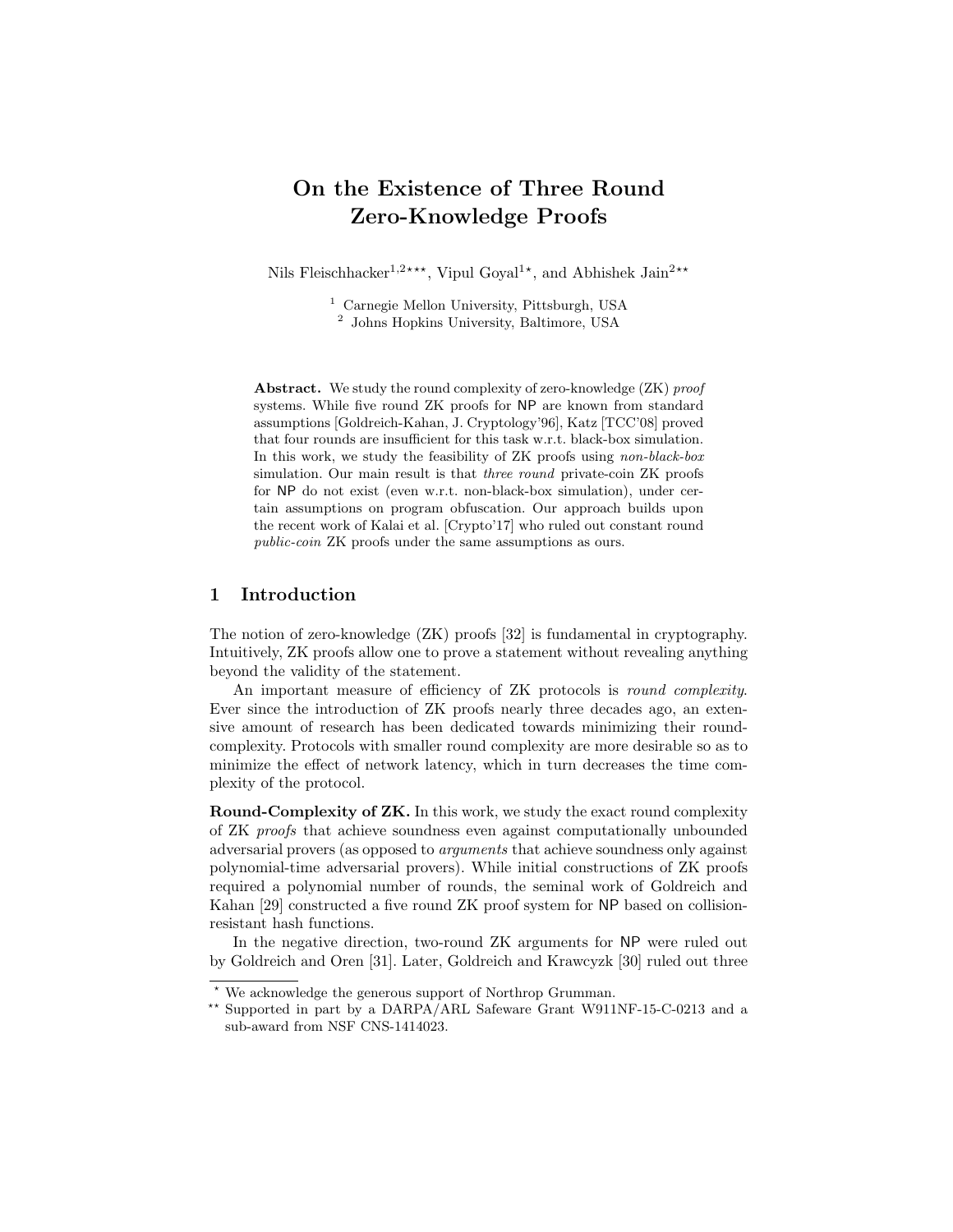round ZK arguments for NP where the ZK property holds w.r.t. a black-box simulator. More recently, Katz [\[37\]](#page-29-1) proved that four round ZK proofs with blackbox simulation only exist for languages whose complement is in MA.

The above state of the art motivates the following intriguing question:

Does there exist a three or four round ZK proof system for NP using non-black-box simulation?

In this work, we investigate precisely this question.

Private-coin vs Public-coin. In the study of ZK proofs, whether or not the verifier makes its random coins public or keeps them private has a strong bearing on the round-complexity. Indeed, constructing public-coin ZK proofs is viewed as a harder task. Very recently, Kalai, Rothblum and Rothblum [\[36\]](#page-29-2) ruled out constant round public-coin ZK proof systems for NP, even w.r.t. non-black-box simulation, assuming the existence of certain kinds of program obfuscation [\[7\]](#page-27-0). However, their approach breaks down in the private coin setting, where a verifier may keep its random coins used during the protocol private from the prover. This is not surprising, since five round private-coin ZK proofs are already known [\[29\]](#page-28-0).

In this work, we investigate the feasibility of constructing private-coin ZK proofs (via non-black-box techniques) in less than five rounds. We remark that a candidate construction of three-round (private-coin) ZK proof system was given by Lepinski [\[40\]](#page-29-3) based on a highly non-standard "knowledge-type" assumption; we discuss the bearing of our results on Lepinski's protocol (and the underlying assumption) below.

## 1.1 Our Results

We revisit the round complexity of zero-knowledge proof systems. As our main result, we rule out the existence of *three round* private-coin ZK proofs for languages outside BPP, under certain strong assumptions.

<span id="page-1-0"></span>Theorem 1 (Informal). Three round ZK proofs against non-uniform verifiers and distinguishers only exist for languages in BPP, assuming the following:

- Sub-exponentially secure one-way functions.
- Sub-exponentially secure indistinguishability obfuscation for circuits [\[7,](#page-27-0) [25\]](#page-28-3).
- Exponentially secure input-hiding obfuscation for multi-bit point functions [\[5,](#page-27-1) [11\]](#page-27-2).

Our result relies on the same assumptions as those used in the recent work of Kalai et al. [\[36\]](#page-29-2). In their work, Kalai et al. use these assumptions to instantiate the Fiat-Shamir heuristic [\[24\]](#page-28-4) and then rely upon its connection with public-coin ZK proofs [\[22\]](#page-28-5) to rule out constant round public-coin ZK proofs. Naturally, this approach does not extend to the private coin setting. Nevertheless, we are able to build upon their techniques to obtain our result in Theorem [1.](#page-1-0)

Further, we note that our result contradicts the work of Lepinski [\[40\]](#page-29-3) and thus refutes the knowledge-type assumption underlying Lepinski's protocol. We further elaborate on this in [Section 1.3.](#page-7-0)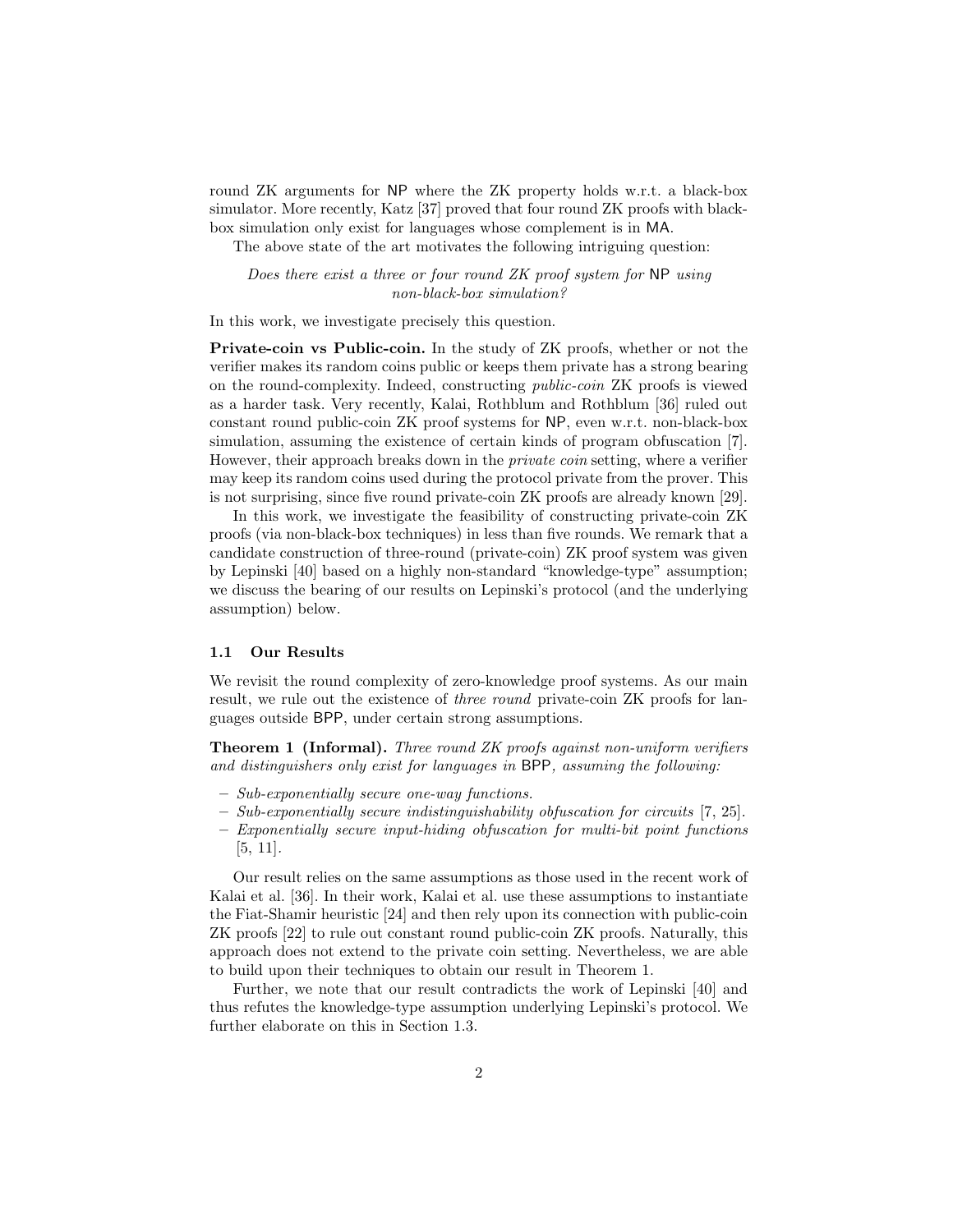On our assumptions. Starting with the work of [\[25\]](#page-28-3), several candidate constructions of indistinguishability obfuscation (iO) have been proposed over the last few years (see, e.g., [\[45,](#page-30-0) [27,](#page-28-6) [47,](#page-30-1) [4,](#page-27-3) [15,](#page-27-4) [2,](#page-26-0) [41,](#page-29-4) [44,](#page-29-5) [26,](#page-28-7) [3,](#page-26-1) [42,](#page-29-6) [43\]](#page-29-7)). During this time, (sub-exponentially secure) iO has also led to numerous advances in theoretical cryptography (see, e.g., [\[25,](#page-28-3) [46,](#page-30-2) [13,](#page-27-5) [21\]](#page-28-8)). Nevertheless, no iO scheme whose security is based on standard cryptographic assumptions is presently known.

Our second assumption on program obfuscation concerns with the notion of input-hiding obfuscation [\[5\]](#page-27-1) for the class of multi-bit point functions  $\mathcal{I}_{\alpha,\beta}$ , where  $\mathcal{I}_{\alpha,\beta}(\alpha) = \beta$  and 0, otherwise. Roughly speaking, an input-hiding obfuscator for this family is said to be T-secure, if any PPT adversary can succeed in guessing  $\alpha$ with probability at most  $T^{-1}$ . For our purposes, we require T to be exponential in the security parameter. Candidate constructions of such obfuscation based on a strong variant of the DDH assumption are known from the works of [\[19,](#page-28-9) [11\]](#page-27-2) (see Section [2](#page-9-0) for a more detailed discussion.)

Pessimistic Interpretation. While it is natural to be somewhat skeptical about the obfuscation assumptions we make, we note that our result implies that constructing three-round zero-knowledge proofs would require overcoming significant technical barriers. In particular, it would require disproving the existence of sub-exponentially secure iO, or the existence of exponentially secure input-hiding obfuscation for multi-bit point functions (or, less likely, disproving the existence of sub-exponentially secure one-way functions).

What about four rounds? Our result in Theorem [1](#page-1-0) also extends to a specific relaxation of ZK, referred to as  $\epsilon$ -ZK [\[14\]](#page-27-6). In this relaxed notion, the simulator's running time may grow polynomially with the distinguishing gap, which is allowed to be an inverse polynomial (unlike standard ZK, where the distinguishing gap must be negligible).

In a recent work, Bitansky, Kalai and Paneth [\[14\]](#page-27-6) construct a four round private coin  $\epsilon$ -ZK proof system for NP, assuming the existence of keyless multicollision-resistant hash functions (MCRH) [\[14,](#page-27-6) [9,](#page-27-7) [39\]](#page-29-8). Multi-collision-resistant hash functions weaken the standard notion of collision-resistant hash functions by only guaranteeing that an adversary cannot find many (rather than two) inputs that map to the same image. Presently, no constructions of keyless MCRH based on standard assumptions are known; however, unlike collision-resistant hash functions that cannot be secure against non-uniform adversaries in the keyless setting, keyless MCRH are meaningful even in the non-uniform setting if the number of required collisions are larger than the non-uniform advice to the adversary.

Their result serves as evidence that our techniques are unlikely to extend to the four round case, since otherwise it would imply the non-existence of keyless MCRH. While this is not implausible based on current evidence, in our eyes, it would be a rather surprising outcome.

It is of course possible that while four round private-coin  $\epsilon$ -ZK proofs exist, four round private-coin ZK proofs do not. However, in light of the above, it seems that ruling out four round private-coin ZK proofs (w.r.t. non-black-box simulation) would require substantially new techniques.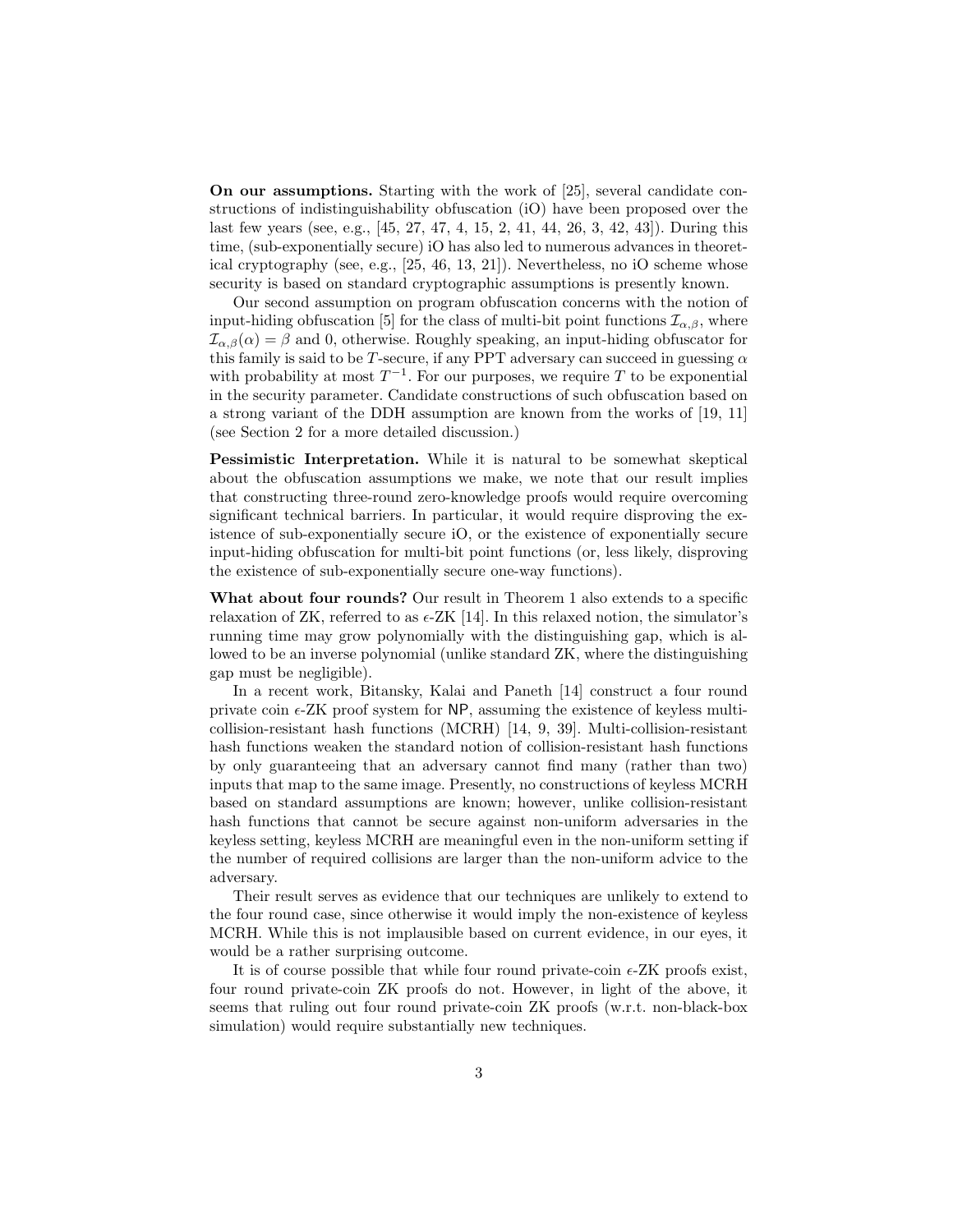#### 1.2 Technical Overview

In order to rule out the existence of three-round zero knowledge proofs, we need to show that for any imaginable three round proof system, there exists a non-uniform adversarial verifier whose view cannot be efficiently simulated by any non-black-box simulator. Since a non-black-box simulator has access to the adversary's code, an immediate challenge is to "hide" the random coins of the adversarial verifier from the simulator.

Our starting approach to address this issue is to use program obfuscation. Let  $\Pi$  be any three-round private-coin proof system. To prove that  $\Pi$  is not ZK, we construct a "dummy" adversarial verifier  $V^*$  who receives as auxiliary input aux, an obfuscation of the next-message function of the honest verifier algorithm of Π. More concretely, the auxiliary input aux consists of an obfuscated program that has a key  $k$  for a pseudorandom function  $(PRF)$  hardwired in its description:

- 1. Upon receiving a message  $\alpha$  from the prover, the program computes a message  $\beta$  of the honest verifier (as per protocol  $\Pi$ ) using randomness  $r = \mathsf{PRF}_k(\alpha)$ <sup>[3](#page-3-0)</sup>
- <span id="page-3-1"></span>2. Upon receiving a protocol transcript  $(\alpha, \beta, \gamma)$ , it recomputes the randomness r used to compute  $\beta$ . Using the randomness r and the transcript, it honestly computes the verifier's output (i.e., whether to accept or reject the proof).

The adversarial verifier's code does not do anything intelligent on its own, and simply uses its auxiliary input aux to compute its protocol message.

Ruling out Rewinding Simulators. The above strategy for hiding the random coins of the verifier runs into the following problem: a simulator may fix the first two messages  $(\alpha, \beta)$  of the protocol, and then observe the verifier's output on many different third messages to learn non-trivial information about the private randomness of the verifier. Indeed, it was recently shown in the work of Jain et al. [\[35\]](#page-29-9) that in certain protocols, a simulator can learn the verifier's random tape by observing whether the verifier accepts or rejects in multiple trials.

A naive approach to address this problem is to simply modify the adversary and remove the protocol output from adversary's view. This can be achieved by deleting the second instruction in the obfuscated program aux. This approach, however, immediately fails because now a simulator can simply simulate a "rejecting" transcript and succeed in fooling any distinguisher.

We address this problem by using non-uniform distinguishers, in a manner similar to Goldreich and Oren [\[31\]](#page-28-1) and the recent work of [\[1\]](#page-26-2). Specifically, we modify the adversarial verifier to be such that it simply outputs the protocol transcript at the end of the protocol. The revised auxiliary input aux only contains the first instruction described above. The PRF key  $k$  used to compute the verifier's randomness inside aux is given as non-uniform advice to the distinguisher. Note that this information is not available to the simulator. Now, given  $k$  and the protocol transcript, the distinguisher can easily decide whether

<span id="page-3-0"></span><sup>&</sup>lt;sup>3</sup> One may notice that this is similar to how protocols secure against "reset attacks" are constructed [\[20,](#page-28-10) [6\]](#page-27-8).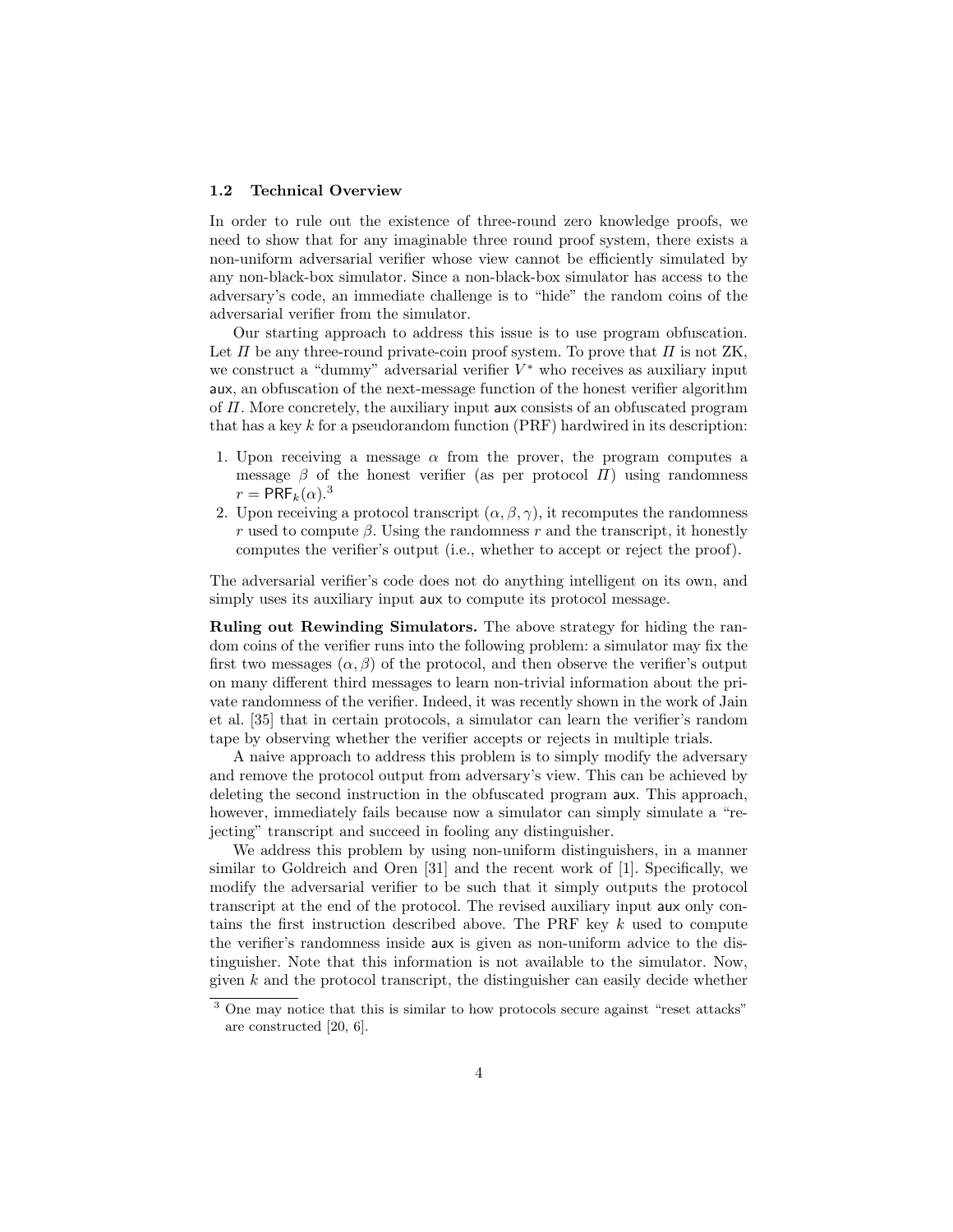or not to accept the transcript. Therefore, a simulator can no longer fool the distinguisher via a rejecting transcript.

How to rule out any Simulator? Of course the main problem remains. While the above approach constitutes a meaningful first step, we still need to formally argue that there does not exist any efficient simulator for the aforementioned adversarial verifier.

In prior works such as [\[31\]](#page-28-1), this is achieved by showing that any efficient simulator algorithm can be used by a cheating prover to break the soundness of candidate protocol, which leads to a contradiction. It is, however, not immediately clear how to implement this strategy in our setting since a cheating prover does not have access to the code of the verifier (which is required for running the simulator algorithm).

We instead show that the existence of an efficient simulator can be used to disprove the computational soundness of a different protocol that is provably sound, leading to a contradiction.

Contradiction via Round Compression. We implement a compiler for compressing any three round private coin proof system into a two round argument system. Our round compression strategy is in fact very similar to the one developed in the recent work of Kalai et al. [\[36\]](#page-29-2) in the context of public-coin ZK proofs. We then show that a simulator for the three round proof w.r.t. the aforementioned non-uniform verifier can be used to construct a cheating prover for the two round argument system.

We now elaborate on the round compression strategy. Consider the prover and verifier of the three-round proof to be two-stage algorithms. That is,  $P_1$ produces the prover's first message  $\alpha$ ,  $V_1$  is the verifier's next message function that on input  $\alpha$  outputs the verifier's message  $\beta$ , P<sub>2</sub> on input  $\beta$  produces the prover's second message  $\gamma$  and finally  $V_2$  is the decision procedure which uses the random tape to decide whether  $(\alpha, \beta, \gamma)$  is an accepting transcript. The compressed two-round argument works as follows:

- 1. In the first round, the verifier obfuscates the code of a slightly modified  $V_1$ that upon input  $\alpha$ , computes its message  $\beta$  using randomness  $r = \text{PRF}_k(\alpha)$ generated via a hardcoded PRF key k. The verifier then sends the obfuscated program to the prover.
- 2. The prover now runs  $P_1$  to get  $\alpha$ , evaluates the obfuscated program on  $\alpha$  to receive  $\beta$  and finally runs P<sub>2</sub> on  $\alpha$ ,  $\beta$  to get  $\gamma$ . The prover then sends  $\alpha$ ,  $\beta$ ,  $\gamma$ to the verifier.
- <span id="page-4-1"></span>3. Finally, the verifier can use k to recompute the random tape  $\mathsf{PRF}_k(\alpha)$  and run  $V_2$  to validate the transcript.

A minor variant of the above strategy was recently used by Kalai et al. [\[36\]](#page-29-2) in the case of public-coin ZK proofs. In their case, the obfuscated program simply corresponds to a PRF algorithm since it suffices to implement the strategy of a public-coin verifier.[4](#page-4-0)

<span id="page-4-0"></span><sup>&</sup>lt;sup>4</sup> In particular, in the public-coin case, the obfuscated program can be interpreted as an instantiation of the random oracle in the Fiat-Shamir heuristic.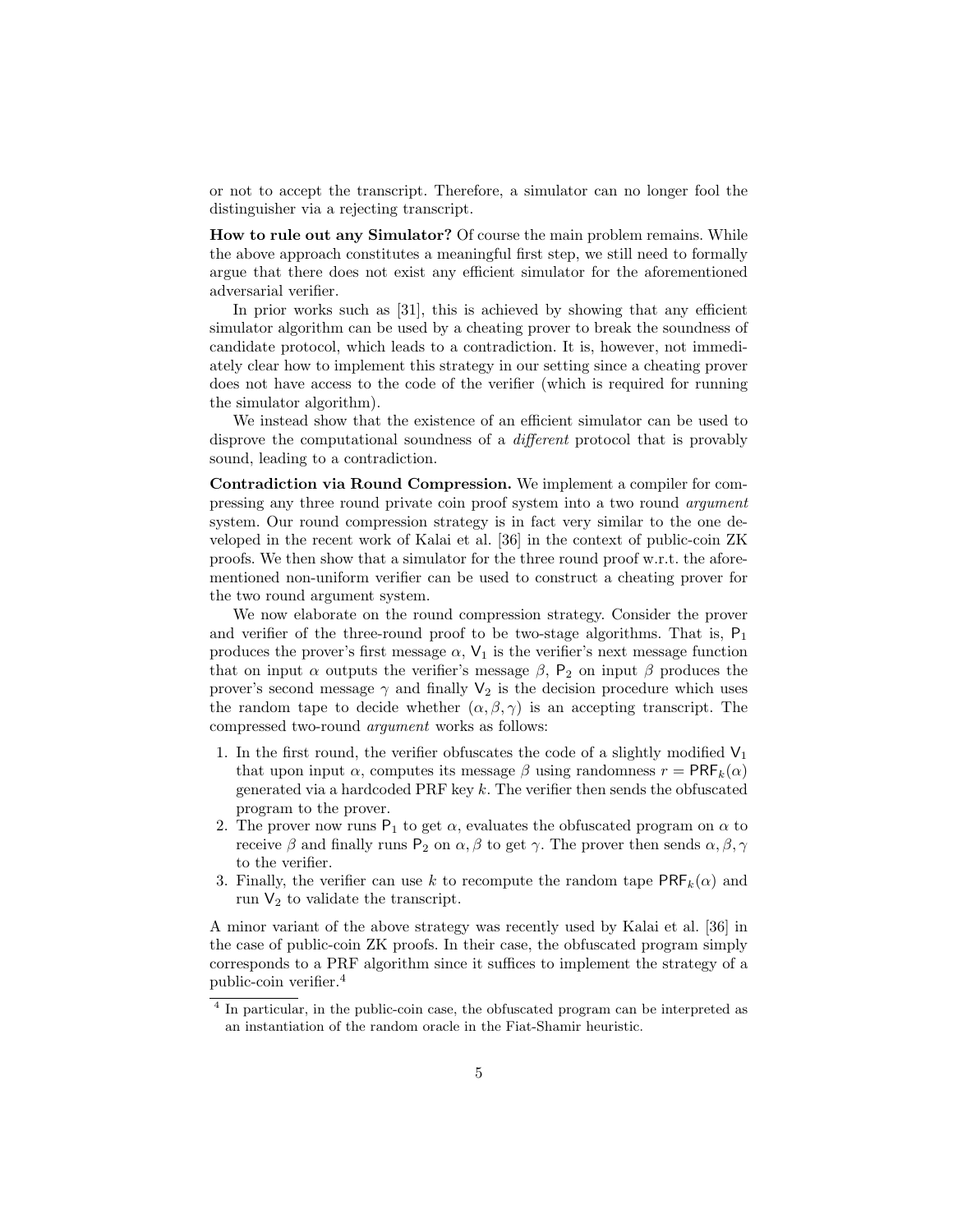Now, using the above round compression strategy, we can compress any threeround proof system  $\Pi$  into a two-round argument system  $\Pi'$ . Now suppose that there exists an efficient zero-knowledge simulator  $\mathsf{Sim}$  for  $\Pi$  w.r.t. the adversarial verifier  $V^*$  with auxiliary input aux, as described earlier. It is easy to see that such a simulator  $Sim can be used to construct an efficient cheating prover  $P^*$  for$  $\Pi'$ . Indeed, the view of Sim in  $\Pi$  against  $V^*$  with aux is the same as the view of  $P^*$  against an honest verifier in  $\Pi'$ .

Thus, the main challenge now is to prove that our round-compression strategy indeed yields two-round arguments.

How to prove Soundness? To prove computational soundness of the tworound protocol, we proceed in two main steps:

- 1. First, we establish that there exists only a very small set of "bad" first messages  $\alpha$  for which the cheating prover can even hope to be successful.
- <span id="page-5-0"></span>2. Second, we prove that the obfuscation sufficiently hides this small set to ensure that the cheating prover cannot find such an  $\alpha$ .

Below, we elaborate on each of these steps.

Step 1: Upper bounding Bad  $\alpha$ 's. Imagine for a moment, that the threeround proof system is public coin. Then, for any  $x \notin \mathcal{L}$  and any  $\alpha$ , there can only exist a negligible fraction of random tapes (and therefore  $\beta$ ) for which an accepting  $\gamma$  even exists. This is true because otherwise the computationally unbounded prover could simply exhaustively search for this  $\gamma$  once they receive  $\beta$ . Now, if the random tape, as in the two-round argument, is chosen pseudorandomly as a function of  $\alpha$ , then only a very small set of  $\alpha$ 's will lead to such bad random tapes. This is because a distinguisher against the pseudorandom function can test for bad  $\alpha$ 's by exhaustively enumerating  $\gamma$ 's because the PRF is assumed to be  $2^n$ -secure. This small set would then be the set of bad  $\alpha$ 's. Clearly any successful cheating prover *must* use a bad  $\alpha$ , since those are the only ones for which an accepting  $\gamma$  even exists.

In a private coin protocol, however, this notion of bad  $\alpha$ 's does not work. In fact in a private coin protocol, for any  $\alpha$  and any random tape, an accepting  $\gamma$  may always exist! Indeed, any three-round proof system can be transformed into another proof system that has this property: the verifier in the new protocol acts exactly as the original verifier, except that it also chooses a random  $\gamma^*$  that it keeps private. Now, once it receives  $\gamma$  from the prover in the third round, the verifier accepts if either the original verifier accepts or  $\gamma = \gamma^*$ . Clearly in this protocol, there always exists an accepting  $\gamma$  but the protocol nevertheless remains sound. To break soundness, a prover must either break soundness of the original protocol or guess  $\gamma^*$  which is only possible with negligible probability, because the entire transcript is independent of  $\gamma^*$ .

This example does not only show that the notion of bad  $\alpha$ 's from the public coin case does not work in the private-coin case, it also helps to illustrate how we can try to fix it. While an accepting  $\gamma$  may always exist, the prover only learns  $\beta$  and cannot tell which random tape was used by the verifier, beyond the obvious fact that it must have been consistent with  $\beta$ . Therefore, the only  $\gamma$  a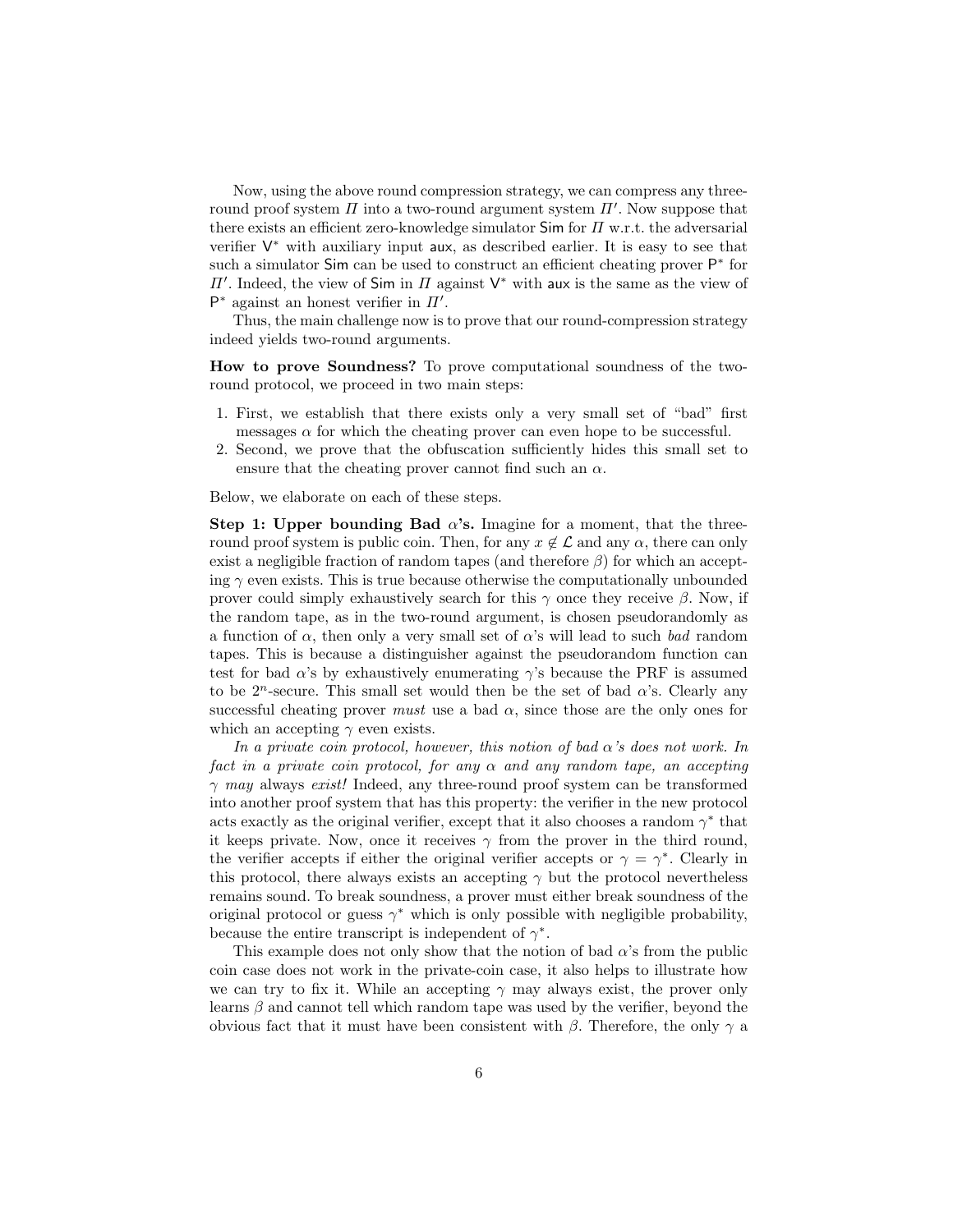prover can hope to use to break the soundness of the protocol are those that, for a fixed  $\beta$ , are accepted by many consistent random tapes.

We use this key observation to derive our new notion of bad  $\alpha$ 's. For any  $\alpha$ there exists only a negligible fraction of random tapes that are consistent with a β such that there exists a  $\gamma$  that is accepted with high probability over all the random tapes consistent with  $\beta$ . This is true, because otherwise an unbounded prover could choose a random  $\alpha$  and after receiving  $\beta$ , exhaustively search for all consistent random tapes and then search for the  $\gamma$  accepted by many of them. And then again, if the random tape, as is done in the two-round argument, is chosen pseudorandomly as a function of  $\alpha$ , then only a very small set of  $\alpha$ 's will lead to such bad random tapes.

However, must a cheating prover in the two-round protocol necessarily use such a bad  $\alpha$  to convince a verifier? While in the public coin case this was a trivial fact, this is not at all obvious in the more general private-coin case. Since even for "good" random tapes accepting  $\gamma$ 's may exist, it is necessary to show that these remain hidden and cannot be used to cheat.

Here indistinguishability obfuscation comes to the rescue. Using iO and puncturable PRFs, we can show that a cheating prover must remain oblivious about which consistent random tape was used to compute  $\beta$ . This allows us to argue that a cheating prover cannot make use of  $\gamma$ 's that are only accepting for a small number of consistent random tapes. Therefore, with overwhelming probability, a successful cheating prover must use a bad  $\alpha$ .

Step 2: Hiding Bad  $\alpha$ 's. Now, it remains to argue that this set of bad  $\alpha$ is hidden by the obfuscation. Once we have established that a cheating prover must output a bad  $\alpha$ , the most obvious idea would be to try and lead this to a contradiction with the soundness of the three-round proof. However, to translate this into an attack, we need to use the security of the PRF. And while using iO, that means we need to puncture. Since the puncturing must be done before we learn  $\alpha$  used by the cheating prover, we would incur an exponential loss in the success probability of the hypothetical three-round cheating prover. We can therefore only bring this to a contradiction if the three-round proof is exponentially sound, which would severely weaken the result. Instead, we follow the same approach as Kalai et al. [\[36\]](#page-29-2) and "transfer" the exponential loss to another cryptographic primitive.

The idea is to use the security of another primitive to argue that bad  $\alpha$ 's are hidden. Since the goal is to argue that bad inputs to a circuit remain hidden a natural candidate for this primitive is input-hiding obfuscation. And indeed, sufficiently strong input-hiding obfuscation for multibit point functions allows to lead the existence of a cheating prover to a contradiction. Some technical issues arise in this proof due to the distribution of bad  $\alpha$ 's not being uniform. However, using a clever trick of a "relaxed" verifier it is possible to show that the distributions are sufficiently close. In this part of the proof, we are able to adapt the elegant strategy of Kalai et al. [\[36\]](#page-29-2) with only minor modifications.

Extension to  $\epsilon$ -ZK. To extend our result to also rule out three-round  $\epsilon$ -ZK proofs, we mainly need to argue that the cheating prover we described above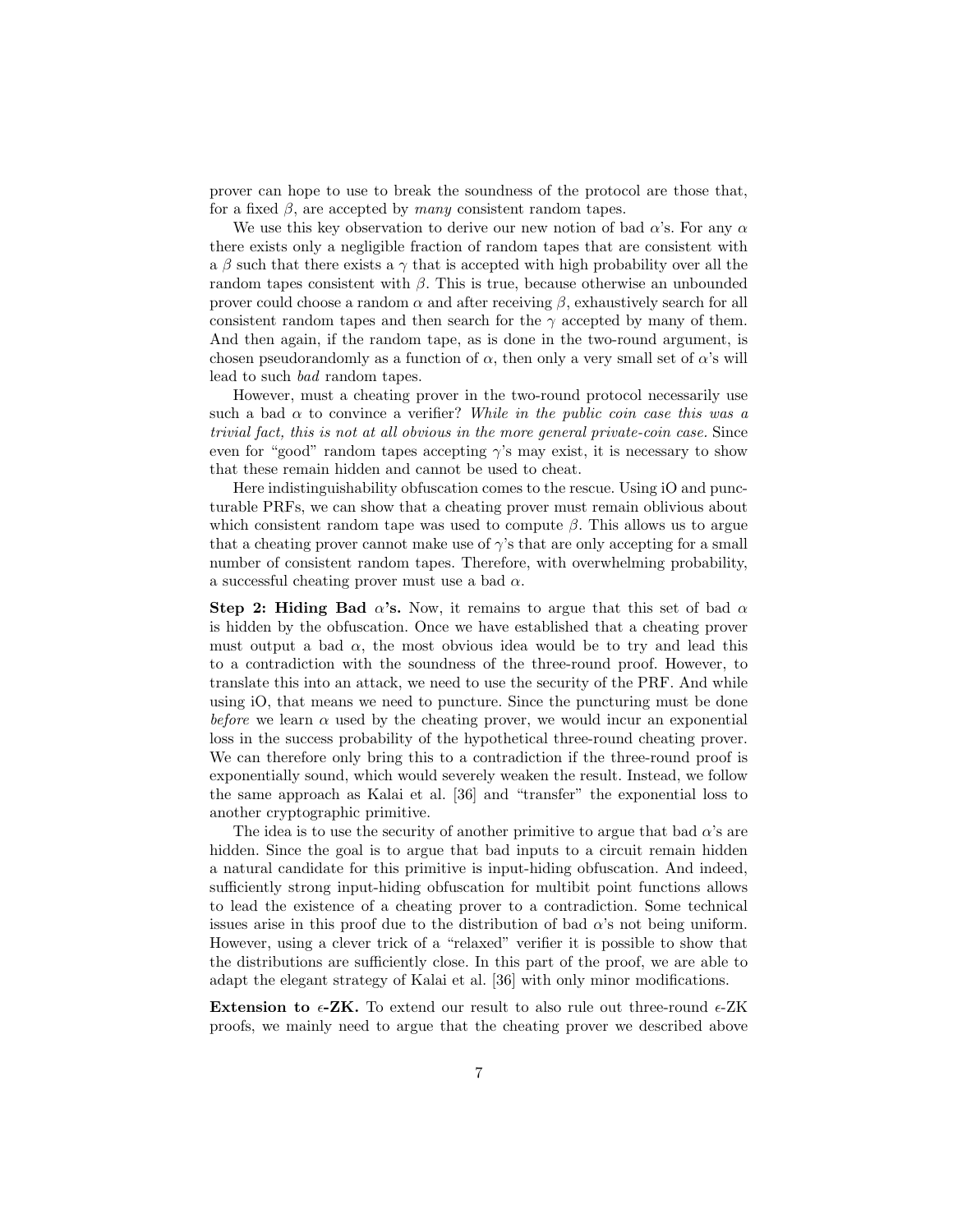is still successful in breaking soundness of the two-round argument, even if our starting point is an  $\epsilon$ -ZK simulator instead of a regular ZK simulator.

Towards this, we note that the  $\epsilon$ -ZK simulator, for every noticeable function  $\epsilon$ , is required to output a distribution that is  $\epsilon$ -indistinguishable from the real distribution. Thus, we can choose any small noticeable function  $\epsilon$ , and then this means that, while the cheating prover against the two-round argument is no longer successful with all but negligible probability, it is still successful with probability  $1 - \epsilon$ . This is sufficient to break soundness and our main theorem therefore extends to  $\epsilon$ -ZK proofs.

## <span id="page-7-0"></span>1.3 Implications to Lepinski's Protocol

Lepinski's 3-round ZK proof protocol [\[40\]](#page-29-3) is based on a clever combination of the three round honest-verifier ZK protocol of Blum [\[16\]](#page-27-9) for Hamiltonian Graphs and a special kind of oblivious transfer. While Lepinski chose to give a more direct description of his protocol, a more modular high-level construction is implicit in his thesis. His construction makes use of two building blocks:

- 1. The three round honest-verifier ZK protocol of Blum for Hamiltonian Graphs.
- 2. A three round string OT protocol with the following properties:
	- The protocol is "delayed input" on the sender's side. I.e., the first round of the OT can be computed independently of the sender's inputs  $(m_0, m_1)$ .
	- The protocol achieves indistinguishability based security against a computationally unbounded malicious sender.
	- The protocol achieves simulation based security against a malicious polynomial time receiver.

Based on these assumptions a three-round ZK proof can be constructed as described below. In the description we focus on soundness  $1/2$ . For this specific protocol, smaller soundness error can be achieved by parallel repetition without affecting the ZK property.

- 1. In the first round, the prover sets up the OT by sending the first message.
- 2. In the second round, the verifier sends the OT receiver message corresponding to their random challenge for Blum's protocol. I.e. the Blum challenge is used as the selection bit b in the OT.
- 3. In the third round the prover sends the first message of Blum's protocol. Additionally he sends the sender message of the OT, corresponding to the two possible prover responses to the (as of yet unknown) challenge. I.e. the prover sets  $m_b$  in the OT to be the response to challenge b.
- 4. Finally the verifier receives the the OT message, thus learning  $m_b$  and verifies that  $m_b$  is a valid response in Blum's protocol.

It is easy to verify that this protocol is indeed sound: since the OT is secure against an unbounded sender, the prover must choose his first message without knowledge of the challenge and if the graph does not contain a Hamiltonian cycle then it can only give a valid response to one of the challenges and is thus only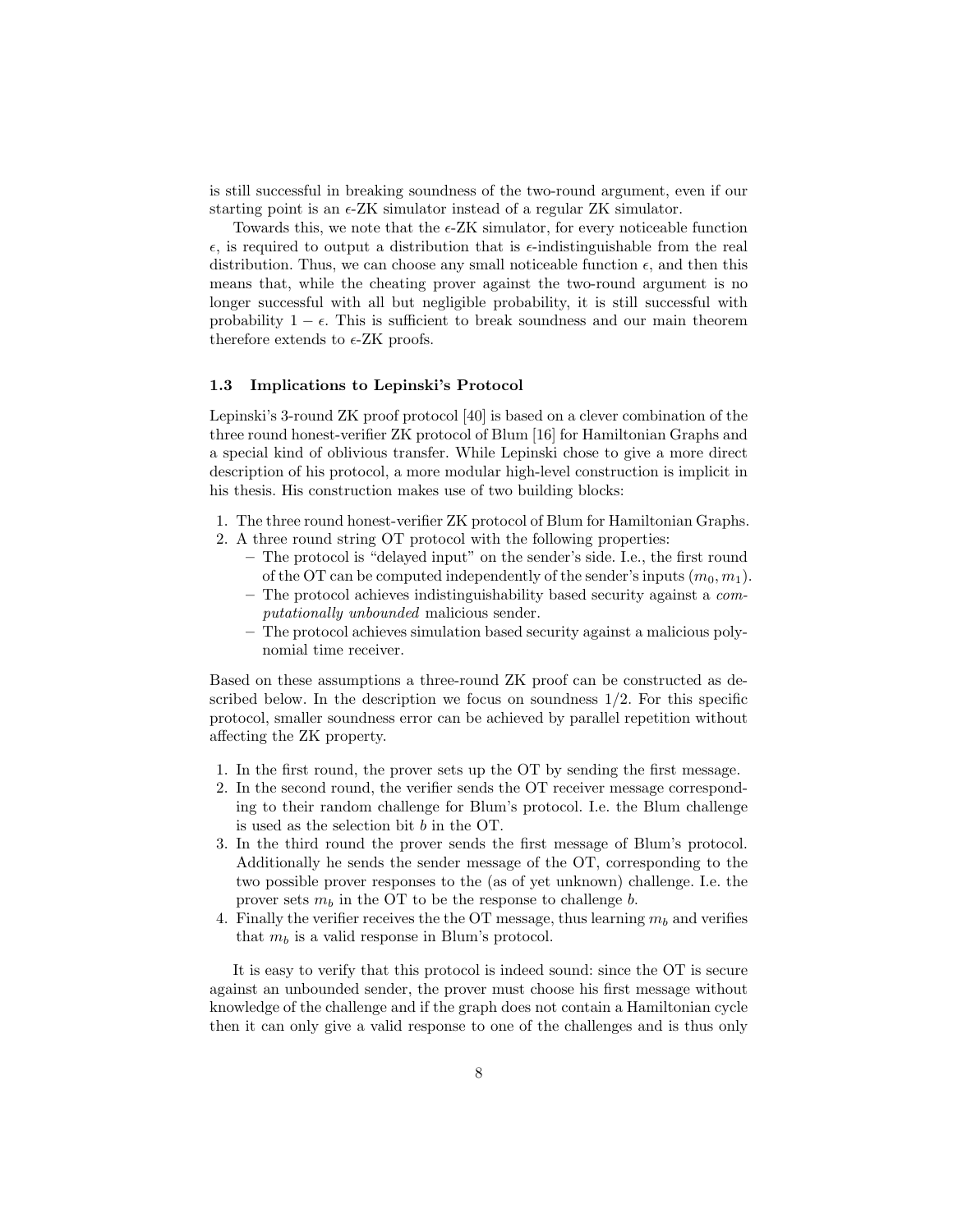successful with probability  $1/2$ . The soundness of this protocol is uncontested by our result.

To prove that the above protocol is also zero-knowledge, one can leverage the simulation-based security of the OT against malicious receivers. In particular, the ZK simulator uses the OT simulator to learn the OT selection bit, and then uses it to invoke the honest-verifier ZK simulator for Blum's protocol. This part is disputed by our result. Since the security of Blum's protocol is not in question, this means that our result disputes the existence of an OT protocol with the properties described above.

However, Lepinski implicitly gives a number-theoretic construction of such an OT protocol using a very specific "knowledge-type" assumption that is referred to as the "proof of knowledge assumption (POKA)" in this thesis. This assumption essentially states that a specific three-round public-coin proof of knowledge protocol remains a proof of knowledge even if the verifier's challenge is computed using a fixed hash function. This assumption is necessary to facilitate extraction of the receiver's selection bit in his OT protocol, which is the key to proving simulation-based security against malicious receivers.

The question, of course, remains how this protocol and the underlying assumption exactly relate to our impossibility result. For that, we should first note that Lepinski does not explicitly prove his protocol to be zero-knowledge relative to non-uniform verifiers. Since our impossibility result only rules out three-round ZK with non-uniform verifiers, our result – taken literally – does not directly apply to the protocol as stated. However, it is easy to see that Lepinski's protocol does, in fact, achieve ZK against non-uniform verifiers if the POKA assumption is suitably augmented so that it holds even against provers with arbitrary auxiliary input. This augmented assumption is therefore what is specifically refuted by our result.

In a bit more detail, what does it mean exactly to apply our result to Lepinski's protocol? As mentioned earlier, the soundness of the protocol is not in question. Therefore, the round compression part of our proof works exactly as stated, i.e., we are able to compress Lepinski's three-round proof into a two round argument. It is the second part of our result, where we show that the soundness of the two round argument and the zero-knowledge property of the three-round proof contradict each other, where we get the refutation of the POKA assumption.

Essentially, in this part of the proof, we show that in the compressed tworound argument, a malicious prover is capable of using the ZK-simulator for the three-round proof to cheat and break soundness. Since the soundness of the protocol is not in question, this means that we are refuting the existence of the ZK-simulator and thus, that the 3-round protocol can be zero-knowledge. In the generalized terms in which we described Lepinski's protocol above the ZK-simulator only requires the HVZK-simulator of Blum's protocol and the OTsimulator to work. This means that our work specifically refutes the simulation based receiver-security of the OT protocol. If we look at our result in a bit more detail, it is also clear why this is the case. Essentially, we are constructing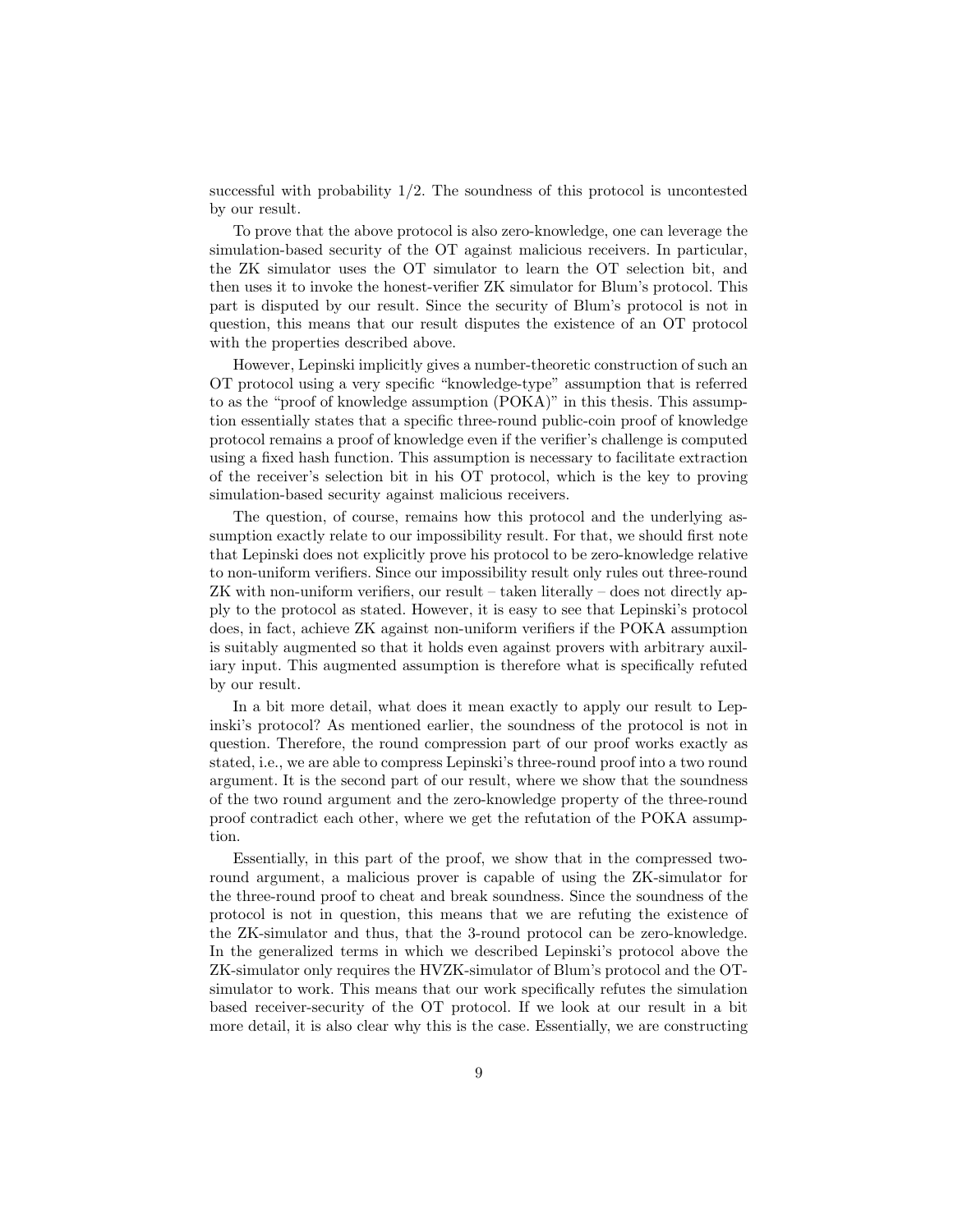a malicious prover who is capable of running the ZK-simulator for the 3-round proof. For Lepinski's construction to work, this simulator must be able to extract the selection bit in the OT from the verifier's message. This means that we are constructing an algorithm capable of extracting the selection bit of the receiver while acting as a malicious sender in the OT protocol. Clearly, this immediately implies that the OT is broken.

## <span id="page-9-1"></span>1.4 Related Work

There is a large body of work dedicated to the study of round complexity of zero-knowledge protocols. Below, we provide a brief (and incomplete) summary of some of the prior work in this area.

ZK Proofs. Five-round ZK proofs are known based on collision-resistant hash functions [\[29\]](#page-28-0), and four-round  $\epsilon$ -ZK proofs were recently constructed based on keyless multi-collision-resistant hash functions [\[14\]](#page-27-6). Both of these constructions require the verifier to use private coins. There also exists a candidate for a threeround ZK proof due to Lepinski [\[40\]](#page-29-3), which ultimately clashes with our result. Lepinski's protocol is based on a highly non-standard knowledge-type assumption which our result refutes. We explain the exact relationship and imlications in [Section 1.3](#page-7-0)

Dwork et al. [\[22\]](#page-28-5) (and independently, Hada and Tanaka [\[33\]](#page-29-10)) established an intimate connection between the Fiat-Shamir paradigm [\[24\]](#page-28-4) and constant-round public-coin ZK proofs. Using their result, [\[36\]](#page-29-2) recently ruled out the existence of constant-round public-coin ZK proofs, under the same assumptions as in our work. Previously, such protocols were only ruled out w.r.t. black-box simulation by [\[30\]](#page-28-2). We refer the reader to [\[36\]](#page-29-2) for further discussion on public-coin ZK proofs.

ZK Arguments. Four-round ZK arguments are known based on one-way functions [\[8,](#page-27-10) [23\]](#page-28-11). Goldreich and Krawcyzk [\[30\]](#page-28-2) ruled out the existence of three-round ZK arguments for NP w.r.t. black-box simulation. While three-round ZK arguments with non-black-box simulators were unknown for a long time, some recent works have studied them w.r.t. weaker adversaries such as uniform provers [\[10\]](#page-27-11), or uniform verifiers [\[12\]](#page-27-12), while finally Bitansky, Kalai, and Paneth [\[14\]](#page-27-6) were very recently able to construct general three round ZK arguments for non-uniform provers and verifiers based on keyless multi-collision-resistant hash functions.

# <span id="page-9-0"></span>2 Preliminaries

We denote by  $n \in \mathbb{N}$  the security parameter that is implicitly given as input to all algorithms in unary representation  $1^n$ . We denote by  $\{0,1\}^{\ell}$  the set of all bit-strings of length  $\ell$ . For a finite set S, we denote the action of sampling x uniformly at random from S by  $x \leftarrow s S$ , and we denote the cardinality of S by  $|S|$ . Al algorithms are assumed to be randomized, unless explicitly stated otherwise. An algorithm is efficient or PPT if it runs in time polynomial in the security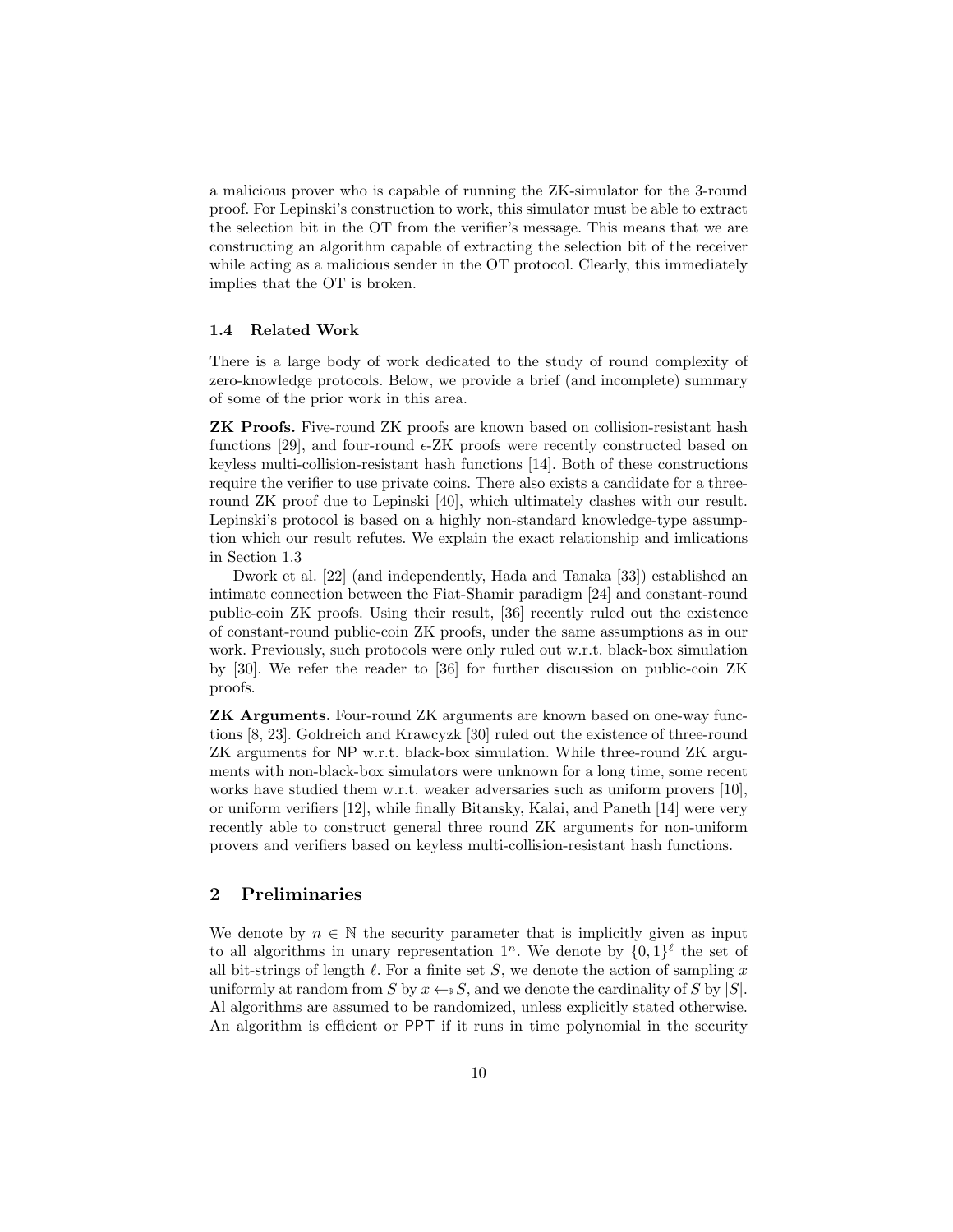parameter. If A is randomized then by  $y \leftarrow \mathcal{A}(x; r)$  we denote that A is run on input x and with random coins  $r$  and produced output  $y$ . If no randomness is specified, then it is assumed that  $A$  is run with freshly sampled uniform random coins, and write this as  $y \leftarrow A(x)$ . For a circuit C we denote by |C| the size of the circuit. A function negl(n) is negligible if for any positive polynomial  $poly(n)$ , there exists an  $N \in \mathbb{N}$ , such that for all  $n > N$ ,  $\mathsf{negl}(n) \leq \frac{1}{\mathsf{poly}(n)}$ .

## <span id="page-10-0"></span>2.1 Interactive Proofs and Arguments

An interactive proof for an NP language  $\mathcal L$  is an interactive protocol between two parties, a computationally unbounded prover and a polynomial-time verifier. The two parties receive a common input  $x$  and the prover tries to convince the verifier that  $x \in \mathcal{L}$ . Intuitively the prover should (almost) always be successful if x is indeed in  $\mathcal{L}$ , but should be limited in its ability to convince the verifier if  $x \notin \mathcal{L}$ . An interactive proof, as formally introduced by Goldwasser, Micali, and Rackoff [\[32\]](#page-29-0) is defined as follows.

**Definition 1 (Interactive Proof).** An r-round 2-Party protocol  $\langle P, V \rangle$  between a polynomial-time verifier  $V$  and an unbounded prover  $P$  is an interactive proof with soundness error  $\epsilon$  for language  $\mathcal L$  if the following two conditions hold:

- 1. Completeness: For all  $x \in \mathcal{L}$  it holds that  $\Pr_{P,V}[1 \leftarrow \langle P(x), V(x) \rangle] = 1$  $negl(n)$ .
- 2. Soundness: For all  $x^* \notin \mathcal{L}$  and all computationally unbounded malicious provers  $\mathsf{P}^*$  it holds that  $\Pr_{\mathsf{P}^*,\mathsf{V}}[1 \leftarrow \langle \mathsf{P}^*,\mathsf{V}(x^*) \rangle] \leq \epsilon$ .

An interactive argument is very similar to an interactive proof, except that soundness is only required to hold relative to polynomial time malicious provers. Since also the honest prover is required to run in polynomial time, it receives an  $NP$  witness for x as an additional input. Formally, this leads to the following definition.

Definition 2 (Interactive Argument). An r-round 2-Party protocol  $\langle P, V \rangle$ between a polynomial-time verifier  $V$  and a polynomial-time prover  $P$  is an interactive argument with soundness error  $\epsilon$  for language  $\mathcal L$  with associated relation R if the following two conditions hold:

- 1. Completeness: For all  $(x, w) \in \mathcal{R}$  it holds that  $\Pr_{P, V} [1 \leftarrow \langle P(x, w), V(x) \rangle] =$  $1 - \text{negl}(n)$ .
- <span id="page-10-1"></span>2. Soundness: For all  $x^* \notin \mathcal{L}$  and all polynomial-time malicious provers  $\mathsf{P}^*$  it holds that  $Pr_{P^*,V}[1 \leftarrow \langle P^*, V(x^*) \rangle] \leq \epsilon$ .

An especially powerful class of interactive proofs and arguments are those that are zero-knowledge. Intuitively a zero-knowledge proof or argument ensures that a malicious polynomial time verifier cannot learn anything from an execution of the protocol, except that  $x \in \mathcal{L}$ . This was first formalized in [\[32\]](#page-29-0) by requiring the existence of a polynomial time simulator capable of – without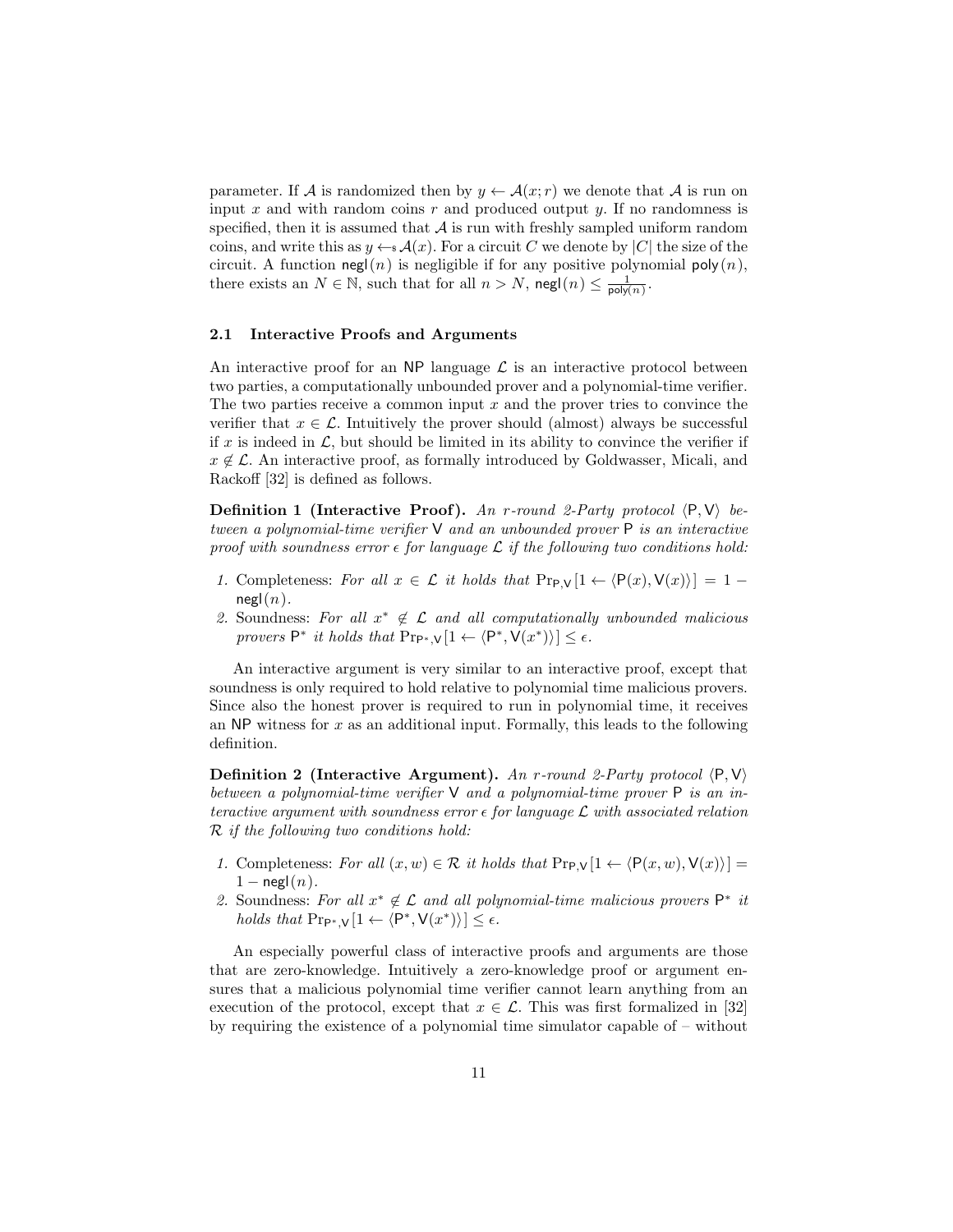knowledge of an NP witness for  $x$  – simulating any interaction a malicious verifier might have with the prover. This implies that anything the verifier learns from a protocol execution it could have also learned without interacting with the prover. To obtain a contradiction in the main proof in [Section 3](#page-13-0) we will use the notion of non-uniform zero-knowledge, where both the malicious verifier as well as the distinguisher may be non-uniform.

Definition 3 (Non-Uniform Zero-Knowledge with Auxiliary Input). Let  $\langle P, V \rangle$  be a 2-Party protocol.  $\langle P, V \rangle$  is said to be non-uniformly zero-knowledge with auxiliary input, if for all (possibly malicious)  $PPT$  algorithms  $V^*$  there exists a PPT simulator Sim, such that for all PPT distinguishers  $D$  and all auxiliary inputs aux and aux', it holds that for all statements  $x$ 

$$
\left|\frac{\Pr[\mathcal{D}(\langle \mathsf{P}(x,w),\mathsf{V}^*(x,\mathsf{aux})\rangle,\mathsf{aux}^\prime)=1]}{-\Pr[\mathcal{D}(\mathsf{Sim}(x,\mathsf{aux}),\mathsf{aux}^\prime)=1]} \right| \leq \mathsf{negl}(n).
$$

#### <span id="page-11-0"></span>2.2 Puncturable Pseudorandom Functions

 $\overline{\phantom{a}}$  $\overline{\phantom{a}}$  $\overline{\phantom{a}}$  $\overline{\phantom{a}}$  $\overline{\phantom{a}}$  $\overline{\phantom{a}}$  $\vert$ 

The notion of puncturable pseudorandom functions was independently intro-duced in [\[17,](#page-28-12) [18,](#page-28-13) [38\]](#page-29-11). A puncturable pseudorandom function allows to *puncture* a key k on some fixed input  $x$ . This punctured key should still allow to correctly evaluate the PRF on any input other than  $x$ . However, the value of the function on input x should be indistinguishable from a unform random value, even given the punctured key. We define a strong notion of puncturable pseudorandom functions in the following.

Definition 4 (T-Secure Puncturable Pseudorandom Functions). A pair of probabilistic polynomial time algorithms (PRF, Puncture) is a T-secure puncturable pseudorandom function with key length  $\kappa(n)$  input length  $i(n)$  and output length  $o(n)$  if the following conditions hold:

- 1. Functionality Preserved Under Puncturing: For every  $n \in \mathbb{N}$ , every key  $k \leftarrow \{0,1\}^{\kappa(n)}$ , every input  $x \in \{0,1\}^{i(n)}$ , every punctured key k{x}, and every input  $x' \in \{0,1\}^{i(n)} \setminus x$  it holds that  $\mathsf{PRF}_k(x') = \mathsf{PRF}_{k\{x\}}(x')$ .
- <span id="page-11-1"></span>2. Pseudorandomness: For any fixed  $x \in \{0,1\}^{i(n)}$  it holds that for every distinguisher D that runs in time at most  $\mathsf{poly}(T(n))$  it holds that

$$
\Pr[\mathcal{D}(\mathsf{Puncture}(k, x), x, \mathsf{PRF}_k(x)) = 1] \mid k, \mathsf{Puncture}(\mathcal{D}(\mathsf{Puncture}(k, x), x, y) = 1] \leq \mathsf{negl}(T(n)) \mid k, \mathsf{Puncture}, y
$$

Our impossibility result uses  $2^{2n}$ -secure puncturable pseudorandom functions. Note that these can be constructed using the GGM construction from any subexponentially secure one-way function [\[28,](#page-28-14) [34\]](#page-29-12) by for example using keys length  $\kappa(n) = n^2$ .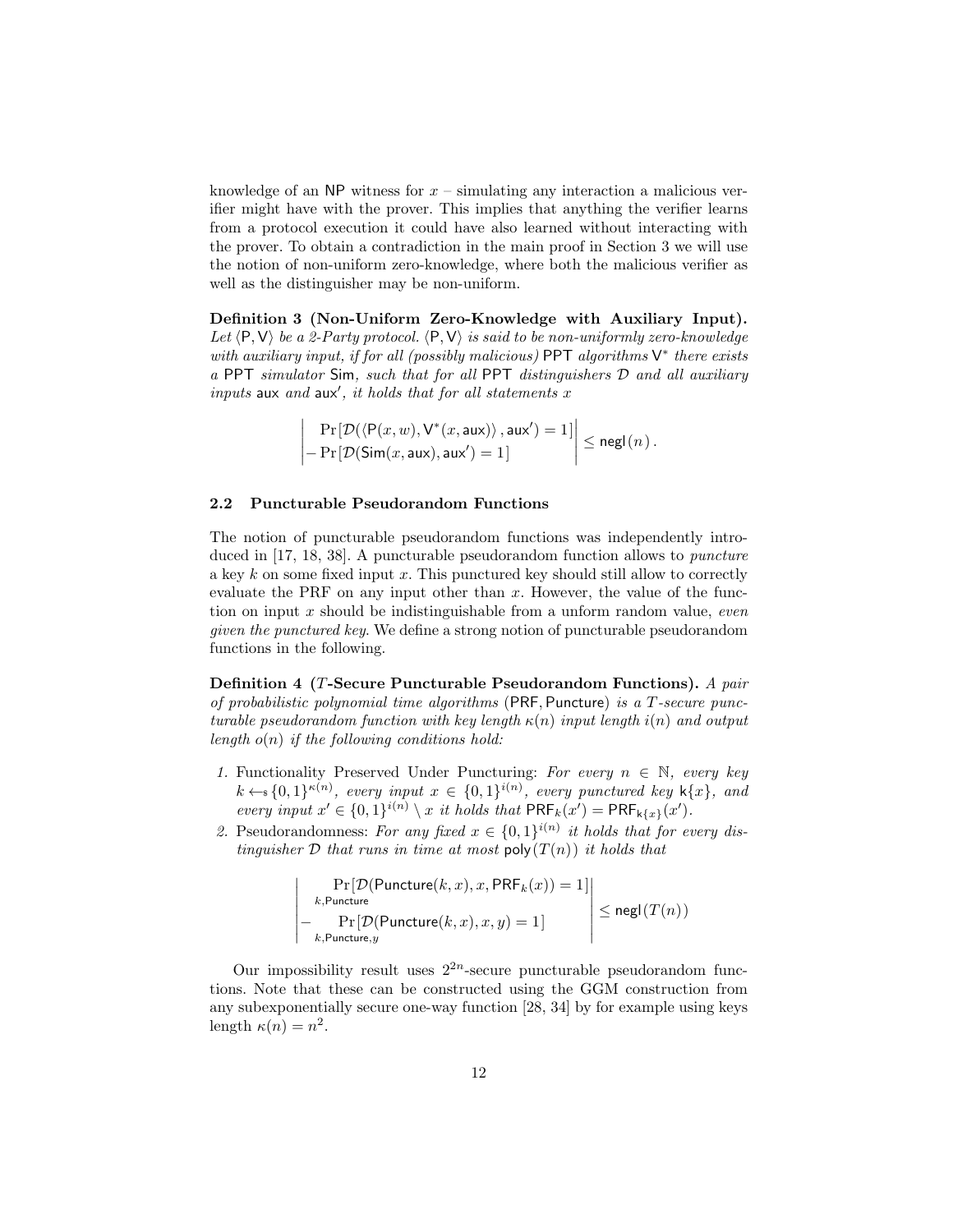## <span id="page-12-2"></span>2.3 Obfuscation

 $\overline{1}$ 

Our impossibility result uses two different kinds of obfuscation, indistinguishability obfuscation and input-hiding obfuscation for multi-input point functions. Indistinguishability obfuscation (iO) was first suggested as a notion by Barak et al. [\[7\]](#page-27-0) as a weaker form of obfuscation. The security guarantee of iO is that the obfuscation of two functionally equivalent circuits should result in indistinguishable output distributions. That is, any polnomial-time reverse engineering cannot detect which of two equivalent implementations was the the source of an obfuscated program. This security may seem rather weak at first glance. However, following the introduction of a first candidate construction by Garg et al. [\[25\]](#page-28-3) it has been shown in several works that even this seemingly weak notion of obfuscation is a very powerful tool. We formally define indistinguishability obfuscation below.

Definition 5 (T-Secure Indistinguishability Obfuscation). Let  $\mathbb C$  be a family of polynomial size boolean circuits. Let iO be a probabilistic polynomial time algorithm, which takes as input a circuit  $C \in \mathbb{C}$  and a security parameter  $1^n$ , and outputs a boolean circuit **B** (not necessarily in  $\mathbb{C}$ ). iO is a T-secure indistinguishability obfuscator if the following two conditions hold:

- 1. Correctness: For every  $n \in \mathbb{N}$ , every circuit  $C \in \mathbb{C}$  with input length  $\ell$ , every obfuscated circuit  $\mathbf{B} \leftarrow \text{iO}(\mathbf{C}, 1^n)$  and every  $x \in \{0, 1\}^{\ell}$  it holds that  $\mathbf{B}(x) = \mathbf{C}(x)$ .
- <span id="page-12-1"></span>2. Indistinguishability: For every  $n \in \mathbb{N}$ , every pair of circuit  $C_1, C_2 \in \mathbb{C}$ with identical input length  $\ell$  and  $|\mathbf{C}_1| = |\mathbf{C}_2|$ , and every poly  $(T(n))$ -time distinguisher D it holds that

$$
\left|\Pr_{\mathsf{iO},\mathcal{D}}[\mathcal{D}(\mathsf{iO}(\mathbf{C}_1,1^n))=1]-\Pr_{\mathsf{iO},\mathcal{D}}[\mathcal{D}(\mathsf{iO}(\mathbf{C}_2,1^n))=1]\right|\leq \mathsf{negl}(T(n))
$$

 $\mathbf{I}$ 

Our impossibility result uses a strong notion of  $2^{2n}$ -secure indistinguishability obfuscation for general circuits. This notion is implied by any subexponentially secure indistinguishability obfuscator by instantiating the security parameter with  $\kappa(n) = n^2$ .

The second form of obfuscation used in our result is input-hiding obfuscation for multi-bit point functions. The notion of input-hiding obfuscation was first suggested by Barak et al. in [\[5\]](#page-27-1). An input-hiding obfuscator for a family of circuits  $\mathbb C$  guarantees that, given an obfuscation of a circuit  $\mathbf C$  drawn uniformly at random from C it is hard for an adversary to find any input on which the circuit doesn't output 0.

<span id="page-12-0"></span>Definition 6 (*T*-Secure Input-Hiding Obfuscation). Let  $\mathbb{C} = {\mathbb{C}_n}_{n \in \mathbb{N}}$  be a family of polynomial size boolean circuits, where  $\mathbb{C}_n$  is a set of circuits operating on inputs of length n. A polynomial time obfuscator hideO is a  $T$ -secure input hiding obfuscator for  $\mathbb C$  if the following two conditions hold:

1. Correctness: For every  $n \in \mathbb{N}$ , every circuit  $\mathbf{C} \in \mathbb{C}_n$ , every obfuscated circuit  $\mathbf{B} \leftarrow \text{iO}(\mathbf{C}, 1^n)$  and every  $x \in \{0, 1\}^n$  it holds that  $\mathbf{B}(x) = \mathbf{C}(x)$ .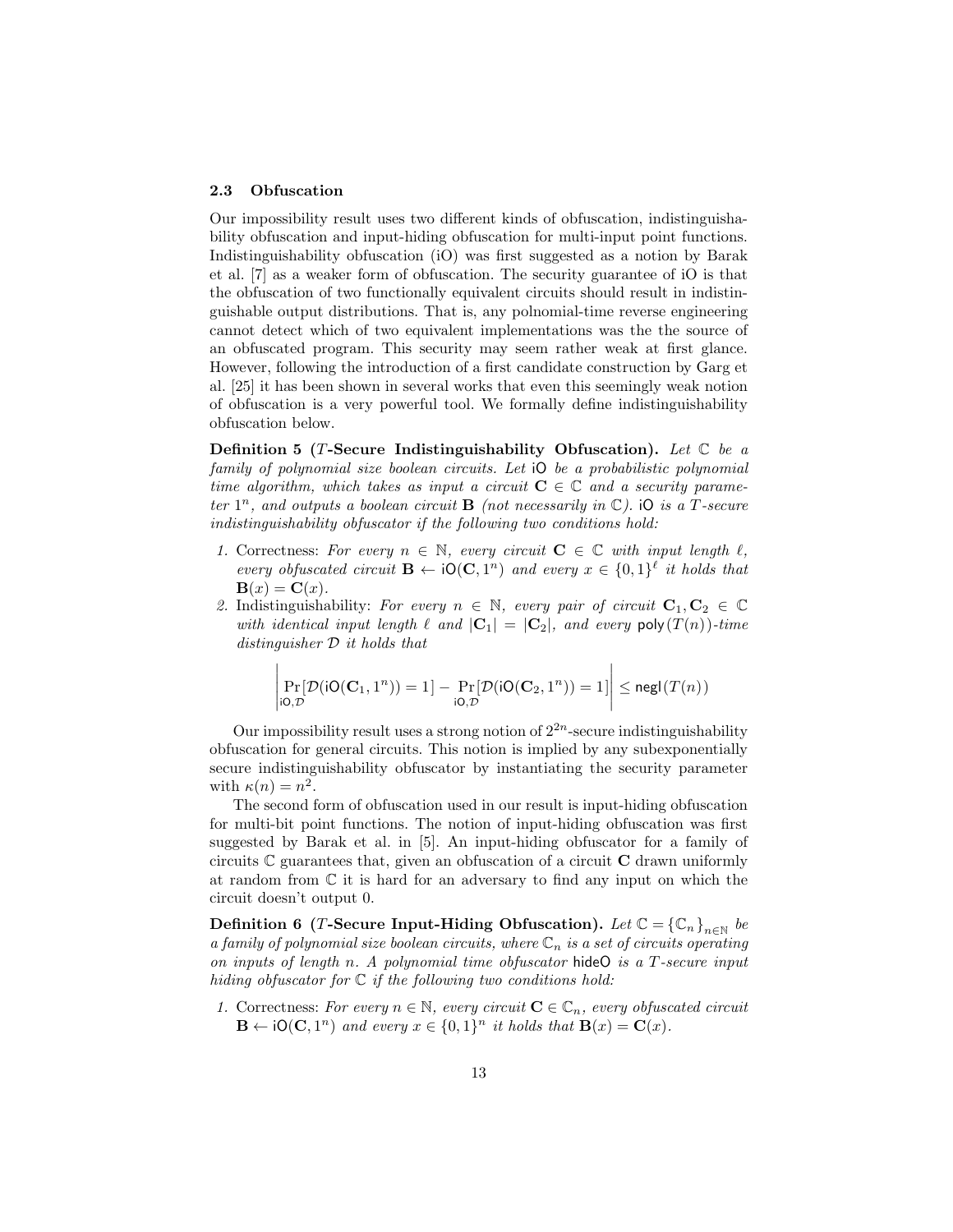2. Input Hiding: For every  $n \in \mathbb{N}$ , and all probabilistic polynomial time adversary A it holds that

$$
\Pr[\mathbf{C}(\mathcal{A}(\mathsf{hideO}(\mathbf{C}, 1^n))) \neq 0] \leq T^{-1}(n).
$$
  

$$
\mathbf{C} \leftarrow \mathbb{C}_n, \mathsf{hideO}, \mathcal{A}
$$

Note that this security definition differs from previous definitions of T-security in so far as it requires the adversary to run in polynomial time  $(in n)$ . Our result specifically uses input-hiding obfuscation for multi-bit point functions. A multibit point function is characterized by two values x and  $y$  and is defined as the function that on input x outputs y and outputs 0 on all other inputs.

Definition 7 (T-Secure Input-Hiding Obfuscation for Multi-Bit Point **Functions).** Let  $I_{x,y}$  denote the multi-bit point function with  $I_{x,y}(x) = y$  and  $I_{x,y}(x') = 0$  for all  $x' \neq x$  and let k be a function  $k : \mathbb{N} \to \mathbb{N}$ . A polynomial time obfuscator hideO is a T-secure input hiding obfuscator for  $(n, k)$ -multi-bit point functions if it is a T-secure input-hiding obfuscator for all circuit families  $\mathbb C$  for which the following properties hold.

- 1. All circuits in  $\mathbb{C} = {\mathbb{C}_n}_{n \in \mathbb{N}}$  describe point functions with n-bit input and  $k(n)$ -bit output. I.e.,  $\mathbb{C}_n \subseteq \{I_{x,y} | x \in \{0,1\}^n \wedge y \in \{0,1\}^{k(n)}\}.$
- <span id="page-13-2"></span>2. The marginal distribution on  $\tilde{x}$  is uniform for a uniformly sampled circuit  $I_{x,y} \leftarrow \mathcal{S} \mathbb{C}_n$ .

This notion was first studied by Bitansky and Cannetti in [\[11\]](#page-27-2). They also showed that an earlier candidate construction by Cannetti and Dakdouk [\[19\]](#page-28-9) can be proven secure in the generic group model based on a strong variant of the DDH assumption. Our impossibility result requires  $2<sup>n</sup>$ -secure input hiding obfuscator for multi-bit point functions. This may on first glance seem problematic, since DDH (and thereby the instantiation due to Cannetti and Dakdouk [\[19\]](#page-28-9)) can be broken in time less than  $2^n$  even in the generic group model. However, in [Def](#page-12-0)[inition 6](#page-12-0) we explicitly – and in contrast to the other definitions in this section – require that the adversary runs in polynomial time. And known subexponential time attacks do not imply a polynomial time attack that is successful with probability greater than  $\text{poly}(n)/2^n$ .

# <span id="page-13-0"></span>3 Impossibility of Three-Round Zero-Knowledge Proofs

In this section we will prove our main result, i.e., that under the stated assumptions, zero-knowledge 3-round interactive proof systems for non-trivial languages cannot exist. Our result is formally stated in [Theorem 2.](#page-13-1)

<span id="page-13-1"></span>**Theorem 2.** Let  $\hat{\Pi}$  be a 3-round interactive proof system for a language  $\mathcal{L} \notin$ BPP with negligible soundness error  $\mu$ . Assume the existence of a  $2^{2n}$ -secure puncturable pseudorandom function, a  $2^{2n}$ -secure indistinguishability obfuscator, and a  $\mu \cdot 2^n$  poly  $(n)$ -secure input-hiding obfuscator for multi-bit point functions. Then  $\Pi$  cannot be non-uniformly zero-knowledge with auxiliary input.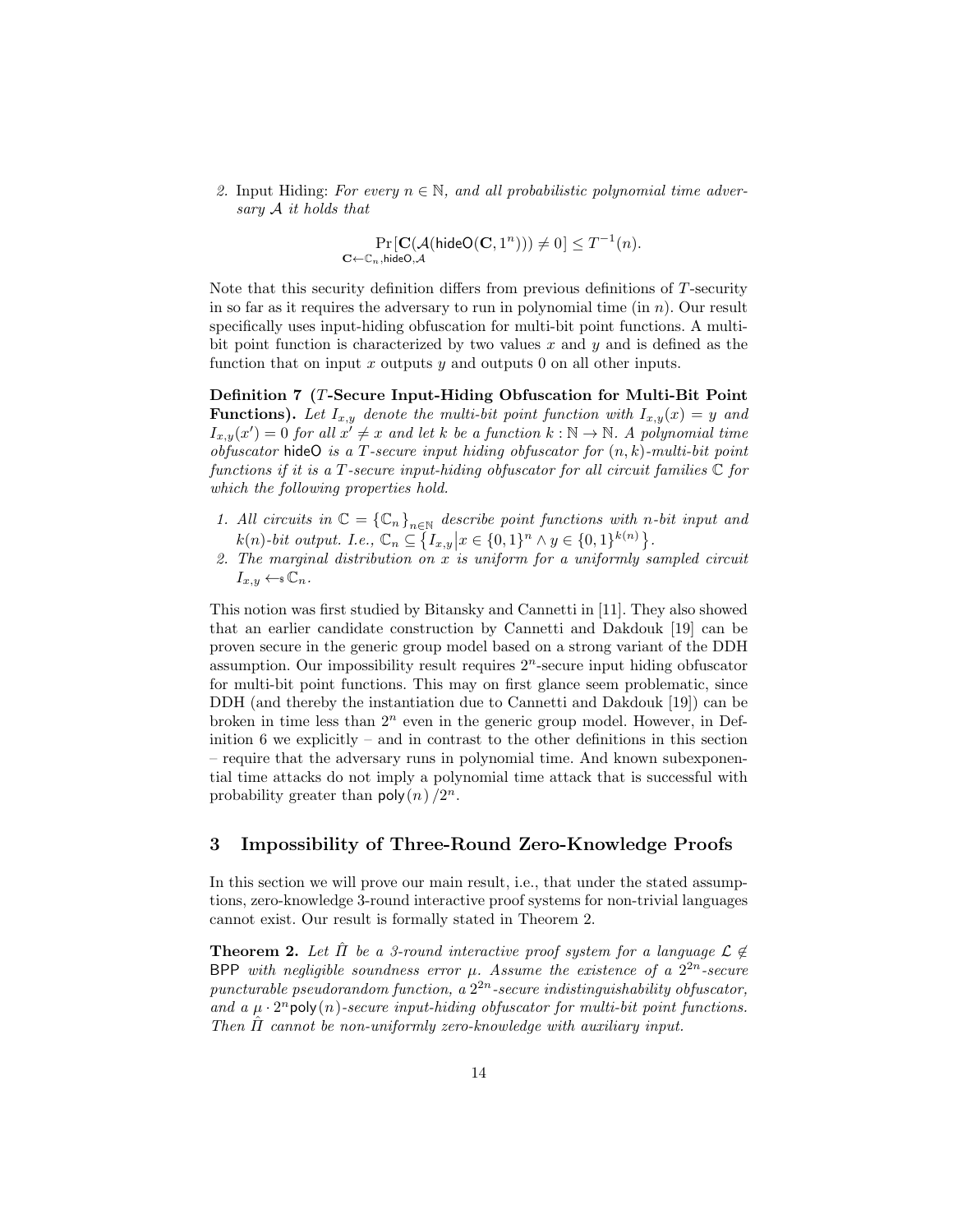*Proof [\(Theorem 2\)](#page-13-1).* Let  $\hat{\Pi} = \langle \hat{P}, \hat{V} \rangle$  be a 3-round interactive proof system as described in [Theorem 2.](#page-13-1) We consider the prover and verifier as two-stage algorithms,  $\hat{\mathsf{V}} = (\hat{\mathsf{V}}_1, \hat{\mathsf{V}}_2), \hat{\mathsf{P}} = (\hat{\mathsf{P}}_1, \hat{\mathsf{P}}_2)$ . The first stage of the prover  $\alpha \leftarrow \hat{\mathsf{P}}_1(x, w; r)$ on input the statement  $x$ , witness  $w$  and random coins  $r$  outputs the prover's first message  $\alpha$ . The first stage of the verifier  $\beta \leftarrow \hat{V}_1(x, \alpha; s)$  on input the statement x, the prover's first message  $\alpha$  and random coins s outputs the verifier's message  $\beta$ . The second stage of the prover  $\gamma \leftarrow \hat{P}_2(x, w, \beta; r)$  on input the statement x, witness w, the verifier's message  $\beta$  and random coins r outputs the prover's second message  $\gamma$ . The second stage of the verifier  $b \leftarrow \hat{V}_2(x, \alpha, \gamma; s)$  on input the statement x, the prover's messages  $\alpha$ ,  $\gamma$  and random coins s outputs a bit b indicating whether the proof is accepted of not. Note that without loss of generality we assume that the second stages do not take their own messages as input and instead recompute them when necessary.

First we slightly modify the protocol  $\Pi$  into the protocol  $\Pi = \langle P, V \rangle$ . The protocol behaves exactly as  $\Pi$ , except that  $V_1$  takes as its random coins  $s = \sigma || \hat{s}$ with  $|\sigma| = \lceil \log \mu^{-1} \rceil$  and after running  $\hat{\beta} \leftarrow V_1(x, \alpha; \hat{s})$  outputs  $\beta := \sigma || \hat{\beta}$ . The prover's second stage  $P_2$  then again behaves exactly as  $\hat{P}_2$ , and ignores  $\sigma$ . The following claim is immediately apparent.

**Claim 3.** If  $\Pi$  is a 3-round interactive proof system with negligible soundness error  $\mu$ , then  $\Pi$  is also a 3-round interactive proof system for the same language with the same negligible soundness error  $\mu$ .

This modification is therefore without loss of generality and will allow us to cleanly define a relaxed version of the verifier later in the proof, leading to a much simpler proof.



<span id="page-14-0"></span>**Fig. 1.** The two-round argument system  $\overline{I} = \langle \overline{P}, \overline{V} \rangle$  resulting from compressing the three-round proof system  $\Pi = \langle P, V \rangle$  into two rounds. The round compression is achieved by sending an obfuscated version of the verifier's own code to the prover as a first message. This allows the prover to compute the verifier's response to their first message without additional interaction. This construction is proven sound in [Lemma 4.](#page-15-0)

Now, we use the pseudorandom function PRF the indistinguishability obfuscator iO to construct a two-round protocol  $\Pi = \langle \overline{P}, \overline{V} \rangle$  as depicted in [Figure 1.](#page-14-0) The circuit  $\mathbf{C}_{V_1}$  is defined as follows: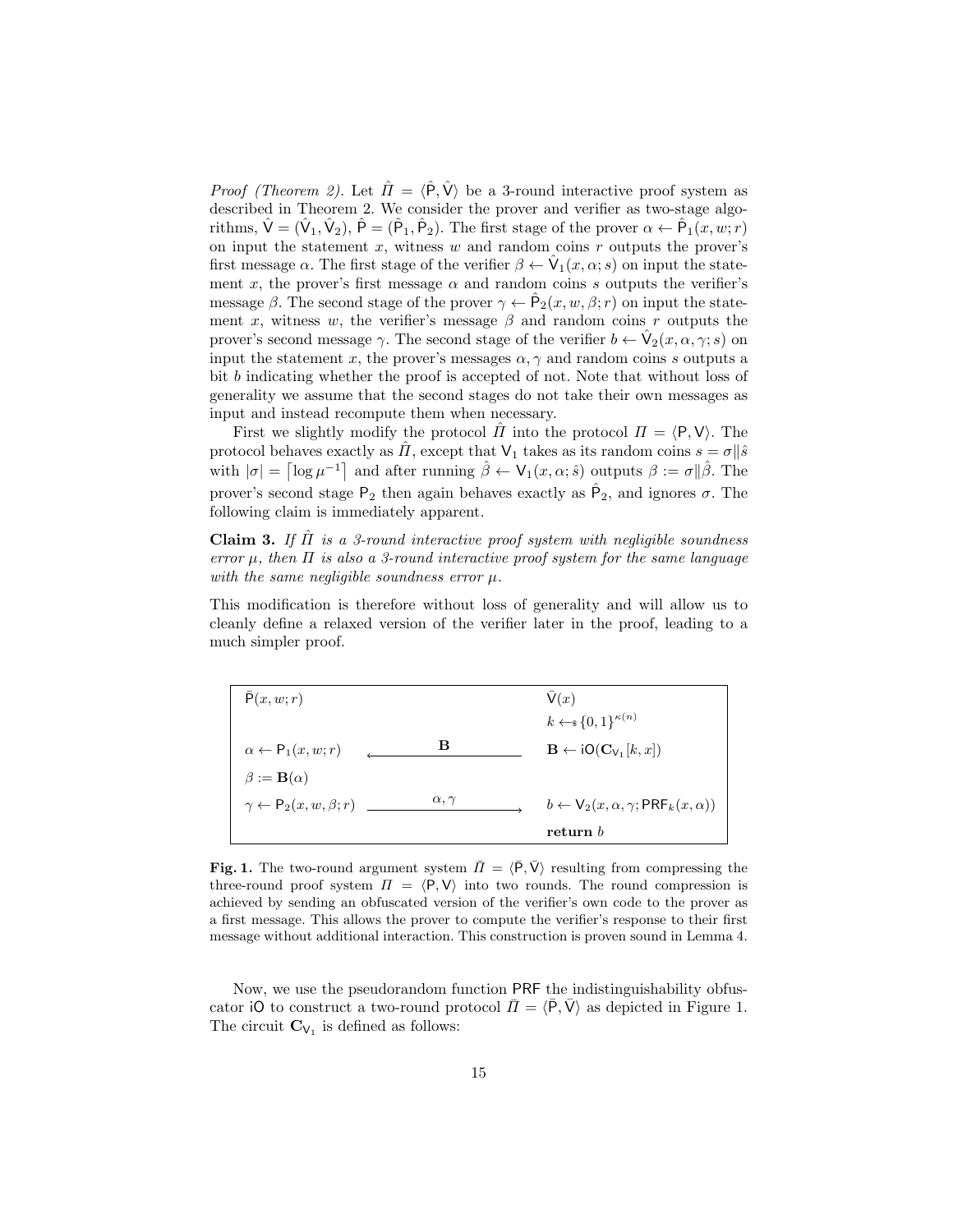<span id="page-15-0"></span>

| ${\bf C}_{{\sf V}_1}[k,x](\alpha)$  |  |
|-------------------------------------|--|
| $s := \mathsf{PRF}_k(\alpha)$       |  |
| $\beta := \mathsf{V}_1(x,\alpha;s)$ |  |
| return $\beta$                      |  |

To prove [Theorem 2](#page-13-1) we will now use the following two lemmas proven in [Section 3.1](#page-15-1) and [Section 3.2](#page-24-0) respectively.

**Lemma 4.** Let  $\Pi$  be a 3-round interactive proof system with negligible soundness error  $\mu$  as in [Theorem 2.](#page-13-1) Let  $\Pi$  be the modified 3-round interactive proof system as described above. Assume that PRF is a  $2^{2n}$ -secure puncturable pseudorandom function, and iO is a  $2^{2n}$ -secure indistinguishability obfuscator. Further assume that hideO is a  $2^n$ -secure input-hiding obfuscator for multi-bit point functions. Then  $\Pi$ , described in [Figure 1](#page-14-0) is a 2-round interactive argument system with negligible soundness error  $\bar{\mu}$ .

<span id="page-15-2"></span>**Lemma 5.** Let  $\Pi$  be a 3-round interactive proof system for a language  $\mathcal{L} \notin \text{BPP}$ . Let  $\Pi$  be the transformed 2-round argument system described in [Figure 1](#page-14-0) with soundness error  $\bar{\mu}$ . If  $\bar{\mu} \leq$  negl $(n)$  then  $\Pi$  is not non-uniformly zero-knowledge with auxiliary input.

[Theorem 2](#page-13-1) now follows as a simple corollary from combining [Lemma 4](#page-15-0) and [Lemma 5.](#page-15-2) By our assumption,  $\Pi$  has a negligibly small soundness error  $\mu$ , which by [Lemma 4](#page-15-0) also implies a negligible soundness error  $\bar{\mu}$  for  $\bar{\Pi}$ . Since a negligible soundness error of  $\overline{I}$  implies that  $\overline{I}$  is not non-uniformly zero-knowledge with auxiliary input, the theorem trivially follows.  $\Box$ 

## <span id="page-15-1"></span>3.1 Proof of [Lemma 4](#page-15-0)

Fix a modified 3-round interactive proof system  $\Pi = \langle P, V \rangle$ . Let  $\mu \leq \text{negl}(n)$  be the soundness error of  $\Pi$ . We assume without loss of generality, that all messages of the protocol have length  $n$ .

Assume towards contradiction that there exists a cheating PPT prover P<sup>\*</sup> breaking the soundness of  $\bar{\Pi}$  for some  $x^* \notin \mathcal{L}$  with probability  $\nu = 1/\text{poly}(n)$ . I.e., we have that

$$
\Pr_{k,i\mathsf{O},\mathsf{P}^*}[\mathsf{V}_2(x^*,\alpha,\gamma;\mathsf{PRF}_k(\alpha))=1:(\alpha,\gamma)\leftarrow \mathsf{P}^*(\mathsf{i}\mathsf{O}(\mathbf{C}_{\mathsf{V}_1}[k,x]))] \geq \nu. \tag{1}
$$

To obtain a contradiction we analyze a variant of the protocol  $\Pi$  that works with a relaxed verifier  $V'$ . The relaxed verifier  $V'$  works exactly as  $V$ , except that in addition to accepting whenever V does, it also accepts if  $\beta = 0^{\lceil \log \nu / \mu \rceil} || \beta'$ for some arbitrary  $\beta'$ . Remember, that  $\beta = \sigma || \hat{\beta}$  with  $|\sigma| = [\log \mu^{-1}]$ . I.e., V' also accepts if the first  $\lceil \log \nu / \mu \rceil$  bits of  $\sigma$  are zero. In particular since V' always accepts if V accepts, it remains true that

$$
\Pr_{k,i\mathsf{O},\mathsf{P}^*}[\mathsf{V}'_2(x^*,\alpha,\beta;\mathsf{PRF}_k(\alpha))=1:\mathsf{P}^*(\mathsf{i}\mathsf{O}(\mathbf{C}_{\mathsf{V}_1}[k,x]))=(\alpha,\gamma)]\geq\nu.\tag{2}
$$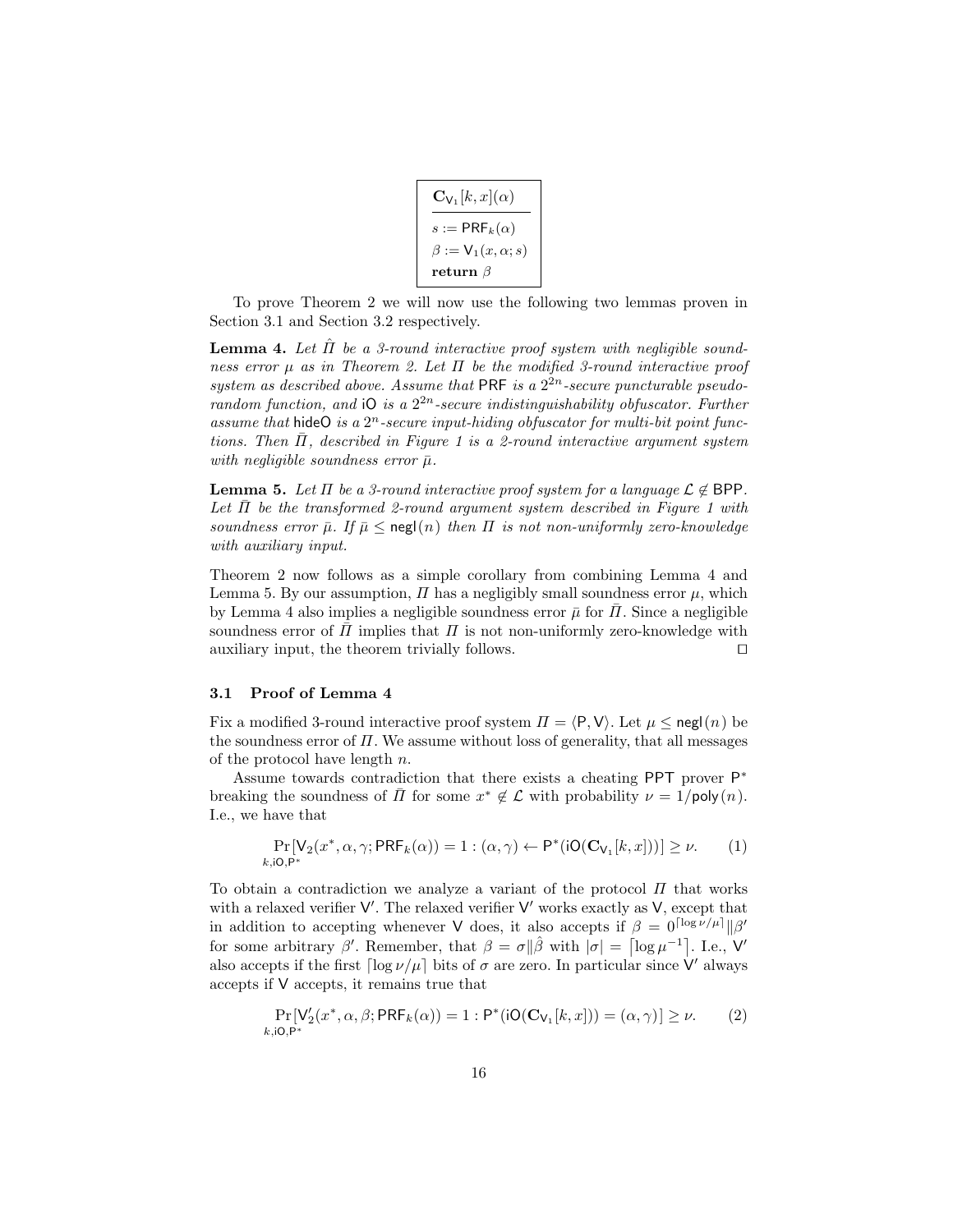Further, using a union bound, we can bound the soundness error  $\mu'$  of the relaxed 3-round protocol  $\langle P, V' \rangle$  to be

$$
\mu' \le \mu + 2^{-\lceil \log \nu / \mu \rceil} \le \mu + \frac{\mu}{\nu} \le \frac{2\mu}{\nu}.
$$
\n(3)

In particular, for any negligible  $\mu$ ,  $\mu'$  remains negligible.

Let  $S_{\alpha,\beta} = \{s | V_1'(x^*, \alpha; s) = \beta\}$  denote the set of all random tapes that given α lead to the second message β. We define the following set of pairs (α, β), for which a malicious  $\gamma$  exists that will be accepted by the verifier for a large fraction of the random tapes that given  $\alpha$  lead to  $\beta$ .

$$
\mathsf{ACC} = \left\{ (\alpha, \beta) \middle| \exists \gamma : \Pr_{s' \leftrightarrow S_{\alpha, \beta}}[V_2'(x^*, \alpha, \gamma; s') = 1] \ge \frac{\nu}{2} \right\}.
$$

Observe, that membership in ACC can be tested in time  $2^{2n} \cdot \text{poly}(n) = \mathcal{O}(2^{2n})$ by enumerating all messages  $\gamma$  and all random tapes s, checking whether  $\beta =$  $V_1'(x^*, \alpha; s)$  and  $V_2'(x^*, \alpha, \gamma; s) = 1$  and then computing the probability.<sup>[5](#page-16-0)</sup> Given the cheating prover  $\mathsf{P}^*$ , there exists an efficient algorithm A that outputs  $\alpha$ , such that  $(\alpha, V'_1(\alpha; PRF_k(\alpha))) \in ACC$  with high probability. Formally this is stated in the following claim that is proven in [Section 3.1.1.](#page-18-0)

**Claim 6.** If there exists a malicious prover  $P^*$  as assumed above, then for the efficient algorithm A that on input  $\mathsf{IO}(\mathbf{C}_{\mathsf{V}_1}[k,x^*])$  runs  $(\alpha, \gamma) \leftarrow \mathsf{P}^*(\mathsf{IO}(\mathbf{C}_{\mathsf{V}_1}[k,x^*])),$ discards  $\gamma$  and outputs  $\alpha$  the following holds:

$$
\Pr_{k, \mathsf{id}, \mathcal{A}}[(\alpha, \mathsf{V}'_1(x^*, \alpha; \mathsf{PRF}_k(\alpha))) \in \mathsf{ACC}: \alpha \leftarrow \mathcal{A}(\mathsf{iO}(\mathbf{C}_{\mathsf{V}_1}[k, x^*])) \ge \frac{\nu}{2} - 2^{-n}
$$

Now consider the punctured version of the verifier circuit  $C_{\text{pct}}$  defined follows:

<span id="page-16-1"></span>
$$
\begin{array}{c}\n\mathbf{C}_{\text{pct}}[k, \alpha^*, \beta^*](\alpha) \\
\hline\n\text{if } \alpha \stackrel{\text{\tiny ?}}{=} \alpha^* \\
\beta := \beta^* \\
\text{else} \\
s := \text{PRF}_k(\alpha) \\
\beta := \mathsf{V}'_1(x, \alpha; s) \\
\text{return } \beta\n\end{array}
$$

We will use the following claim, which essentially states that, when given an obfuscation of the verifier's circuit punctured at  $\alpha^*$ , the A from [Claim 6](#page-16-1) will output  $\alpha^*$  with a probability slightly above random chance. The claim is proven in [Section 3.1.2](#page-21-0)

<span id="page-16-2"></span><span id="page-16-0"></span><sup>&</sup>lt;sup>5</sup> This assumes without loss of generality that  $|\gamma| = |s| = n$ .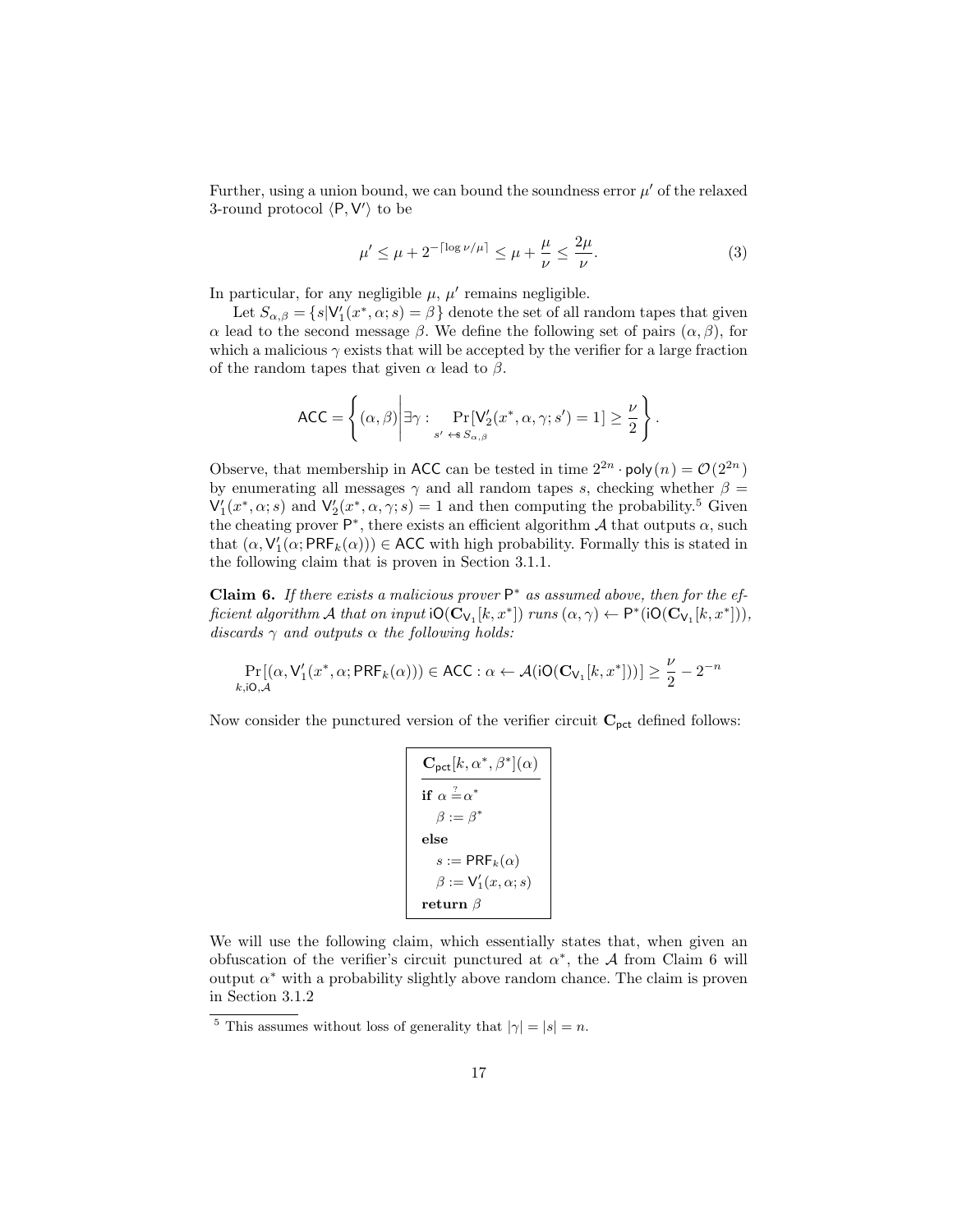Claim 7. If PRF is  $2^{2n}$ -secure and iO is  $2^{2n}$ -secure, then it must hold that

$$
\Pr\left[\mathcal{A}\Big(\text{iO}\big(\mathbf{C}_{\text{pct}}[\mathsf{k}\{\alpha^*\},\alpha^*,\mathsf{V}_1'(x^*,\alpha;s^*)]\big)\Big) = \alpha^* \Big|\begin{pmatrix} \alpha^*,\mathsf{V}_1'(x^*,\alpha;s^*) \end{pmatrix} \in \text{ACC}\right] \\ \geq \frac{1}{8} \cdot 2^{-n} \cdot \frac{\nu^2}{\mu'}.
$$

This property of  $A$  contradicts the security of the input hiding obfuscator hideO as shown in the following. We claim that

$$
\Pr\left[\mathcal{A}\Big(\text{iO}\big(\mathbf{C}_{\text{hide}}[k,\text{ hideO}(\alpha^*,s^*)]\big)\Big) = \alpha^* \Big|\left(\alpha^*,\mathsf{V}_1'(x^*,\alpha;s^*)\right) \in \text{ACC}\right] \nk, \alpha^*, s^*, \text{hideO}, \text{iO}, \mathcal{A} \n\geq \Pr\left[\mathcal{A}\Big(\text{iO}\big(\mathbf{C}_{\text{pct}}[k\{\alpha^*\},\alpha^*,\mathsf{V}_1'(x^*,\alpha;s^*)]\big)\Big) = \alpha^* \Big|\left(\alpha^*,\mathsf{V}_1'(x,\alpha;s^*)\right) \in \text{ACC}\right] \n- \Pr\left[\left(\alpha^*,\mathsf{V}_1'(x^*,\alpha;s^*)\right) \in \text{ACC}\right] \cdot \text{negl}\left(2^{2n}\right)
$$
\n(4)

$$
\geq \Pr_{k,\alpha^*,s^*,\mathsf{iO},\mathcal{A}} \Pr\left[\mathcal{A}\Big(\mathsf{iO}\big(\mathbf{C}_{\mathsf{pot}}[\mathsf{k}\{\alpha^*\},\alpha^*,\mathsf{V}_1'(x^*,\alpha;s^*)]\big)\Big) = \alpha^* \left| \left(\alpha^*,\mathsf{V}_1'(x,\alpha;s^*)\right) \in \mathsf{ACC} \right.\right] \\ - 2^{-2n} \tag{5}
$$

$$
\geq \frac{1}{8} \cdot 2^{-n} \frac{\nu^2}{\mu'} - 2^{-2n} \geq \frac{1}{16} \cdot 2^{-n} \frac{\nu^2}{\mu'},
$$
\n(6)

where  $\mathbf{C}_{\text{hide}}[k, \mathbf{B}]$  is a circuit that defined as follows

<span id="page-17-2"></span><span id="page-17-1"></span><span id="page-17-0"></span>
$$
\begin{array}{c}\n\mathbf{C}_{\text{hide}}[k, \mathbf{B}](\alpha^*) \\
\hline\ns^* := \mathbf{B}(\alpha^*) \\
\text{if } s^* = \bot \\
s^* := \mathsf{PRF}_k(\alpha^*) \\
\beta^* := \mathsf{V}'_1(x^*, \alpha^*; s^*) \\
\text{return } \beta^* \\
\end{array}
$$

[Equation 4](#page-17-0) follows by reduction to the  $2^{2n}$  security of the indistinguishability obfuscator as depicted in [Figure 2.](#page-18-1) Clearly, the two circuits are functionally equivalent. Further, if it holds that  $(\alpha^*, \beta^*) \in \text{ACC}$  then the two cases of the security definition of indistinguishability obfuscation directly correspond to the two cases of [Equation 4.](#page-17-0) The reduction  $\mathcal{B}^{\text{IO}}$  runs in time  $\mathcal{O}(2^{2n})$  and therefore, [Equation 4](#page-17-0) follows. [Equation 5](#page-17-1) then follows simply by upper bounding the probability with 1 and the negligible function by  $2^{-2n}$ . Finally [Equation 6](#page-17-2) follows directly from [Claim 7](#page-16-2) and the last inequality follows by loosely upper bounding the negligible function  $2^{-2n}$ .

Closely following [\[36\]](#page-29-2), it remains to be shown that the distribution defined by uniformly sampling  $(\alpha^*, \beta^*)$  from ACC is close to the distribution defined by uniformly sampling  $\alpha^*$  and then sampling  $\beta^*$  conditioned on  $(\alpha^*, \beta^*) \in \text{ACC}.$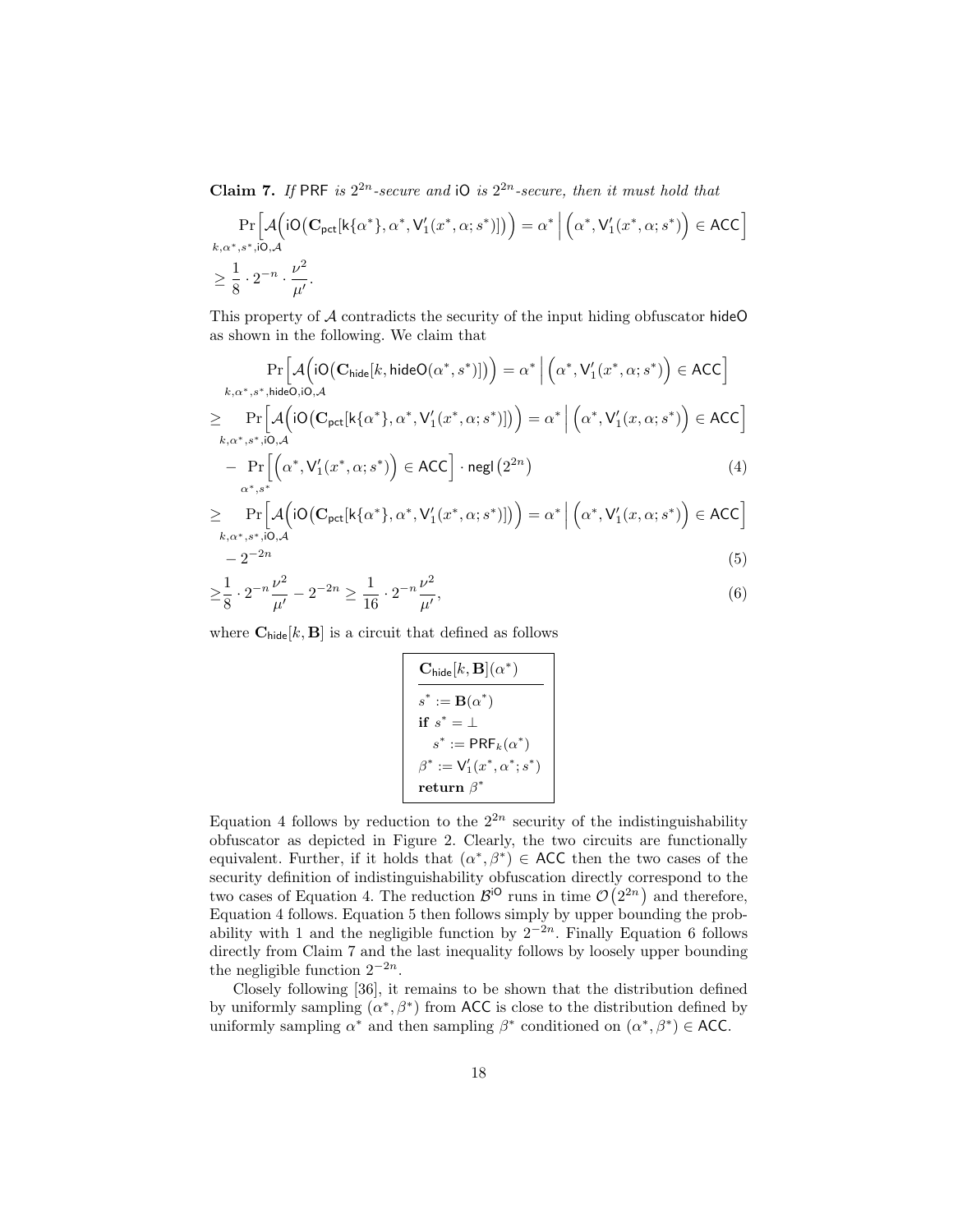| $\mathcal{B}_1^{i0}(1^n)$                                                  | $\mathcal{B}_2^{i0}(\mathbf{B})$    |
|----------------------------------------------------------------------------|-------------------------------------|
| $k \leftarrow \{0,1\}^{\kappa(n)} \alpha^* \leftarrow \{0,1\}^n$           | if $(\alpha^*, \beta^*) \notin ACC$ |
| $s^* \leftarrow s \{0,1\}^n$                                               | $b \leftarrow s \{0, 1\}$           |
| $\mathsf{k}\{\alpha^*\} := \mathsf{Puncture}(k, \alpha^*)$                 | return $b$                          |
| $\beta^* := \mathsf{V}'_1(x^*, \alpha^*; s^*)$                             | else if $A(\mathbf{B}) = \alpha^*$  |
| $\mathbf{C}_0 = \mathbf{C}_{\text{pct}}[k\{\alpha^*\}, \alpha^*, \beta^*]$ | return 0                            |
| $C_1 = C_{\text{hide}}[k, \text{ hideO}(\alpha^*, s^*)]$                   | else                                |
| return $(C_0, C_1)$                                                        | return 1                            |

<span id="page-18-1"></span>Fig. 2. The reduction from the claim of [Equation 4](#page-17-0) to the  $2^{2n}$  security of the indistinguishability obfuscator.

Formally, we define two distributions. Let  $D_0$  be the distribution over pairs  $(\alpha^*, \beta^*)$  defined by uniformly sampling  $(\alpha^*, \beta^*) \leftarrow$  ACC. Let  $D_1$  be the distribution over pairs  $(\alpha^*, \beta^*)$  defined by uniformly sampling  $\alpha^* \leftarrow \{0, 1\}^n$  and then uniformly sampling  $\beta^* \leftarrow s \{\beta | (\alpha^*, \beta) \in \text{ACC}\}\)$ . We denote by  $D_b[\alpha^*, \beta^*]$  the probability of the pair  $(\alpha^*, \beta^*)$  by distribution  $D_b$ .

**Claim 8.** For any  $(\alpha^*, \beta^*) \in \{0, 1\}^n \times \{0, 1\}^{2n}$  it holds that

<span id="page-18-2"></span>
$$
\mathsf{D}_1[\alpha^*,\beta^*] \geq \frac{\nu}{4} \mathsf{D}_0[\alpha^*,\beta^*]
$$

It follows from [Claim 8](#page-18-2) that by drawing from  $D_1$  instead of  $D_0$ , the probability of A outputting  $\alpha^*$  can decrease at most by a multiplicative factor of  $4/\nu$ . Therefore, [Claim 8](#page-18-2) and [Equation 6](#page-17-2) imply that there exists a PPT algorithm  $A$ such that

$$
\Pr[\mathcal{A}(\mathsf{hideO}(\mathbf{C}_{\mathsf{hide}}[\alpha^*,\beta^*])) = \alpha^*]
$$
\n
$$
(\alpha^*,\beta^*,\mathsf{hideO},\mathcal{A}) \leftrightarrow \mathsf{D}_1,\mathsf{hideO},\mathcal{A}
$$
\n
$$
\geq \frac{\nu}{4} \cdot (\frac{1}{16} \cdot 2^{-n} \cdot \frac{\nu^2}{\mu'}) = \frac{1}{64} 2^{-n} \cdot \frac{\nu^3}{\mu'} \geq \mu^{-1} \cdot 2^{-n} \cdot \frac{\nu^3}{128}
$$

Since the distribution of  $\alpha^*$  drawn from  $D_1$  is uniform, and  $\nu$  is an inverse polynomial, this contradicts the  $T = \mu \cdot 2^n \cdot \text{poly}(n)$  security of the input hiding obfuscator and [Lemma 4](#page-15-0) follows.  $\Box$ 

It remains to show that the various claims used in the above proof actually hold. The proofs for these claims are detailed in the following sections.

<span id="page-18-0"></span>**3.1.1 Proof of [Claim 6](#page-16-1)** By definition of  $A$  we specifically need to show that

$$
\Pr_{k,i\mathsf{O},\mathsf{P}^*}[(\alpha,\mathsf{V}'_1(x^*,\alpha;\mathsf{PRF}_k(\alpha))) \in \mathsf{ACC}: (\alpha,\gamma) \leftarrow \mathsf{P}^* (i\mathsf{O}(\mathbf{C}_{\mathsf{V}_1}[k,x^*]))] \geq \frac{\nu}{2} - 2^{-n}.
$$

To do so, we will use the following claim, stating that if the cheating prover is successful in getting  $V'_2$  to accept using the random tape  $\mathsf{PRF}_k(\alpha)$ , then  $V'_2$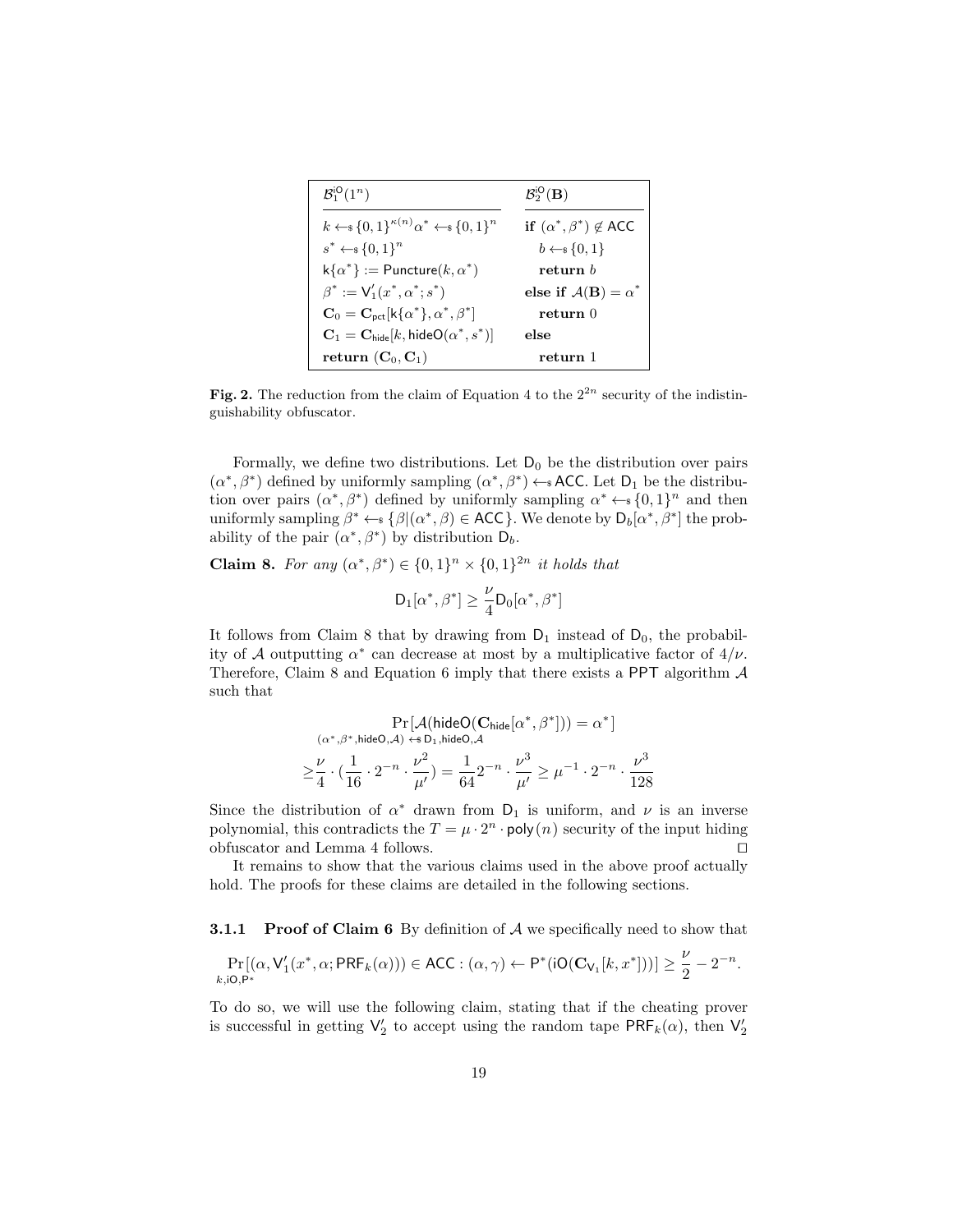<span id="page-19-2"></span>would accept with almost the same probability if the random tape were replaced with a randomly chosen  $s \leftarrow s S_{\alpha,\beta}$ .

**Claim 9.** If PRF is  $2^{2n}$ -secure and iO is  $2^{2n}$ -secure, then it must hold for any malicious prover  $P^*$  as assumed above, that

$$
\left|\begin{array}{c} \Pr\left[\mathsf{V}'_2(x^*,\alpha^*,\gamma^*;\mathsf{PRF}_k(\alpha^*))=1:\begin{matrix}(\alpha^*,\gamma^*)\leftarrow\mathsf{P}^*({\sf iO}(\mathbf{C}_{\mathsf{V}_1}[k,x^*]))\\ \beta^*\leftarrow\mathsf{V}'_1(x^*,\alpha^*;\mathsf{PRF}_k(\alpha^*))\end{matrix}\right)\right] \\ -\Pr\left[\mathsf{V}'_2(x^*,\alpha^*,\gamma^*;s')=1:\begin{matrix}(\alpha^*,\gamma^*)\leftarrow\mathsf{P}^*({\sf iO}(\mathbf{C}_{\mathsf{V}_1}[k,x^*]))\\ \beta^*\leftarrow\mathsf{V}'_1(x^*,\alpha^*;\mathsf{PRF}_k(\alpha^*))\\ s'\leftarrow sS_{\alpha^*,\beta^*}\end{matrix}\right]\right] \leq 2^{-n}.
$$

We observe the following

<span id="page-19-3"></span><span id="page-19-1"></span><span id="page-19-0"></span>
$$
\nu = \Pr[V_2'(x^*, \alpha, \gamma; PRF_k(\alpha)) = 1 : (\alpha, \gamma) \leftarrow P^*(iO(C_{V_1}[k, x^*]))]
$$
(7)  
\n
$$
\leq \Pr\left[V_2'(x^*, \alpha, \gamma; s') = 1 : \beta \leftarrow V_1'(x^*, \alpha, PRF_k(\alpha))\right] + 2^{-n}
$$
(8)  
\n
$$
k, s', i, 0, P^*
$$
  
\n
$$
= \Pr\left[V_2'(x^*, \alpha, \gamma; s') = 1 : \beta \leftarrow V_1'(x^*, \alpha, PRF_k(\alpha))\right] (\alpha, \beta) \in ACC
$$
  
\n
$$
= \Pr\left[V_2'(x^*, \alpha, \gamma; s') = 1 : \beta \leftarrow V_1'(x^*, \alpha, PRF_k(\alpha))\right] (\alpha, \beta) \in ACC
$$
  
\n
$$
k, s', i, 0, P^*
$$
  
\n
$$
\cdot \Pr[(\alpha, V_1'(x^*, \alpha; PRF_k(\alpha))) \in ACC : (\alpha, \gamma) \leftarrow P^*(iO(C_{V_1}[k, x^*]))]
$$
  
\n
$$
+ \Pr\left[V_2'(x^*, \alpha, \gamma; s') = 1 : \beta \leftarrow V_1'(x^*, \alpha, PRF_k(\alpha))\right] (\alpha, \beta) \notin ACC
$$
  
\n
$$
+ \Pr\left[V_2'(x^*, \alpha, \gamma; s') = 1 : \beta \leftarrow V_1'(x^*, \alpha, PRF_k(\alpha))\right] (\alpha, \beta) \notin ACC
$$
  
\n
$$
+ \Pr\left[V_2'(x^*, \alpha, \gamma; s') = 1 : \beta \leftarrow V_1'(x^*, \alpha, PRF_k(\alpha))\right] (\alpha, \beta) \notin ACC
$$
  
\n
$$
\cdot \Pr[(\alpha, V_1'(x^*, \alpha; PRF_k(\alpha))) \notin ACC : (\alpha, \gamma) \leftarrow P^*(iO(C_{V_1}[k, x^*]))]
$$
  
\n
$$
+ 2^{-n}
$$
  
\n
$$
\geq (1 - \frac{\nu}{2}) \Pr[(\alpha, V_1'(x^*, \alpha; PRF_k(\alpha))) \in ACC : (\alpha, \gamma) \leftarrow P^*(iO(C_{V_1}[k, x^*]))]
$$
  
\n
$$
+ \frac{\nu}{2} +
$$

<span id="page-19-4"></span>where [Equation 7](#page-19-0) follows from the definition of  $\mathsf{P}^*$  and [Equation 8](#page-19-1) follows directly from [Claim 9.](#page-19-2) [Equation 9](#page-19-3) simply splits the probability into two cases and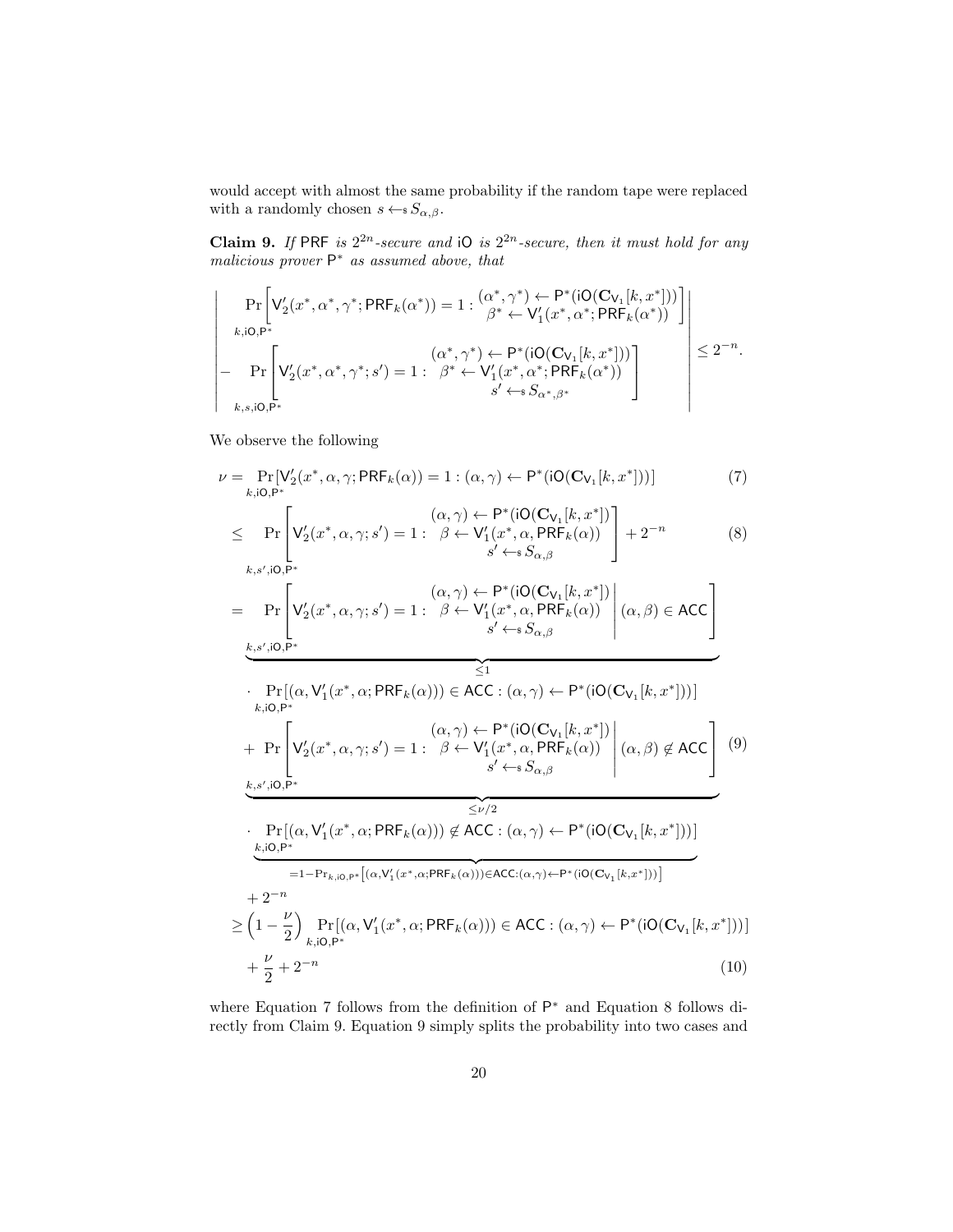[Equation 10](#page-19-4) upper bounds the probability of the verifier accepting in the two cases.

The above observation gives us

$$
\Pr[(\alpha, \mathsf{V}'_1(x^*, \alpha; \mathsf{PRF}_k(\alpha))) \in \mathsf{ACC}: (\alpha, \gamma) \leftarrow \mathsf{P}^* (\mathsf{iO}(\mathbf{C}_{\mathsf{V}_1}[k, x^*]))]
$$
\n
$$
\geq \frac{\nu - \frac{\nu}{2} - 2^{-n}}{1 - \frac{\nu}{2}} \geq \nu - \frac{\nu}{2} - 2^{-n} = \frac{\nu}{2} - 2^{-n}
$$

as claimed.  $\hfill \Box$ 

 $\overline{\phantom{a}}$  $\overline{\phantom{a}}$  $\overline{\phantom{a}}$  $\overline{\phantom{a}}$  $\overline{\phantom{a}}$  $\overline{\phantom{a}}$ I  $\overline{\phantom{a}}$  $\overline{\phantom{a}}$  $\overline{\phantom{a}}$  $\overline{\phantom{a}}$  $\overline{\phantom{a}}$  $\overline{\phantom{a}}$  $\overline{\phantom{a}}$  $\overline{\phantom{a}}$  $\mid$ 

**Proof of [Claim 9.](#page-19-2)** Let  $\delta$  be any function such that

$$
\Pr\left[\bigvee_{2}^{\prime}(x^{*},\alpha^{*},\gamma^{*};\mathsf{PRF}_{k}(\alpha^{*}))=1:\begin{array}{c}(\alpha^{*},\gamma^{*})\leftarrow\Pr(\mathsf{iO}(\mathbf{C}_{\mathbf{V}_{1}}[k,x^{*}]))\\ \beta^{*}\leftarrow\mathbf{V}'_{1}(x^{*},\alpha^{*};\mathsf{PRF}_{k}(\alpha^{*}))\end{array}\right]\right|_{s'\leftarrow s}S_{\alpha^{*},\beta^{*}}.
$$
\n
$$
-\Pr\left[\bigvee_{2}^{\prime}(x^{*},\alpha^{*},\gamma^{*};s')=1:\begin{array}{c}(\alpha^{*},\gamma^{*})\leftarrow\Pr(\mathsf{iO}(\mathbf{C}_{\mathbf{V}_{1}}[k,x^{*}]))\\ \beta^{*}\leftarrow\mathbf{V}'_{1}(x^{*},\alpha^{*};\mathsf{PRF}_{k}(\alpha^{*}))\end{array}\right]\right|_{s'\leftarrow s}S_{\alpha^{*},\beta^{*}}.\right] >\delta(n).
$$

In this case, we also have that for a uniformly chosen value  $\alpha$ ,

$$
\Pr\left[\begin{matrix} \mathsf{V}'_2(x^*,\alpha^*,\gamma^*;\mathsf{PRF}_k(\alpha^*))=1 \quad (\alpha^*,\gamma^*) \leftarrow \mathsf{P}^*(\mathsf{iO}(\mathbf{C}_{\mathsf{V}_1}[k,x^*]))\\ \wedge \alpha^*=\alpha \end{matrix}\right] \right] \times \mathsf{R}, \mathsf{s}',\alpha,\mathsf{iO},\mathsf{P}^*}
$$
\n
$$
\left[\begin{matrix} \mathsf{V}'_2(x^*,\alpha^*,\gamma^*;\mathsf{s}')=1 \quad (\alpha^*,\gamma^*) \leftarrow \mathsf{P}^*(\mathsf{iO}(\mathbf{C}_{\mathsf{V}_1}[k,x^*]))\\ \mathsf{P}_1\end{matrix}\right] \right] \times \mathsf{P}_2(x^*,\alpha^*,\gamma^*;\mathsf{s}')=1 \quad (\alpha^*,\gamma^*) \leftarrow \mathsf{P}^*(\mathsf{iO}(\mathbf{C}_{\mathsf{V}_1}[k,x^*]))\\ \wedge \alpha^*=\alpha \qquad \qquad \mathsf{R}, \mathsf{s}',\alpha,\mathsf{iO},\mathsf{P}^*\\ \wedge \alpha^*=\alpha \qquad \qquad \mathsf{R}, \mathsf{s}',\alpha,\mathsf{iO},\mathsf{P}^*\\ \mathsf{R}, \mathsf{s}',\alpha,\mathsf{iO},\mathsf{P}^*\\ \mathsf{R}, \mathsf{s}',\alpha,\mathsf{iO},\mathsf{P}^* \end{matrix} \right]
$$

Now consider the punctured version of the verifier circuit defined as before. By the  $2^{2n}$  security of the obfuscator, the fact that the two circuits  $\mathbf{C}_{\mathsf{V}_1}[k, x^*]$ and  $\mathbf{C}_{\mathsf{pot}}[k\{\alpha\}, \alpha, V'_{1}(\alpha; \mathsf{PRF}_{k}(\alpha))]$  are functionally equivalent and the fact that  $s \leftarrow s S_{\alpha^*,\beta^*}$  can be sampled in time  $\mathcal{O}(2^n)$ , it follows that

$$
\Pr\left[\begin{matrix} \mathsf{V}'_2(x^*,\alpha^*,\gamma^*;\mathsf{PRF}_k(\alpha^*))=1 \, ,\, (\alpha^*,\gamma^*) \leftarrow \mathsf{P}^*({\sf i}\mathsf{O}(\mathbf{C}_{\sf pet}[\mathsf{k}\{\alpha\},\alpha,\beta]))\\ \wedge \alpha^*=\alpha \end{matrix}\right] \, ,\, (\alpha^*,\gamma^*) \leftarrow \mathsf{P}^*({\sf i}\mathsf{O}(\mathbf{C}_{\sf pet}[\mathsf{k}\{\alpha\},\alpha,\beta]))\right]
$$
\n
$$
\left.\begin{matrix} \kappa,\mathsf{s}',\alpha,{\sf i}\mathsf{O},\mathsf{P}^*\\ \mathsf{P}^*\\ \wedge \mathsf{P}^*\\ \wedge \alpha^*=\alpha \end{matrix}\right] \, ;\, (\alpha^*,\gamma^*) \leftarrow \mathsf{P}^*({\sf i}\mathsf{O}(\mathbf{C}_{\sf pet}[\mathsf{k}\{\alpha\},\alpha,\beta]))\right]
$$
\n
$$
\left.\begin{matrix} \beta \leftarrow \mathsf{V}'_1(x^*,\alpha;\mathsf{PRF}_k(\alpha))\\ \wedge \alpha^*=\alpha \end{matrix}\right] \, ;\, (\alpha^*,\gamma^*) \leftarrow \mathsf{P}^*({\sf i}\mathsf{O}(\mathbf{C}_{\sf pet}[\mathsf{k}\{\alpha\},\alpha,\beta]))\right]
$$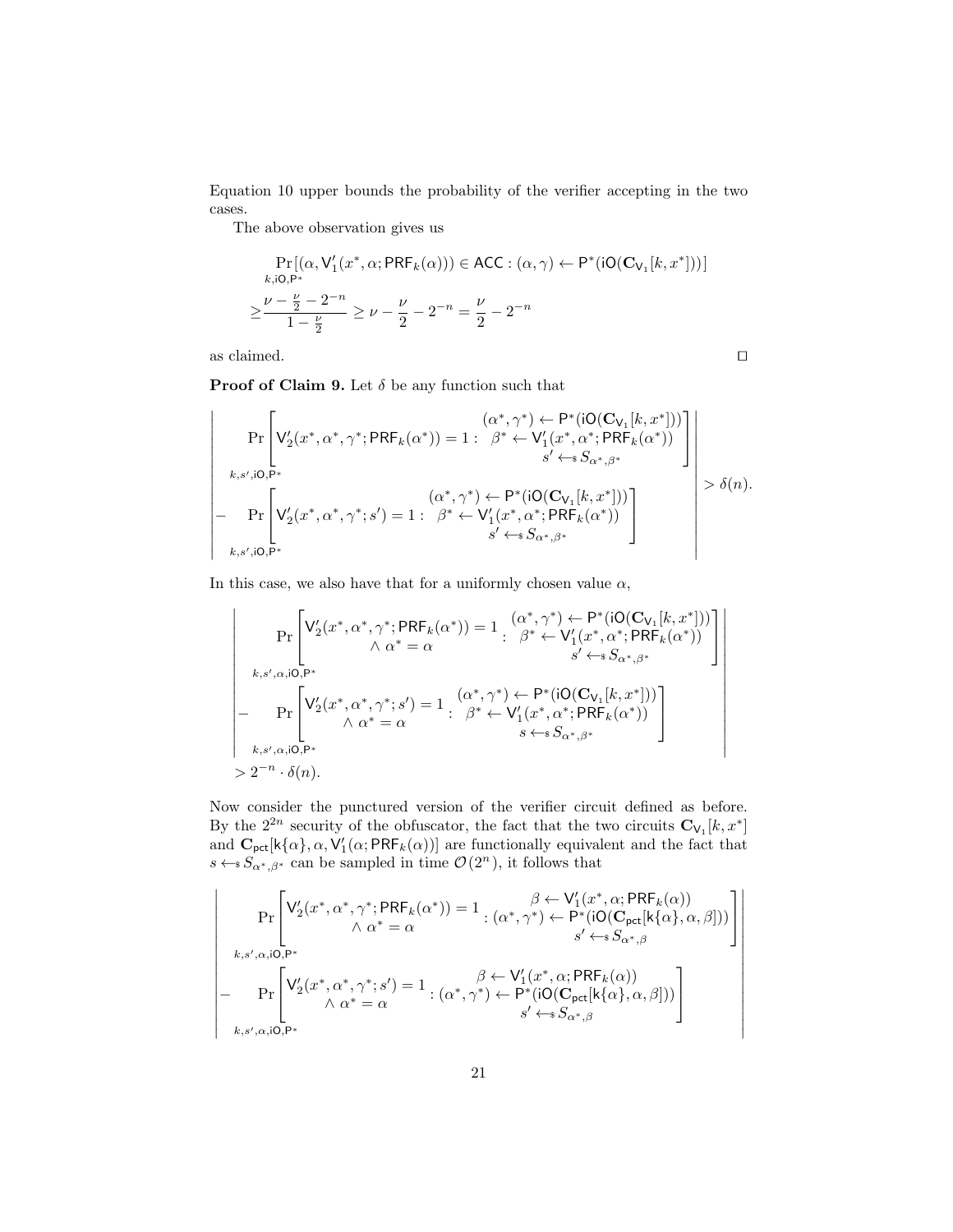$> 2^{-n} \cdot \delta(n) - \text{negl}(2^{2n}).$ 

Further, by the  $2^{2n}$  security of the pseudorandom function and the fact that  $s \leftarrow s S_{\alpha^*, \beta^*}$  can be sampled in time  $\mathcal{O}(2^n)$ , it follows that

$$
\Pr\left[\begin{matrix}\mathsf{V}'_2(x^*,\alpha^*,\gamma^*;s)=1\\ \wedge \alpha^*=\alpha\\ \wedge \alpha^*=\alpha\\ \end{matrix}:\begin{matrix}\beta\leftarrow\mathsf{V}'_1(x^*,\alpha;s)\\ \beta'\leftarrow\mathsf{P}^*({\sf iO}(\mathbf{C}_{\sf pet}[\mathsf{k}\{\alpha\},\alpha,\beta]))\\ \vdots\\ \beta'\leftarrow\mathsf{s}S_{\alpha^*,\beta}\\ \beta'\leftarrow\mathsf{s}S_{\alpha^*,\beta}\\ \end{matrix}\right)\right]\right] \right)\\ \Pr\left[\begin{matrix}\mathsf{V}'_2(x^*,\alpha^*,\gamma^*;s')=1\\ \wedge \alpha^*=\alpha\\ \wedge \alpha^*=\alpha\\ \end{matrix}:\begin{matrix}\beta\leftarrow\mathsf{V}'_1(x^*,\alpha;s)\\ \beta'\leftarrow\mathsf{P}^*({\sf iO}(\mathbf{C}_{\sf pet}[\mathsf{k}\{\alpha\},\alpha,\beta]))\\ \beta'\leftarrow\mathsf{s}S_{\alpha^*,\beta}\\ \beta'\leftarrow\mathsf{s}S_{\alpha^*,\beta}\end{matrix}\right)\right]\right]
$$

where the last inequality is obtained by loosely upper bounding the negligible functions. The circuit  $C_{\text{pct}}[k\{\alpha\}, \alpha, \beta]$  no longer contains any information about s besides the fact that  $s \in S_{\alpha^*,\beta^*}$ . In the case where  $\alpha^* = \alpha$ , s and s' are, therefore, distributed identically and the two probabilities must in fact also be identical. Therefore,  $2^{-n} \cdot \delta(n) - 2^{-2n} \leq 0$ , giving us  $\delta(n) \leq 2^{-n}$ . The claim thus follows.  $\Box$ 

<span id="page-21-0"></span>3.1.2 Proof of [Claim 7](#page-16-2) By definition of conditional probability, we have that

$$
\Pr\left[\mathcal{A}\Big(\textsf{iO}\big(\mathbf{C}_{\textsf{pct}}[\mathsf{k}\{\alpha^*\},\alpha^*,\mathsf{V}_1'(x^*,\alpha;s^*)]\big)\Big) = \alpha^* \Big|\begin{pmatrix} \alpha^*,\mathsf{V}_1'(x,\alpha;s^*)\end{pmatrix} \in \textsf{ACC}\Big] \kappa, \alpha^*, s^*, \textsf{iO}, \mathcal{A} \left[\begin{matrix} \mathcal{A}\Big(\textsf{iO}\big(\mathbf{C}_{\textsf{pct}}[\mathsf{k}\{\alpha^*\},\alpha^*,\mathsf{V}_1'(x^*,\alpha;s^*)]\big)\Big) = \alpha^* \\\hline \lambda\Big(\alpha^*,\mathsf{V}_1'(x,\alpha;s^*)\Big) \in \textsf{ACC} \end{matrix}\right] \n= \frac{\Pr_{\alpha^*,s^*}[\mathsf{O}\big(\alpha^*,\mathsf{V}_1'(x^*,\alpha;s^*)\big) \in \textsf{ACC}\Big)}{\Pr_{\alpha^*,s^*}\Big[\Big(\alpha^*,\mathsf{V}_1'(x^*,\alpha;s^*)\Big) \in \textsf{ACC}\Big]},
$$

where we can easily bound  $Pr_{\alpha^*,s^*}[(\alpha^*,V'_1(x^*,\alpha;s^*)) \in \text{ACC}] \leq 2\mu'/\nu$  using the soundness error  $\mu'$  of  $\langle P, V' \rangle$ . This is due to the fact that otherwise a (computationally unbounded) malicious prover could simply send a randomly sampled  $\alpha^*$ . Upon receiving  $\beta^*$ , it would hold that  $(\alpha^*, \beta^*) \in \text{ACC}$  with probability greater than  $2\mu'/\nu$ . In this case, the prover could exhaustively search for a message  $\gamma^*$ that would lead many verifiers to accept. By definition of ACC, such a prover would win with probability greater than  $(2\mu'/\nu) \cdot (\nu/2) = \mu'$ , contradicting the soundness of the underlying protocol. It remains to bound the numerator, which we will do in two hops.

Pr k,α∗,s∗,iO,A A(iO(Cpct[k{α <sup>∗</sup>}, α<sup>∗</sup> , V 0 1 (x ∗ , α; s ∗ )])) = α ∗ ∧ (α ∗ , V 0 1 (x ∗ , α; s ∗ )) <sup>∈</sup> ACC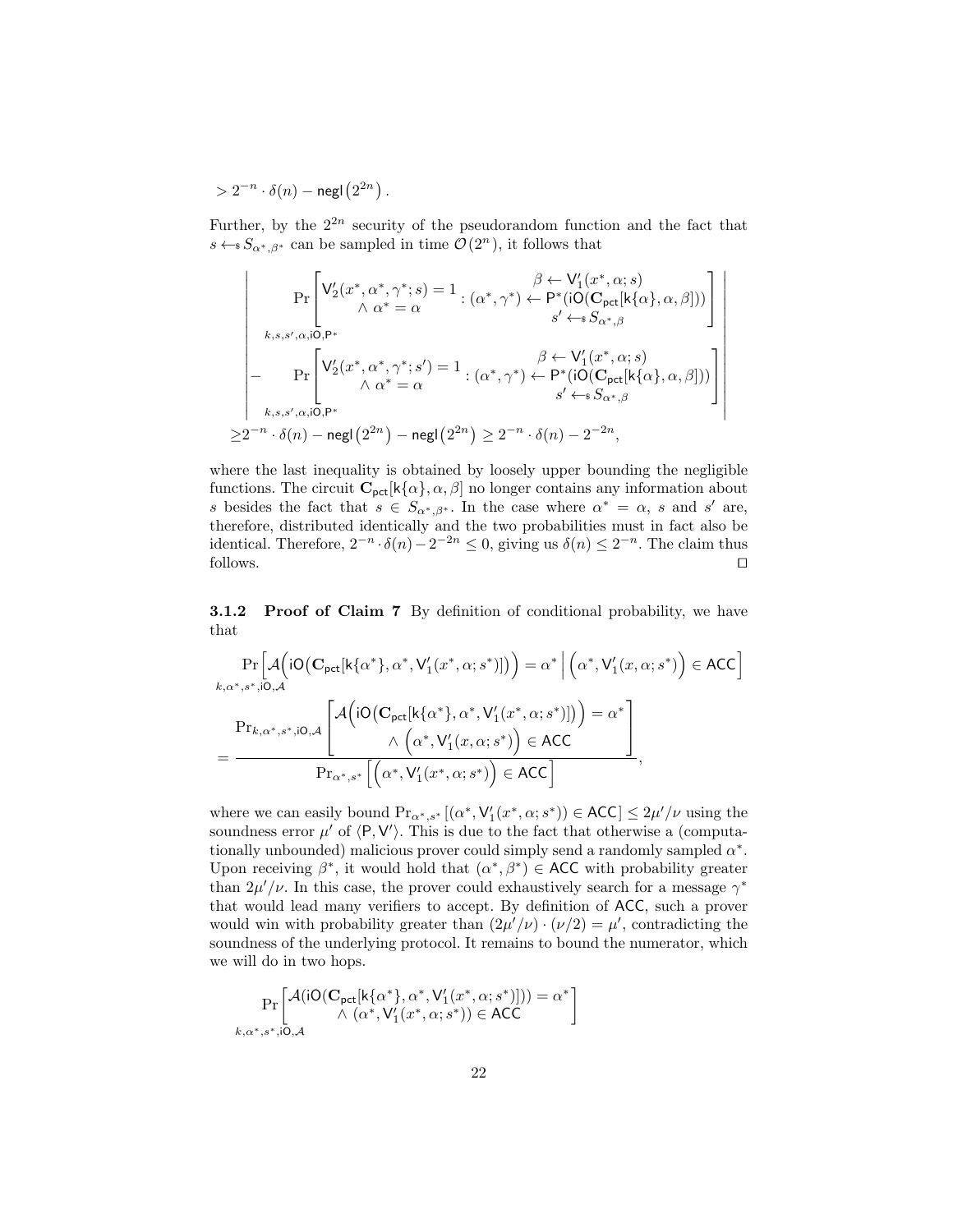$$
\geq \Pr\left[\mathcal{A}(\mathsf{iO}(\mathbf{C}_{\mathsf{pct}}[\mathsf{k}\{\alpha^*\},\alpha^*,\mathsf{V}'_1(x^*,\alpha^*;\mathsf{PRF}_k(\alpha^*))]) = \alpha^*\right] - \mathsf{negl}\left(2^{2n}\right) \tag{11}
$$
  

$$
k, \alpha^*, \mathsf{iO}, \mathcal{A}
$$

$$
\geq \Pr_{k,\alpha^*,{\rm iO},\mathcal{A}} \mathcal{A}({\rm iO}(\mathbf{C}_{\mathsf{V}_1}[k,x^*])) = \alpha^* \atop k,\alpha^*,{\rm iO},\mathcal{A}} \mathcal{A}({\rm iO}(\mathbf{C}_{\mathsf{V}_1}[k,x^*])) \in \text{ACC} \bigg] - {\rm negl}\left(2^{2n}\right) - {\rm negl}\left(2^{2n}\right) \quad (12)
$$

$$
\geq \Pr_{k,\alpha^*,\mathsf{i}\mathsf{O},\mathcal{A}}\mathcal{A}(\mathsf{i}\mathsf{O}(\mathbf{C}_{\mathsf{V}_1}[k,x^*])) = \alpha^* \n_{k,\alpha^*,\mathsf{i}\mathsf{O},\mathcal{A}}\mathcal{A}(\mathsf{i}\mathsf{O}(\mathbf{C}_{\mathsf{V}_1}[k,x^*]) = \alpha^* \n\in \mathsf{ACC}\right] - 2^{-2n}
$$
\n(13)

[Equation 11](#page-22-0) follows by reduction to the  $2^{2n}$  security of the puncturable pseudorandom function as depicted in [Figure 3.](#page-22-1) Clearly, the two cases of the security

<span id="page-22-4"></span><span id="page-22-2"></span><span id="page-22-0"></span>

<span id="page-22-1"></span>Fig. 3. The reduction from the claim of [Equation 11](#page-22-0) to the  $2^{2n}$  security of the puncturable pseudorandom function.

definition for puncturable pseudorandom functions directly map to the two cases of [Equation 11.](#page-22-0) Further, the reduction  $\mathcal{B}^{\text{PRF}}$  runs in time  $\mathcal{O}(2^{2n})$  and therefore, [Equation 11](#page-22-0) follows.

[Equation 12](#page-22-2) follows by reduction to the  $2^{2n}$  security of the indistinguishability obfuscator as depicted in [Figure 4.](#page-22-3) Clearly, the two circuits are functionally

| $\mathcal{B}_1^{(0)}(1^n)$                                                 | $\mathcal{B}_2^{i0}(\mathbf{B})$                                          |
|----------------------------------------------------------------------------|---------------------------------------------------------------------------|
| $k \leftarrow \{0,1\}^{\kappa(n)}, \ \alpha^* \leftarrow \{0,1\}^n$        | if $A(\mathbf{B}) = \alpha^* \wedge (\alpha^*, \beta^*) \in \mathsf{ACC}$ |
| $k\{\alpha^*\} :=$ Puncture $(k,\alpha^*)$                                 | return 1                                                                  |
| $\beta^* := V'_1(x^*, \alpha^*; PRF_k(\alpha^*))$                          | else return 0                                                             |
| $\mathbf{C}_0 = \mathbf{C}_{\text{pct}}[k\{\alpha^*\}, \alpha^*, \beta^*]$ |                                                                           |
| $C_1 = C_{V_1}[k, x^*]$                                                    |                                                                           |
| return $(C_0, C_1)$                                                        |                                                                           |

<span id="page-22-3"></span>Fig. 4. The reduction from the claim of [Equation 12](#page-22-2) to the  $2^{2n}$  security of the indistinguishability obfuscator.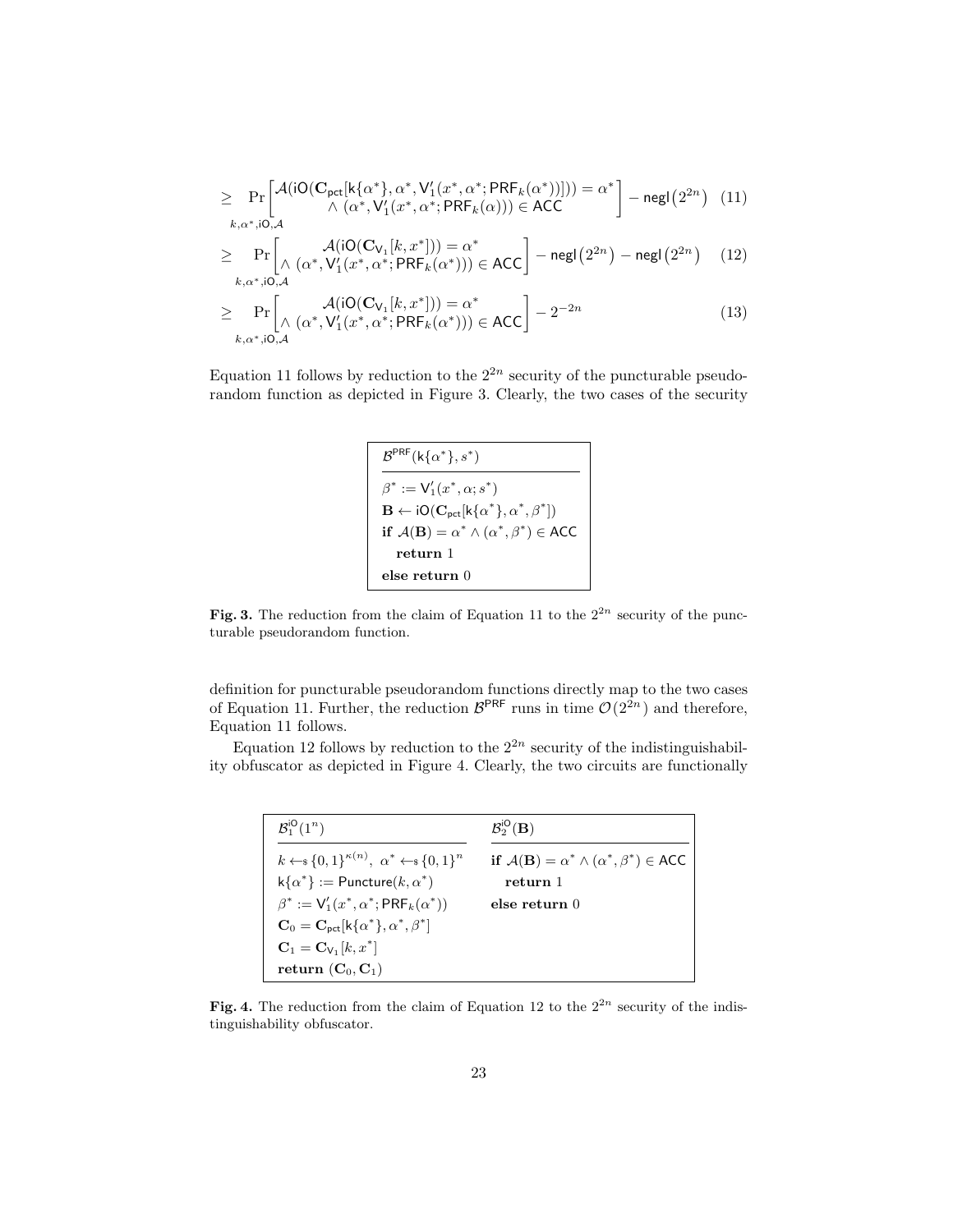equivalent and the two cases of the security definition for puncturable pseudorandom functions directly map to the two cases of [Equation 11.](#page-22-0) The reduction  $\mathcal{B}^{\text{IO}}$  runs in time  $\mathcal{O}(2^{2n})$  and therefore, [Equation 12](#page-22-2) follows. Finally, [Equation 13](#page-22-4) then follows by the fact that the sum of two negligible functions is negligible and by loosely upper bounding the resulting negligible functions (note that  $2^{-2n}$  is an inverse polynomial in  $2^{2n}$ ).

Using basic probability theory and [Claim 6,](#page-16-1) we get

$$
\Pr[\mathcal{A}(i\mathbf{O}(\mathbf{C}_{V_1}[k, x^*])) = \alpha^* \wedge (\alpha^*, V'_1(x^*, \alpha^*; \mathsf{PRF}_k(\alpha^*))) \in \mathsf{ACC}]
$$
\n
$$
= \Pr\left[\bigcup_{\alpha} \left(\bigwedge_{(\alpha^*, V'_1(x^*, \alpha^*) \mathsf{PRF}_k(\alpha^*))) = \alpha^* \right. \right]
$$
\n
$$
= \sum_{k, \alpha^*, i\mathbf{O}, \mathcal{A}} \Pr\left[\bigwedge_{\alpha} (\alpha^*, V'_1(x^*, \alpha^*) \mathsf{PRF}_k(\alpha^*)) \right] \in \mathsf{ACC} \wedge \alpha^* = \alpha\right]
$$
\n
$$
= \sum_{\alpha} \Pr\left[\bigwedge_{k, \alpha^*, i\mathbf{O}, \mathcal{A}} (\alpha^*, V'_1(x^*, \alpha^*) \mathsf{PRF}_k(\alpha^*)) \right] \in \mathsf{ACC} \wedge \alpha^* = \alpha\right]
$$
\n
$$
= 2^{-n} \sum_{\alpha} \Pr\left[\bigwedge_{\alpha, \alpha^*, i\mathbf{O}, \mathcal{A}} (\alpha^*, V'_1(x^*, \alpha^*) \mathsf{PRF}_k(\alpha^*)) \right) \in \mathsf{ACC}\right]
$$
\n
$$
= 2^{-n} \Pr\left[(\alpha, V'_1(x^*, \alpha; \mathsf{PRF}_k(\alpha))) \in \mathsf{ACC}: \alpha \leftarrow \mathcal{A}(i\mathsf{O}(\mathbf{C}_{V_1}[k, x^*]))\right]
$$
\n
$$
= 2^{-n} \cdot \left(\frac{\nu}{2} - 2^{-n}\right).
$$

Combining this with [Equation 13,](#page-22-4) we get

$$
\Pr\left[\begin{matrix} \mathcal{A}(\text{iO}(\mathbf{C}_{\text{pct}}[\mathsf{k}\{\alpha^*\}, \alpha^*, \mathsf{V}_1'(x^*, \alpha; s^*)])) = \alpha^*\\ \wedge (\alpha^*, \mathsf{V}_1'(x^*, \alpha; s^*)) \in \text{ACC} \end{matrix}\right] \n\geq 2^{-n} \left(\frac{\nu}{2} - 2^{-n}\right) - 2^{-2n} = 2^{-n} \left(\frac{\nu}{2} - 2^{-n} - 2^{-n}\right) \geq 2^{-n} \cdot \frac{\nu}{4}
$$

where the last inequality follows by loosely upper bounding the negligible function  $2^{1-n}$  by the inverse polynomial  $\nu/4$ . Finally [Claim 7](#page-16-2) follows by

$$
\Pr\left[\mathcal{A}\left(\text{iO}\left(\mathbf{C}_{\text{pct}}[\mathsf{k}\{\alpha^*\},\alpha^*,\mathsf{V}_1'(x^*,\alpha;s^*)]\right)\right) = \alpha^* \left| \left(\alpha^*,\mathsf{V}_1'(x^*,\alpha;s^*)\right) \in \text{ACC}\right.\right]
$$
\n
$$
\Pr_{k,\alpha^*,s^*,\text{iO},\mathcal{A}}\left[\mathcal{A}\left(\text{iO}\left(\mathbf{C}_{\text{pct}}[\mathsf{k}\{\alpha^*\},\alpha^*,\mathsf{V}_1'(x^*,\alpha;s^*)]\right)\right) = \alpha^*\right]
$$
\n
$$
= \frac{\Pr_{k,\alpha^*,s^*,\text{iO},\mathcal{A}}\left[\mathcal{A}\left(\text{iO}\left(\mathbf{C}_{\text{pct}}[\mathsf{k}\{\alpha^*\},\alpha^*,\mathsf{V}_1'(x^*,\alpha;s^*)]\right)\right) \in \text{ACC}\right]}{\Pr_{\alpha^*,s^*}\left[\left(\alpha^*,\mathsf{V}_1'(x^*,\alpha;s^*)\right) \in \text{ACC}\right]}
$$
\n
$$
\geq \frac{2^{-n} \cdot \frac{\nu}{2}}{\mu'} = \frac{1}{2} \cdot 2^{-n} \frac{\nu}{\mu'}
$$

 $\Box$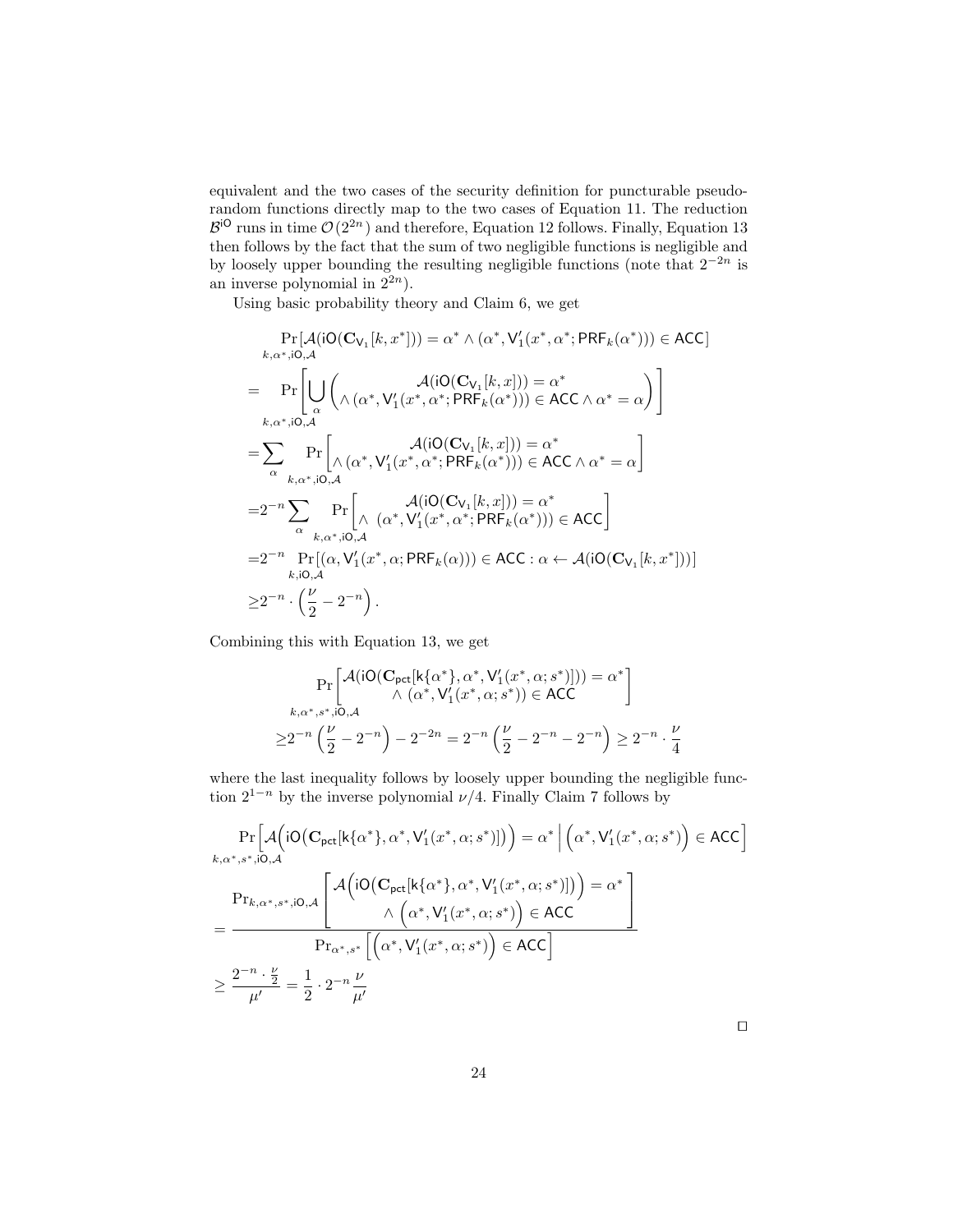**3.1.3** Proof of [Claim 8](#page-18-2) For any  $\alpha^*$  denote by  $B_{\alpha^*} := \{ \beta | (\alpha^*, \beta) \in \text{ACC} \}.$ By construction of the relaxed verifier we have that  $B_{\alpha^*}$  contains at least a  $\mu/\nu$ fraction of all  $\beta$ . On the other hand, soundness of the protocol  $\langle P, V' \rangle$  guarantees, that  $B_{\alpha}$  does not contain more than a  $2\mu'/\nu \leq 4\mu/\nu^2$  fraction of all  $\beta$ . Thus, we have

$$
\frac{\mu}{\nu} \le \frac{|B_{\alpha^*}|}{2^{2n}} \le \frac{4\mu}{\nu^2}
$$

In particular, for any  $\alpha$  and  $\alpha^*$ , we have that

$$
|B_\alpha|\geq \frac{\nu}{4}\,|B_{\alpha^*}|
$$

which gives us

$$
D_0[\alpha^*, \beta^*] = \frac{1}{\mathsf{ACC}} = \frac{1}{\sum_{\alpha \in \{0,1\}^n} |B_{\alpha}|} \le \frac{2}{2^n \cdot |B_{\alpha^*}|} = \frac{4}{\nu} D_1[\alpha^*, \beta^*].
$$

 $\Box$ 

## <span id="page-24-0"></span>3.2 Proof of [Lemma 5](#page-15-2)

Consider the following malicious verifier  $V^* = (V_1^*, V_2^*)$ . The first stage  $V_1^*$  on input the statement x, the prover's first message  $\alpha$  and auxiliary input aux simply interprets the auxiliary input as a circuit, evaluates it on  $x, \alpha$ , and outputs the result  $\beta \leftarrow \text{aux}(x, \alpha)$ . The second stage  $\mathsf{V}_2^*$  on input the statement x, the prover's messages  $\alpha, \gamma$  and auxiliary input aux recomputes  $\beta \leftarrow \text{aux}(x, \alpha)$  and then simply outputs  $\alpha, \beta, \gamma$ .

Now, assume towards contradiction, that  $\Pi$  is zero-knowledge, i.e., in particular for V <sup>∗</sup> as described above there exists a PPT simulator Sim such that for all PPT distinguishers  $D$ , all auxiliary inputs aux and aux', and all statements x it holds that

$$
\begin{aligned} &\left|\Pr[\mathcal{D}(\langle \mathsf{P}(x,w),\mathsf{V}^*(x,\mathsf{aux})\rangle,\mathsf{aux}')=1]\right| \leq \mathsf{negl}(n)\\ &-\Pr[\mathcal{D}(\mathsf{Sim}(x,\mathsf{aux}),\mathsf{aux}')=1] \end{aligned} \leq \mathsf{negl}(n)\,.
$$

We will use said simulator to construct a malicious prover  $P^*$  against  $\bar{\Pi}$  as follows: On input x and the verifier's message  $\mathbf{B} = i\mathsf{O}(\mathbf{C}_{\mathsf{V}_1}[k])$ ,  $\mathsf{P}^*$  invokes the simulator  $\mathsf{Sim}$  on x and auxiliary input  $\mathbf{B}$ . The simulator will produce a transcript  $\alpha, \beta, \gamma$  that P<sup>\*</sup> also outputs.

If  $x \in \mathcal{L}$ , then the zero-knowledge property and the completeness guarantee that  $\bar{V}_2$  will accept the proof with probability 1 – negl(n), since otherwise we could easily construct a successful distinguisher against Sim as follows. The distinguisher  $\mathcal D$  on input  $(\alpha, \beta, \gamma)$  and auxiliary input aux' simply runs  $\bar{V}_2$  on  $(\alpha, \gamma)$  and random coins aux<sup>t</sup> and outputs  $b \leftarrow \overline{V}_2((\alpha, \gamma);$  aux<sup>t</sup>). Further, even if  $x \notin \mathcal{L}, \bar{V}_2$  must still accept with all but negligible probability, since otherwise the combination of  $\mathsf{P}^*$  and  $\bar{\mathsf{V}}$  could be used to decide  $\mathcal{L}$ , implying that  $\mathcal{L} \in \mathsf{BPP}$ .

Therefore,  $\mathsf{P}^*$  succeeds in convincing  $\bar{\mathsf{V}}$  of false statements with all but negligible probability. Since this contradicts the premise that  $\bar{\mu} \leq \text{negl}(n)$ , Sim cannot exist and therefore  $\Pi$  is not zero-knowledge.  $\square$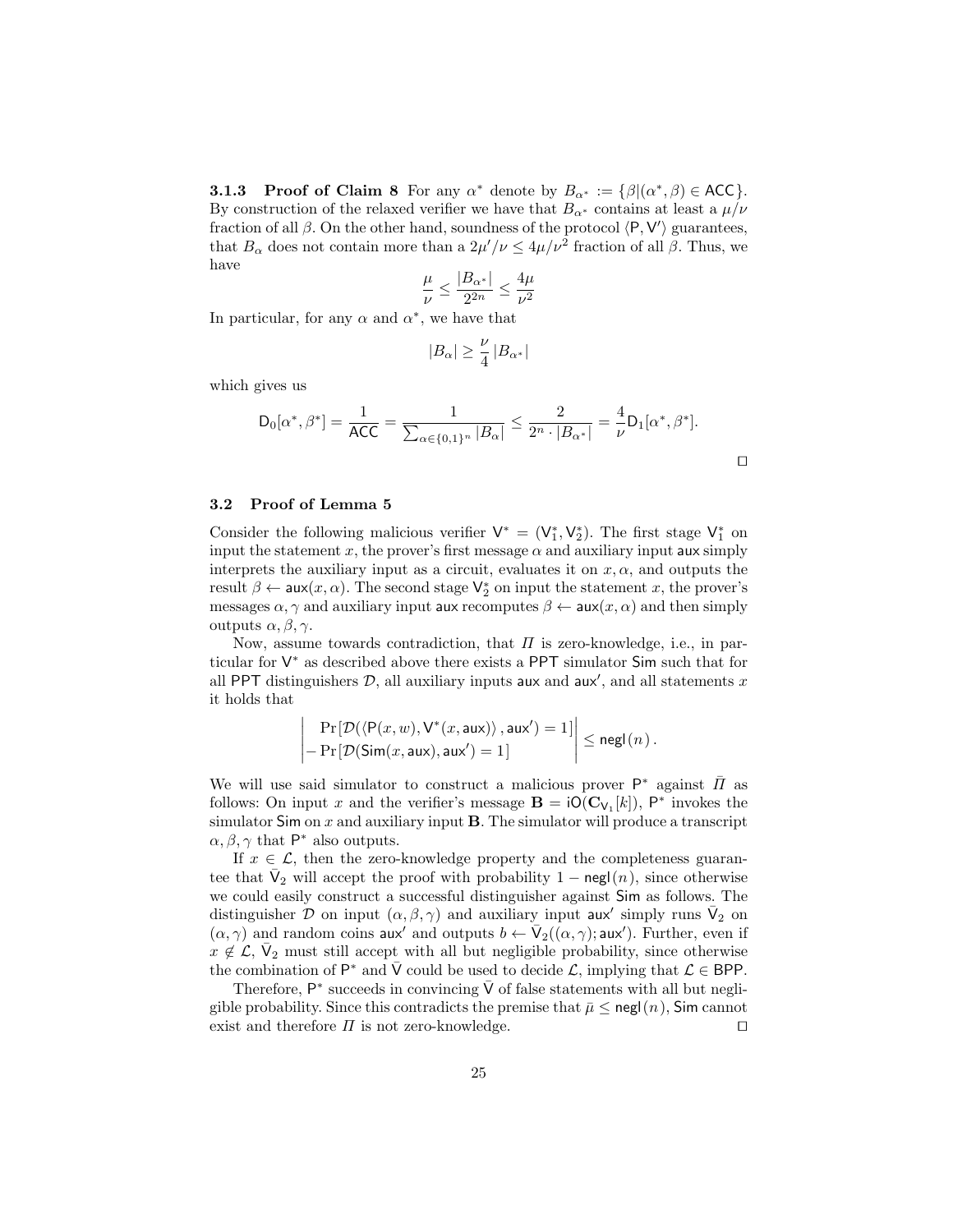# <span id="page-25-1"></span>4 Extending the Lower Bound to  $\epsilon$ -Zero Knowledge

In [\[14\]](#page-27-6) Bitansky, Kalai, and Paneth introduced a weaker notion of zero-knowledge they called  $\epsilon$ -zero-knowledge. In this weaker notion, the outputs of the simulator may be distinguishable with non-negligible probability, but the distinguishing advantage is upper bounded by any inverse monomial in the length of the statement. In this section we prove that our lower bound extends to this weaker notion of zero-knowledge. This is particularly interesting because Bitansky, Kalai, and Paneth [\[14\]](#page-27-6) are able to construct a 4-round  $\epsilon$ -zero-knowledge proof protocol from keyless multi-collision-resistant hash functions (MCRH). This provides evidence that our technique is unlikely to be extend to the case of 4-round proofs, since that would rule out MCRHs.

We start by defining  $\epsilon$ -zero-knowledge. The definition is almost identical to regular zero-knowledge, except that the advantage of the distinguisher is not bounded by a negligible function.

Definition 8 (Non-Uniform  $\epsilon$ -Zero-Knowledge with Auxiliary Input). Let  $\langle P, V \rangle$  be a 2-Party protocol.  $\langle P, V \rangle$  is said to be non-uniformly  $\epsilon$ -zero-knowledge with auxiliary input, if for all (possibly malicious)  $PPT$  algorithms  $V^*$  there exists a PPT simulator Sim, such that for all PPT distinguishers D and all auxiliary inputs aux and aux', it holds that for all statements x with  $|x| = \lambda$  and every noticeable function  $\epsilon(\lambda) = \lambda^{-\mathcal{O}(1)}$ 

$$
\left| \begin{aligned} &\Pr[\mathcal{D}(\langle \mathsf{P}(x,w),\mathsf{V}^*(x,\mathsf{aux})\rangle,\mathsf{aux}')=1] \\ &-\Pr\left[\mathcal{D}(\mathsf{Sim}(1^{1/\epsilon(\lambda)},x,\mathsf{aux}),\mathsf{aux}')=1\right]\end{aligned} \right| \leq \epsilon(\lambda).
$$

<span id="page-25-0"></span>Next, we state our generalized lemma about 3-round  $\epsilon$ -zero-knowledge proofs. This lemma is a straightforward adaption of [Lemma 5](#page-15-2) to the  $\epsilon$ -zero-knowledge case.

**Lemma 10.** Let  $\Pi$  be a 3-round interactive proof system for a language  $\mathcal{L} \notin$ BPP. Let  $\Pi$  be the transformed 2-round argument system described in [Figure 1](#page-14-0) with soundness error  $\bar{\mu}$ . If  $\bar{\mu} \leq$  negl(n) then  $\Pi$  is not non-uniformly  $\epsilon$ -zeroknowledge with auxiliary input.

From combining [Lemma 4](#page-15-0) and [Lemma 10](#page-25-0) a statement equivalent to [Theorem 2](#page-13-1) for  $\epsilon$ -zero-knowledge follows as a simple corollary.

#### 4.1 Proof of [Lemma 10](#page-25-0)

Just like the lemma itself, the proof is a straightforward adaption of the proof for [Lemma 5.](#page-15-2) We only need to make sure that the weaker requirement on the simulator does not cause the success probability of the cheating prover to deteriorate too much.

Consider the following malicious verifier  $V^* = (V_1^*, V_2^*)$ . The first stage  $V_1^*$ on input the statement x, the prover's first message  $\alpha$  and auxiliary input aux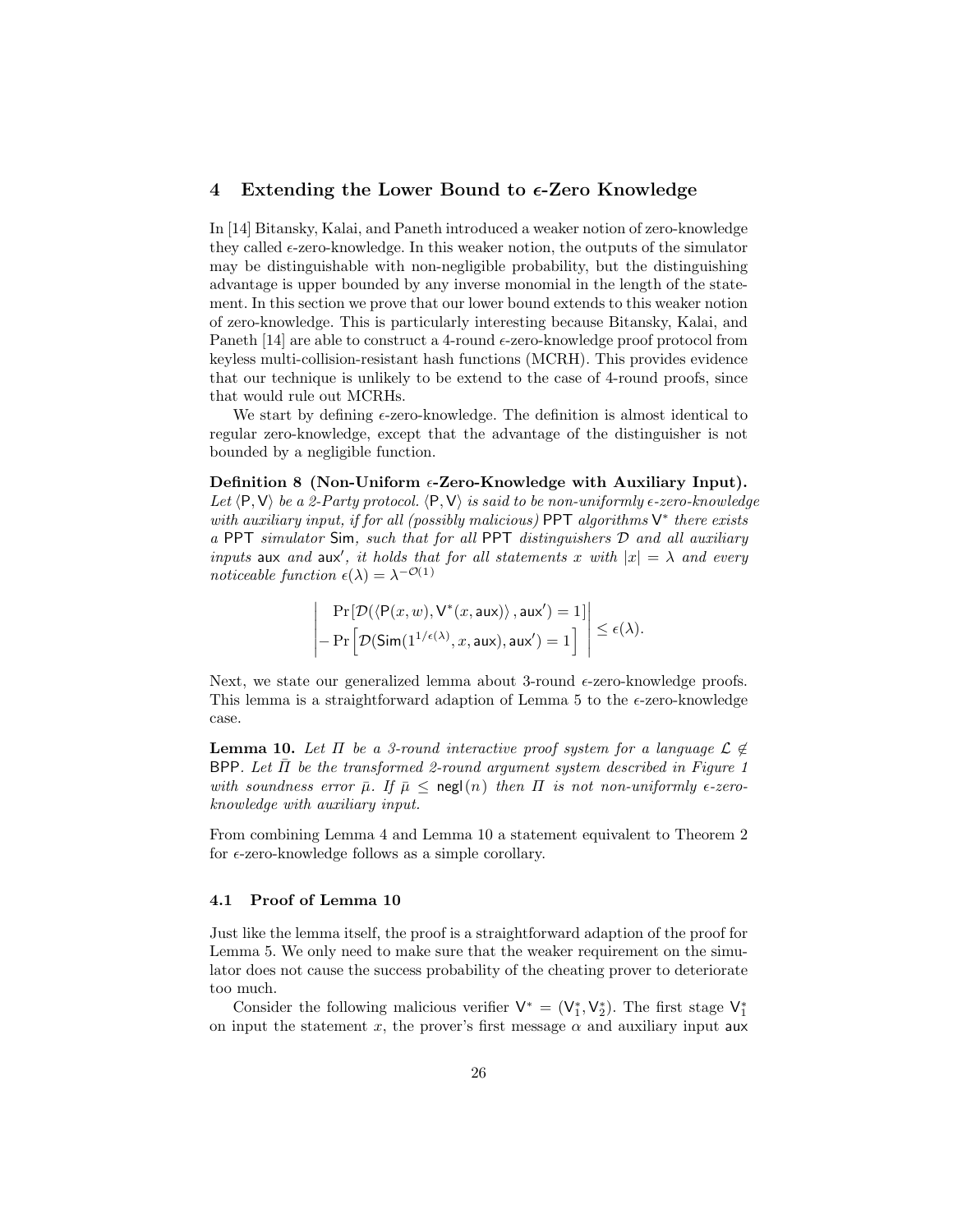simply interprets the auxiliary input as a circuit, evaluates it on  $x, \alpha$ , and outputs the result  $\beta \leftarrow \text{aux}(x, \alpha)$ . The second stage  $\mathsf{V}_2^*$  on input the statement x, the prover's messages  $\alpha, \gamma$  and auxiliary input aux recomputes  $\beta \leftarrow \text{aux}(x, \alpha)$  and then simply outputs  $\alpha, \beta, \gamma$ .

Now, assume towards contradiction, that  $\Pi$  is  $\epsilon$ -zero-knowledge, i.e., in particular for V <sup>∗</sup> as described above there exists a PPT simulator Sim such that for all PPT distinguishers  $D$ , all auxiliary inputs aux and aux', all statements x and all noticeable function  $\epsilon(\lambda) = \lambda^{-\mathcal{O}(1)}$  it holds that

$$
\left|\frac{\Pr[\mathcal{D}(\langle P(x,w),V^*(x,aux)\rangle,aux')=1]}{\Pr[\mathcal{D}(\text{Sim}(1^{1/\epsilon(|x|)}, x, aux),aux')=1]}\right| \leq \epsilon(|x|).
$$

We will use said simulator to construct a malicious prover  $P^*$  against  $\bar{\Pi}$  as follows: On input x and the verifier's message  $\mathbf{B} = i\mathsf{O}(\mathbf{C}_{\mathsf{V}_1}[k])$ ,  $\mathsf{P}^*$  invokes the simulator Sim on  $1/\epsilon(\lambda)$ , x and auxiliary input **B**. The simulator will produce a transcript  $\alpha, \beta, \gamma$  that P<sup>\*</sup> also outputs.

If  $x \in \mathcal{L}$ , then the zero-knowledge property guarantees that  $\bar{V}_2$  will accept the proof with probability greater than  $1 - |x|^{-c}$  for any constant  $c \in \mathbb{N}$ , since otherwise we could easily construct a successful distinguisher against Sim as follows. The distinguisher  $\mathcal D$  on input  $(\alpha, \beta, \gamma)$  and auxiliary input aux' simply runs  $\bar{V}_2$  on  $(\alpha, \gamma)$  and random coins aux' and outputs  $b \leftarrow \bar{V}_2((\alpha, \gamma);$  aux'). This distinguisher would therefore be able to distinguish between a real transcript and a simulated transcript with probability greater than  $|x|^{-c}$  for some constant  $c \in \mathbb{N}$ , thus clearly clearly contradicting the fact that Sim is a valid simulator. Further, even if  $x \notin \mathcal{L}$ ,  $\bar{V}_2$  must still accept with probability at least  $1 - |x|^{-c}$ negl(n), since otherwise the combination of  $\mathsf{P}^*$  and  $\bar{\mathsf{V}}$  could be used to decide  $\mathcal{L}$ , implying that  $\mathcal{L} \in \text{BPP}$ .

Therefore,  $\mathsf{P}^*$  succeeds in convincing  $\bar{\mathsf{V}}$  of false statements with probability greater than  $1-|x|^{-c}$  – negl(n) for any constant  $c \in \mathbb{N}$ , which is clearly nonnegligible. Since this contradicts the premise that  $\bar{\mu} \leq \text{negl}(n)$ , Sim cannot exist and therefore  $\Pi$  is not zero-knowledge.  $\Box$ 

# References

- <span id="page-26-2"></span>1. Ananth, P., Jain, A.: On secure two-party computation in three rounds. In: Kalai, Y., Reyzin, L. (eds.) TCC 2017: 15th Theory of Cryptography Conference, Part I. Lecture Notes in Computer Science, vol. 10677, pp. 612–644. Springer, Heidelberg, Germany, Baltimore, MD, USA (Nov 12–15, 2017) [1.2](#page-3-1)
- <span id="page-26-0"></span>2. Ananth, P., Jain, A., Sahai, A.: Indistinguishability obfuscation from functional encryption for simple functions. Cryptology ePrint Archive, Report 2015/730 (2015), <http://eprint.iacr.org/2015/730> [1.1](#page-1-0)
- <span id="page-26-1"></span>3. Ananth, P., Sahai, A.: Projective arithmetic functional encryption and indistinguishability obfuscation from degree-5 multilinear maps. In: Coron, J., Nielsen, J.B. (eds.) Advances in Cryptology – EUROCRYPT 2017, Part I. Lecture Notes in Computer Science, vol. 10210, pp. 152–181. Springer, Heidelberg, Germany, Paris, France (May 8–12, 2017) [1.1](#page-1-0)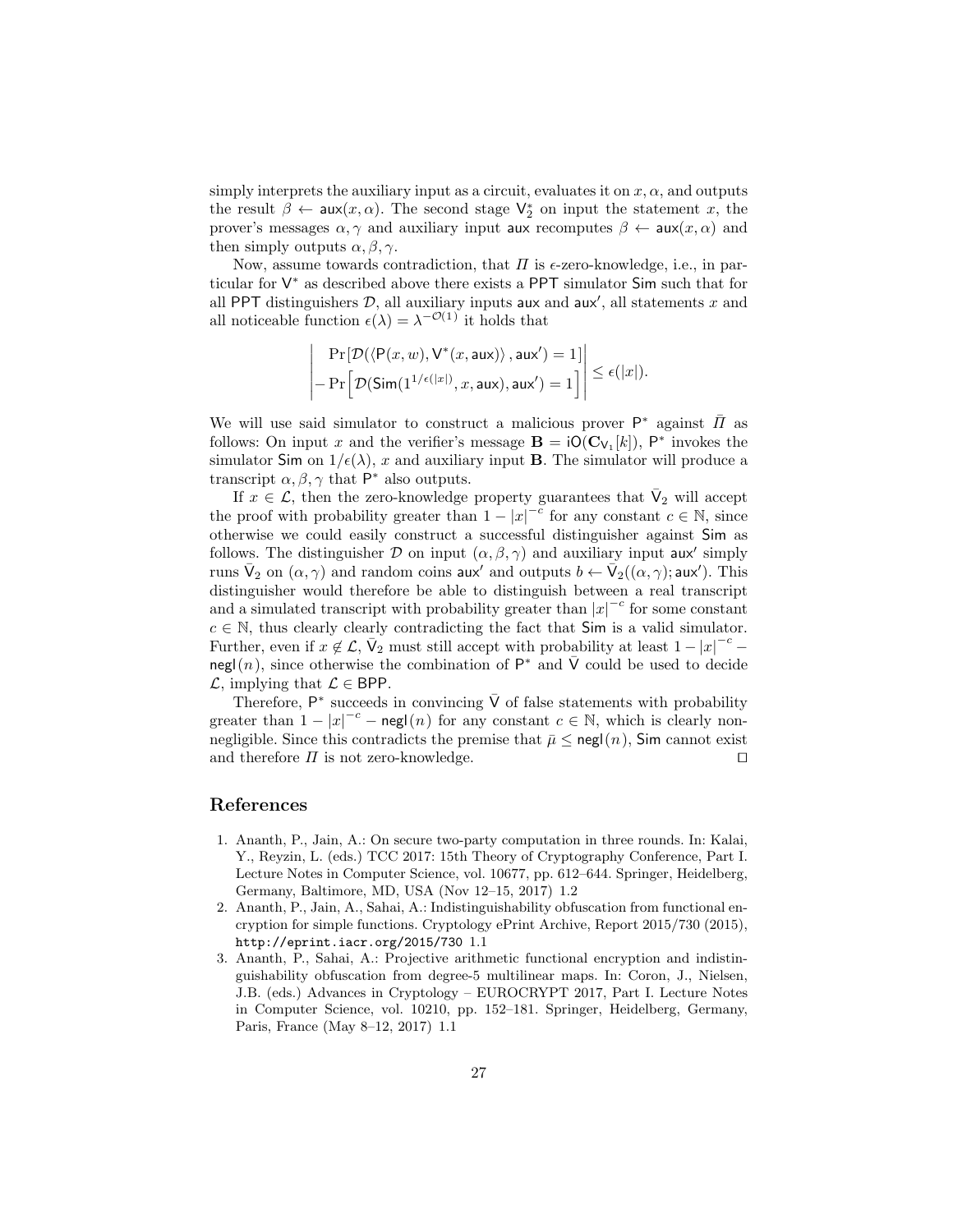- <span id="page-27-3"></span>4. Applebaum, B., Brakerski, Z.: Obfuscating circuits via composite-order graded encoding. In: Dodis, Y., Nielsen, J.B. (eds.) TCC 2015: 12th Theory of Cryptography Conference, Part II. Lecture Notes in Computer Science, vol. 9015, pp. 528–556. Springer, Heidelberg, Germany, Warsaw, Poland (Mar 23–25, 2015) [1.1](#page-1-0)
- <span id="page-27-1"></span>5. Barak, B., Bitansky, N., Canetti, R., Kalai, Y.T., Paneth, O., Sahai, A.: Obfuscation for evasive functions. In: Lindell, Y. (ed.) TCC 2014: 11th Theory of Cryptography Conference. Lecture Notes in Computer Science, vol. 8349, pp. 26–51. Springer, Heidelberg, Germany, San Diego, CA, USA (Feb 24–26, 2014) [1,](#page-1-0) [1.1,](#page-1-0) [2.3](#page-12-1)
- <span id="page-27-8"></span>6. Barak, B., Goldreich, O., Goldwasser, S., Lindell, Y.: Resettably-sound zeroknowledge and its applications. In: 42nd Annual Symposium on Foundations of Computer Science. pp. 116–125. IEEE Computer Society Press, Las Vegas, NV, USA (Oct 14–17, 2001) [3](#page-3-0)
- <span id="page-27-0"></span>7. Barak, B., Goldreich, O., Impagliazzo, R., Rudich, S., Sahai, A., Vadhan, S.P., Yang, K.: On the (im)possibility of obfuscating programs. In: Kilian, J. (ed.) Advances in Cryptology – CRYPTO 2001. Lecture Notes in Computer Science, vol. 2139, pp. 1–18. Springer, Heidelberg, Germany, Santa Barbara, CA, USA (Aug 19– 23, 2001) [1,](#page-0-0) [1,](#page-1-0) [2.3](#page-12-2)
- <span id="page-27-10"></span>8. Bellare, M., Jakobsson, M., Yung, M.: Round-optimal zero-knowledge arguments based on any one-way function. In: Fumy, W. (ed.) Advances in Cryptology – EUROCRYPT'97. Lecture Notes in Computer Science, vol. 1233, pp. 280–305. Springer, Heidelberg, Germany, Konstanz, Germany (May 11–15, 1997) [1.4](#page-9-1)
- <span id="page-27-7"></span>9. Berman, I., Degwekar, A., Rothblum, R.D., Vasudevan, P.N.: Multi collision resistant hash functions and their applications. Cryptology ePrint Archive, Report 2017/489 (2017), <http://eprint.iacr.org/2017/489> [1.1](#page-1-0)
- <span id="page-27-11"></span>10. Bitansky, N., Brakerski, Z., Kalai, Y.T., Paneth, O., Vaikuntanathan, V.: 3 message zero knowledge against human ignorance. In: Hirt, M., Smith, A.D. (eds.) TCC 2016-B: 14th Theory of Cryptography Conference, Part I. Lecture Notes in Computer Science, vol. 9985, pp. 57–83. Springer, Heidelberg, Germany, Beijing, China (Oct 31 – Nov 3, 2016) [1.4](#page-9-1)
- <span id="page-27-2"></span>11. Bitansky, N., Canetti, R.: On strong simulation and composable point obfuscation. In: Rabin, T. (ed.) Advances in Cryptology – CRYPTO 2010. Lecture Notes in Computer Science, vol. 6223, pp. 520–537. Springer, Heidelberg, Germany, Santa Barbara, CA, USA (Aug 15–19, 2010) [1,](#page-1-0) [1.1,](#page-1-0) [2.3](#page-13-2)
- <span id="page-27-12"></span>12. Bitansky, N., Canetti, R., Paneth, O., Rosen, A.: On the existence of extractable one-way functions. In: Shmoys, D.B. (ed.) 46th Annual ACM Symposium on Theory of Computing. pp. 505–514. ACM Press, New York, NY, USA (May 31 – Jun 3, 2014) [1.4](#page-9-1)
- <span id="page-27-5"></span>13. Bitansky, N., Goldwasser, S., Jain, A., Paneth, O., Vaikuntanathan, V., Waters, B.: Time-lock puzzles from randomized encodings. In: Sudan, M. (ed.) ITCS 2016: 7th Innovations in Theoretical Computer Science. pp. 345–356. Association for Computing Machinery, Cambridge, MA, USA (Jan 14–16, 2016) [1.1](#page-1-0)
- <span id="page-27-6"></span>14. Bitansky, N., Kalai, Y.T., Paneth, O.: Multi-collision resistance: A paradigm for keyless hash functions. Cryptology ePrint Archive, Report 2017/488 (2017), [http:](http://eprint.iacr.org/2017/488) [//eprint.iacr.org/2017/488](http://eprint.iacr.org/2017/488) [1.1,](#page-1-0) [1.4,](#page-9-1) [4](#page-25-1)
- <span id="page-27-4"></span>15. Bitansky, N., Vaikuntanathan, V.: Indistinguishability obfuscation from functional encryption. In: Guruswami, V. (ed.) 56th Annual Symposium on Foundations of Computer Science. pp. 171–190. IEEE Computer Society Press, Berkeley, CA, USA (Oct 17–20, 2015) [1.1](#page-1-0)
- <span id="page-27-9"></span>16. Blum, M.: How to prove a theorem so no one else can claim it. In: Proceedings of the International Congress of Mathematicians. vol. 1, p. 2 (1986) [1.3](#page-7-0)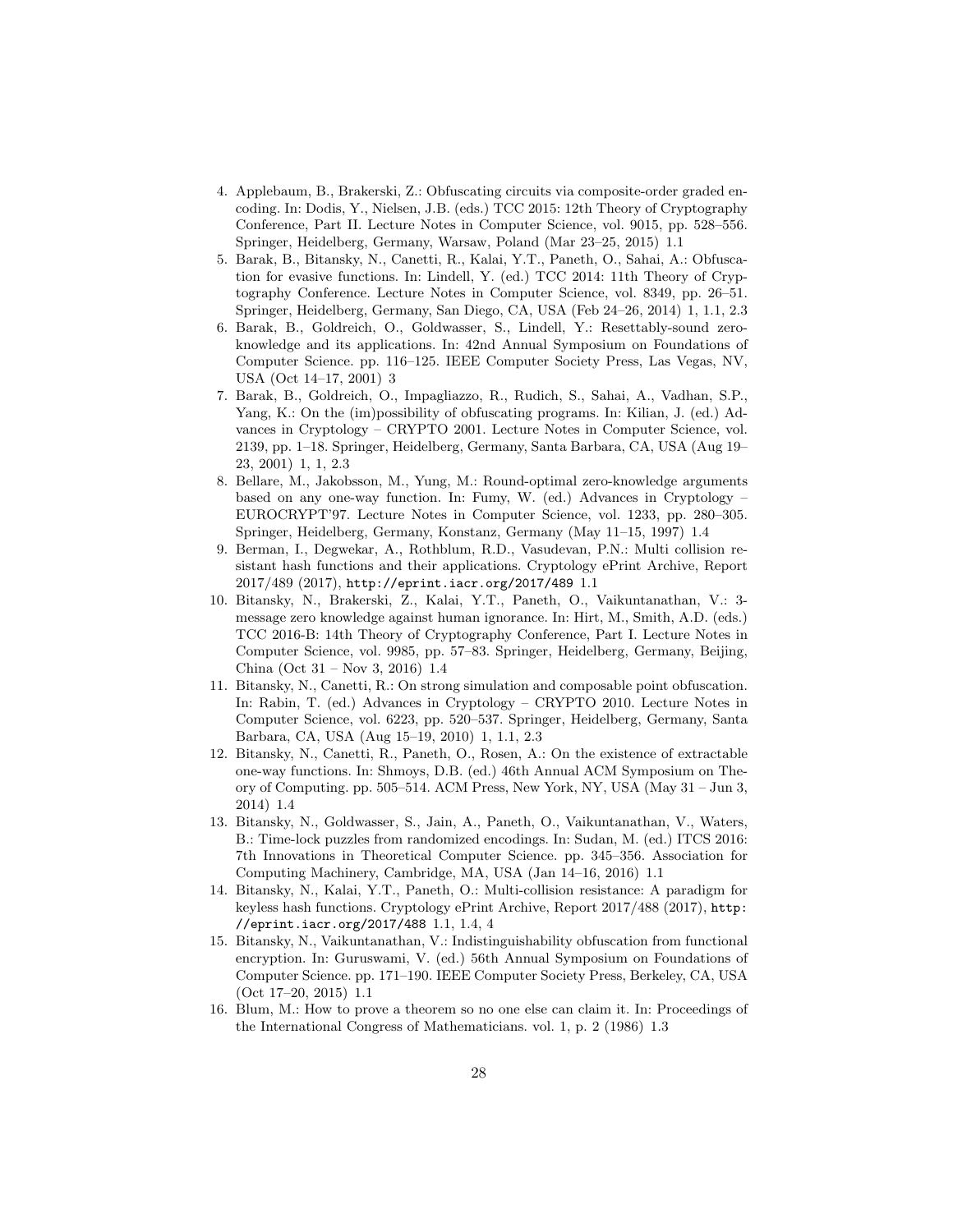- <span id="page-28-12"></span>17. Boneh, D., Waters, B.: Constrained pseudorandom functions and their applications. In: Sako, K., Sarkar, P. (eds.) Advances in Cryptology – ASIACRYPT 2013, Part II. Lecture Notes in Computer Science, vol. 8270, pp. 280–300. Springer, Heidelberg, Germany, Bengalore, India (Dec 1–5, 2013) [2.2](#page-11-0)
- <span id="page-28-13"></span>18. Boyle, E., Goldwasser, S., Ivan, I.: Functional signatures and pseudorandom functions. In: Krawczyk, H. (ed.) PKC 2014: 17th International Conference on Theory and Practice of Public Key Cryptography. Lecture Notes in Computer Science, vol. 8383, pp. 501–519. Springer, Heidelberg, Germany, Buenos Aires, Argentina (Mar 26–28, 2014) [2.2](#page-11-0)
- <span id="page-28-9"></span>19. Canetti, R., Dakdouk, R.R.: Obfuscating point functions with multibit output. In: Smart, N.P. (ed.) Advances in Cryptology – EUROCRYPT 2008. Lecture Notes in Computer Science, vol. 4965, pp. 489–508. Springer, Heidelberg, Germany, Istanbul, Turkey (Apr 13–17, 2008) [1.1,](#page-1-0) [2.3](#page-13-2)
- <span id="page-28-10"></span>20. Canetti, R., Goldreich, O., Goldwasser, S., Micali, S.: Resettable zero-knowledge (extended abstract). In: 32nd Annual ACM Symposium on Theory of Computing. pp. 235–244. ACM Press, Portland, OR, USA (May 21–23, 2000) [3](#page-3-0)
- <span id="page-28-8"></span>21. Cohen, A., Holmgren, J., Nishimaki, R., Vaikuntanathan, V., Wichs, D.: Watermarking cryptographic capabilities. In: Wichs, D., Mansour, Y. (eds.) 48th Annual ACM Symposium on Theory of Computing. pp. 1115–1127. ACM Press, Cambridge, MA, USA (Jun 18–21, 2016) [1.1](#page-1-0)
- <span id="page-28-5"></span>22. Dwork, C., Naor, M., Reingold, O., Stockmeyer, L.J.: Magic functions. In: 40th Annual Symposium on Foundations of Computer Science. pp. 523–534. IEEE Computer Society Press, New York, NY, USA (Oct 17–19, 1999) [1.1,](#page-1-0) [1.4](#page-9-1)
- <span id="page-28-11"></span>23. Feige, U., Shamir, A.: Witness indistinguishable and witness hiding protocols. In: 22nd Annual ACM Symposium on Theory of Computing. pp. 416–426. ACM Press, Baltimore, MD, USA (May 14–16, 1990) [1.4](#page-9-1)
- <span id="page-28-4"></span>24. Fiat, A., Shamir, A.: How to prove yourself: Practical solutions to identification and signature problems. In: Odlyzko, A.M. (ed.) Advances in Cryptology – CRYPTO'86. Lecture Notes in Computer Science, vol. 263, pp. 186–194. Springer, Heidelberg, Germany, Santa Barbara, CA, USA (Aug 1987) [1.1,](#page-1-0) [1.4](#page-9-1)
- <span id="page-28-3"></span>25. Garg, S., Gentry, C., Halevi, S., Raykova, M., Sahai, A., Waters, B.: Candidate indistinguishability obfuscation and functional encryption for all circuits. In: 54th Annual Symposium on Foundations of Computer Science. pp. 40–49. IEEE Computer Society Press, Berkeley, CA, USA (Oct 26–29, 2013) [1,](#page-1-0) [1.1,](#page-1-0) [2.3](#page-12-2)
- <span id="page-28-7"></span>26. Garg, S., Miles, E., Mukherjee, P., Sahai, A., Srinivasan, A., Zhandry, M.: Secure obfuscation in a weak multilinear map model. In: Hirt, M., Smith, A.D. (eds.) TCC 2016-B: 14th Theory of Cryptography Conference, Part II. Lecture Notes in Computer Science, vol. 9986, pp. 241–268. Springer, Heidelberg, Germany, Beijing, China (Oct 31 – Nov 3, 2016) [1.1](#page-1-0)
- <span id="page-28-6"></span>27. Gentry, C., Lewko, A.B., Sahai, A., Waters, B.: Indistinguishability obfuscation from the multilinear subgroup elimination assumption. In: Guruswami, V. (ed.) 56th Annual Symposium on Foundations of Computer Science. pp. 151–170. IEEE Computer Society Press, Berkeley, CA, USA (Oct 17–20, 2015) [1.1](#page-1-0)
- <span id="page-28-14"></span>28. Goldreich, O., Goldwasser, S., Micali, S.: How to construct random functions. Journal of the ACM 33(4), 792–807 (Oct 1986) [2.2](#page-11-1)
- <span id="page-28-0"></span>29. Goldreich, O., Kahan, A.: How to construct constant-round zero-knowledge proof systems for NP. Journal of Cryptology 9(3), 167–190 (1996) [1,](#page-0-0) [1.4](#page-9-1)
- <span id="page-28-2"></span>30. Goldreich, O., Krawczyk, H.: On the composition of zero-knowledge proof systems. SIAM J. Comput. 25(1), 169–192 (1996) [1,](#page-0-0) [1.4](#page-9-1)
- <span id="page-28-1"></span>31. Goldreich, O., Oren, Y.: Definitions and properties of zero-knowledge proof systems. Journal of Cryptology 7(1), 1–32 (1994) [1,](#page-0-0) [1.2](#page-3-1)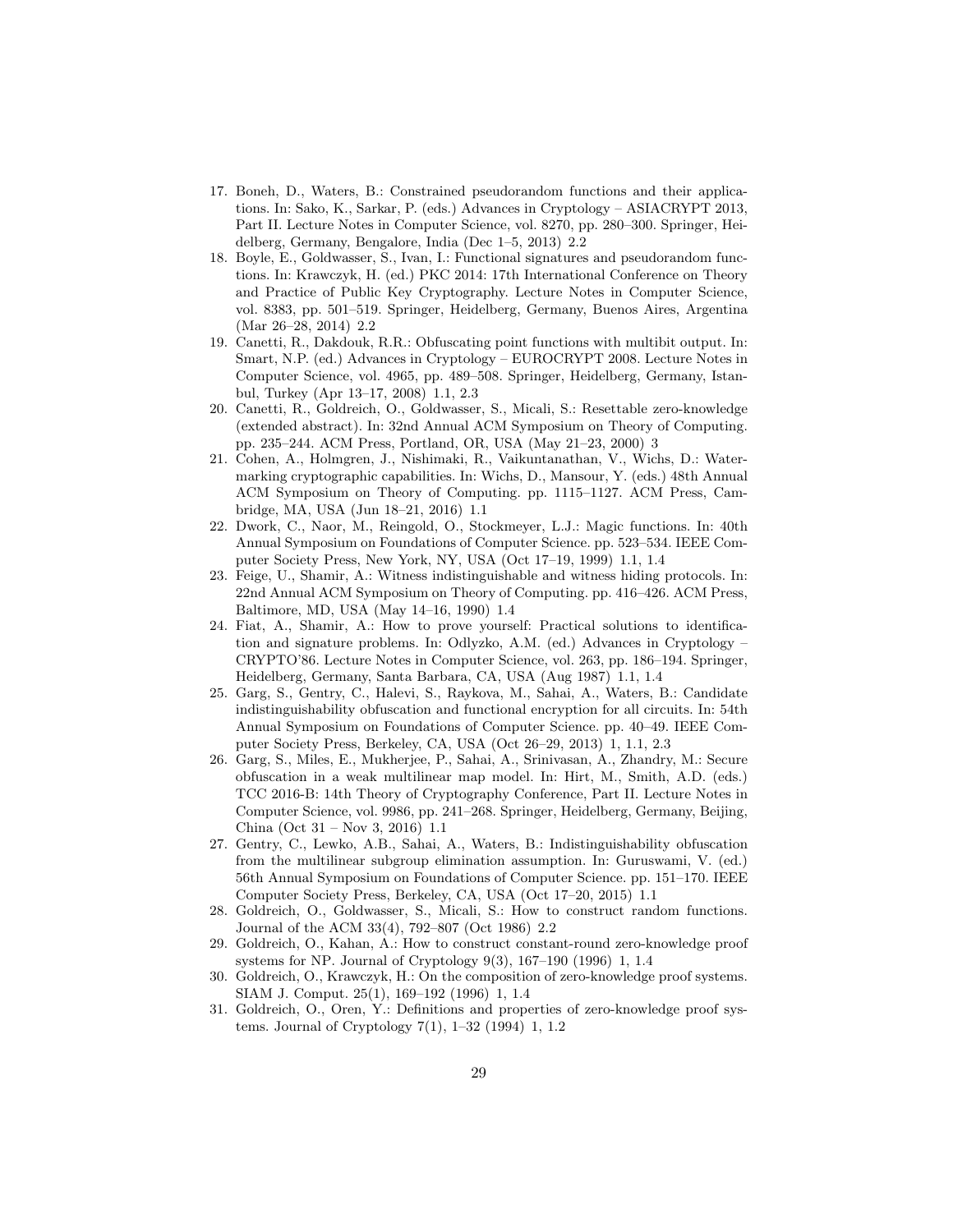- <span id="page-29-0"></span>32. Goldwasser, S., Micali, S., Rackoff, C.: The knowledge complexity of interactive proof-systems (extended abstract). In: 17th Annual ACM Symposium on Theory of Computing. pp. 291–304. ACM Press, Providence, RI, USA (May 6–8, 1985) [1,](#page-0-0) [2.1,](#page-10-0) [2.1](#page-10-1)
- <span id="page-29-10"></span>33. Hada, S., Tanaka, T.: On the existence of 3-round zero-knowledge protocols. In: Krawczyk, H. (ed.) Advances in Cryptology – CRYPTO'98. Lecture Notes in Computer Science, vol. 1462, pp. 408–423. Springer, Heidelberg, Germany, Santa Barbara, CA, USA (Aug 23–27, 1998) [1.4](#page-9-1)
- <span id="page-29-12"></span>34. Håstad, J., Impagliazzo, R., Levin, L.A., Luby, M.: A pseudorandom generator from any one-way function. SIAM Journal on Computing 28(4), 1364–1396 (1999) [2.2](#page-11-1)
- <span id="page-29-9"></span>35. Jain, A., Kalai, Y.T., Khurana, D., Rothblum, R.: Distinguisher-dependent simulation in two rounds and its applications. In: Katz, J., Shacham, H. (eds.) Advances in Cryptology – CRYPTO 2017, Part II. Lecture Notes in Computer Science, vol. 10402, pp. 158–189. Springer, Heidelberg, Germany, Santa Barbara, CA, USA (Aug 20–24, 2017) [1.2](#page-3-1)
- <span id="page-29-2"></span>36. Kalai, Y.T., Rothblum, G.N., Rothblum, R.D.: From obfuscation to the security of Fiat-Shamir for proofs. In: Katz, J., Shacham, H. (eds.) Advances in Cryptology – CRYPTO 2017, Part II. Lecture Notes in Computer Science, vol. 10402, pp. 224– 251. Springer, Heidelberg, Germany, Santa Barbara, CA, USA (Aug 20–24, 2017) [1,](#page-0-0) [1.1,](#page-1-0) [1.2,](#page-3-1) [1.2,](#page-4-1) [1.2,](#page-5-0) [1.4,](#page-9-1) [3.1](#page-18-1)
- <span id="page-29-1"></span>37. Katz, J.: Which languages have 4-round zero-knowledge proofs? In: Canetti, R. (ed.) TCC 2008: 5th Theory of Cryptography Conference. Lecture Notes in Computer Science, vol. 4948, pp. 73–88. Springer, Heidelberg, Germany, San Francisco, CA, USA (Mar 19–21, 2008) [1](#page-0-0)
- <span id="page-29-11"></span>38. Kiayias, A., Papadopoulos, S., Triandopoulos, N., Zacharias, T.: Delegatable pseudorandom functions and applications. In: Sadeghi, A.R., Gligor, V.D., Yung, M. (eds.) ACM CCS 13: 20th Conference on Computer and Communications Security. pp. 669–684. ACM Press, Berlin, Germany (Nov 4–8, 2013) [2.2](#page-11-0)
- <span id="page-29-8"></span>39. Komargodski, I., Naor, M., Yogev, E.: Collision resistant hashing for paranoids: Dealing with multiple collisions. Cryptology ePrint Archive, Report 2017/486 (2017), <http://eprint.iacr.org/2017/486> [1.1](#page-1-0)
- <span id="page-29-3"></span>40. Lepinski, M.: On the Existence of 3-Round Zero-Knowledge Proofs. Ph.D. thesis, Massachusetts Institute of Technology (2002) [1,](#page-0-0) [1.1,](#page-1-0) [1.3,](#page-7-0) [1.4](#page-9-1)
- <span id="page-29-4"></span>41. Lin, H.: Indistinguishability obfuscation from constant-degree graded encoding schemes. In: Fischlin, M., Coron, J.S. (eds.) Advances in Cryptology – EURO-CRYPT 2016, Part I. Lecture Notes in Computer Science, vol. 9665, pp. 28–57. Springer, Heidelberg, Germany, Vienna, Austria (May 8–12, 2016) [1.1](#page-1-0)
- <span id="page-29-6"></span>42. Lin, H.: Indistinguishability obfuscation from SXDH on 5-linear maps and locality-5 PRGs. In: Katz, J., Shacham, H. (eds.) Advances in Cryptology – CRYPTO 2017, Part I. Lecture Notes in Computer Science, vol. 10401, pp. 599–629. Springer, Heidelberg, Germany, Santa Barbara, CA, USA (Aug 20–24, 2017) [1.1](#page-1-0)
- <span id="page-29-7"></span>43. Lin, H., Tessaro, S.: Indistinguishability obfuscation from trilinear maps and blockwise local PRGs. In: Katz, J., Shacham, H. (eds.) Advances in Cryptology – CRYPTO 2017, Part I. Lecture Notes in Computer Science, vol. 10401, pp. 630– 660. Springer, Heidelberg, Germany, Santa Barbara, CA, USA (Aug 20–24, 2017) [1.1](#page-1-0)
- <span id="page-29-5"></span>44. Lin, H., Vaikuntanathan, V.: Indistinguishability obfuscation from DDH-like assumptions on constant-degree graded encodings. In: Dinur, I. (ed.) 57th Annual Symposium on Foundations of Computer Science. pp. 11–20. IEEE Computer Society Press, New Brunswick, NJ, USA (Oct 9–11, 2016) [1.1](#page-1-0)